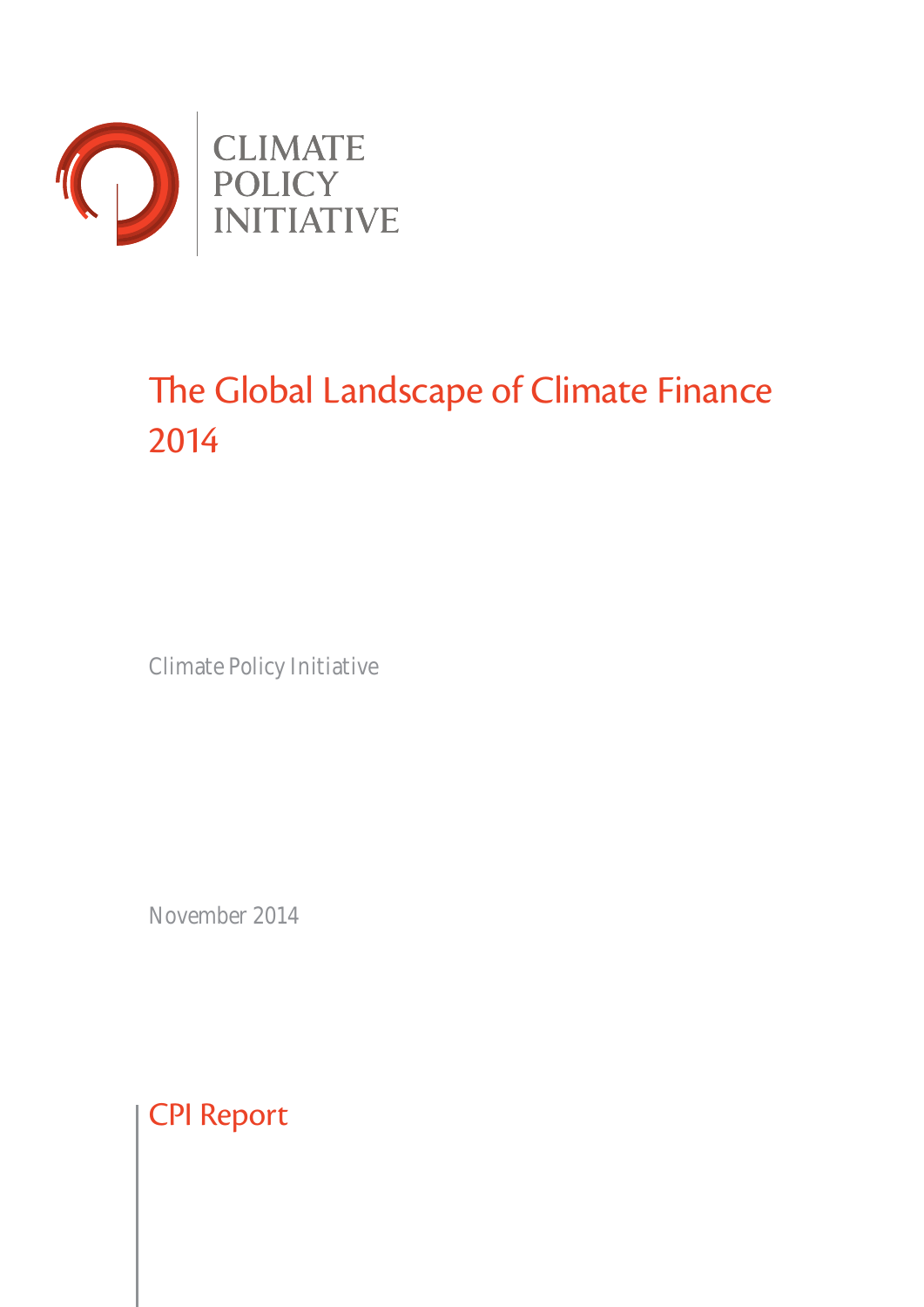#### Authors

Barbara Buchner, Martin Stadelmann, Jane Wilkinson, Federico Mazza, Anja Rosenberg, Dario Abramskiehn

| <b>Descriptors</b>         |                                                                                                                         |                                 |
|----------------------------|-------------------------------------------------------------------------------------------------------------------------|---------------------------------|
| Sector                     | Climate Finance                                                                                                         |                                 |
| Region                     | Global                                                                                                                  |                                 |
| Keywords                   | Climate Finance, Private Fiannce, Public Finance, Climate Policy, International<br><b>Climate Negotiations</b>          |                                 |
| <b>Related CPI Reports</b> | The Landscape of Climate Finance 2013<br>The Landscape of Climate Finance 2012<br>The Landscape of Climate Finance 2011 |                                 |
| Contact                    | Barbara Buchner                                                                                                         | barbara.buchner@cpivenice.org   |
|                            | Martin Stadelmann                                                                                                       | martin.stadelmann@cpivenice.org |

# About CPI

Climate Policy Initiative (CPI) works to improve the most important energy and land use policies around the world, with a particular focus on finance. We support decision makers through in-depth analysis on what works and what does not. CPI works in places that provide the most potential for policy impact including Brazil, China, Europe, India, Indonesia, and the United States.

Our work helps nations grow while addressing increasingly scarce resources and climate risk. This is a complex challenge in which policy plays a crucial role.

Copyright © 2014 Climate Policy Initiative www.climatepolicyinitiative.org

All rights reserved. CPI welcomes the use of its material for noncommercial purposes, such as policy discussions or educational activities, under a Creative Commons Attribution-NonCommercial-ShareAlike 3.0 Unported License. For commercial use, please contact admin@cpisf.org.

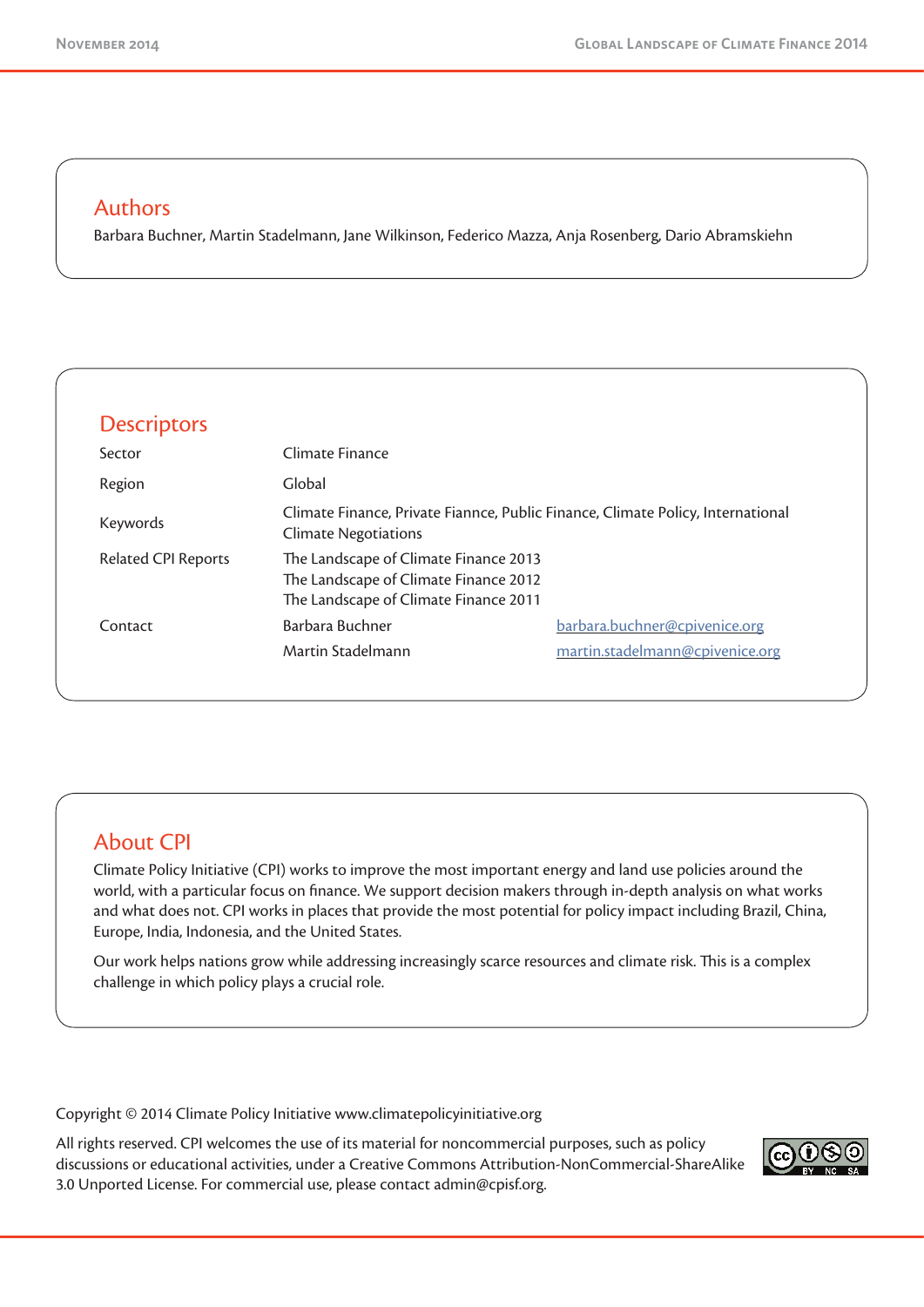# Acknowledgements

The authors wish to thank the following professionals for their cooperation and valued contributions, including, in alphabetical order, Claudio Alatorre Frenk, Philippe Benoit, Preety Bhandari, Andreas Biermann, Marcel Brinkman, Sarah Conway, Alice Caravani, Randy Caruso, Boulos Chahine, Christa Clapp, Ian Cochran, Michael Cummings, Maria Amparo Dato, Craig Davies, Julia Dolado, Mafalda Duarte, Ubaldo Elizondo, Eduardo Ferreira, Taryn Fransen, Alyssa Gilbert, Ilana Ginsberg, Jorge Gastelumendi, Erik Haites, Mihoko Kawamura, Abyd Karmali, Tom Kerr, Sumalee Khosla, Martin Kerres, Franka Kingel, Davinah Milenge Uwella, John E. Morton, Rusmir Musić, Smita Nakhooda, Chantal Naidoo, Monjeet Pal, Stephanie Ockenden, Ingo Puhl, Michael Rattinger, Nick Robins, Erwin Rose, Nicolas Rossin, Michael Ruffing, Ichiro Sato, Sebastian Spannenberg, Aman Srivastasa, Alexander Vasa, Gloria Visconti and Michael Westphal.

A special thanks to the *Landscape 2014* steering committee members Jan Corfee-Morlot, Nancy Saich, Pierre Forestier, Jochen Harnisch and Matthias Zoellner who advised us during the development of the report. Their support was critical in helping us better understand the available data and the various linkages between flows.

Finally, the authors would like to acknowledge the contribution of Leonardo Boni, Padraig Oliver and Sebastian Woerle during the write up of this report, and Chiara Trabacchi for outreach and design of the DFI survey.

A special thanks also to Ruby Barcklay, Jessica Brown, Donovan Escalante, Angela Falconer, Amira Hankin, Morgan Hervé-Mignucci, Elysha Rom-Provolo, Dan Storey, Uday Varadarajan and Tim Varga for their help, useful comments, suggestions, and internal review.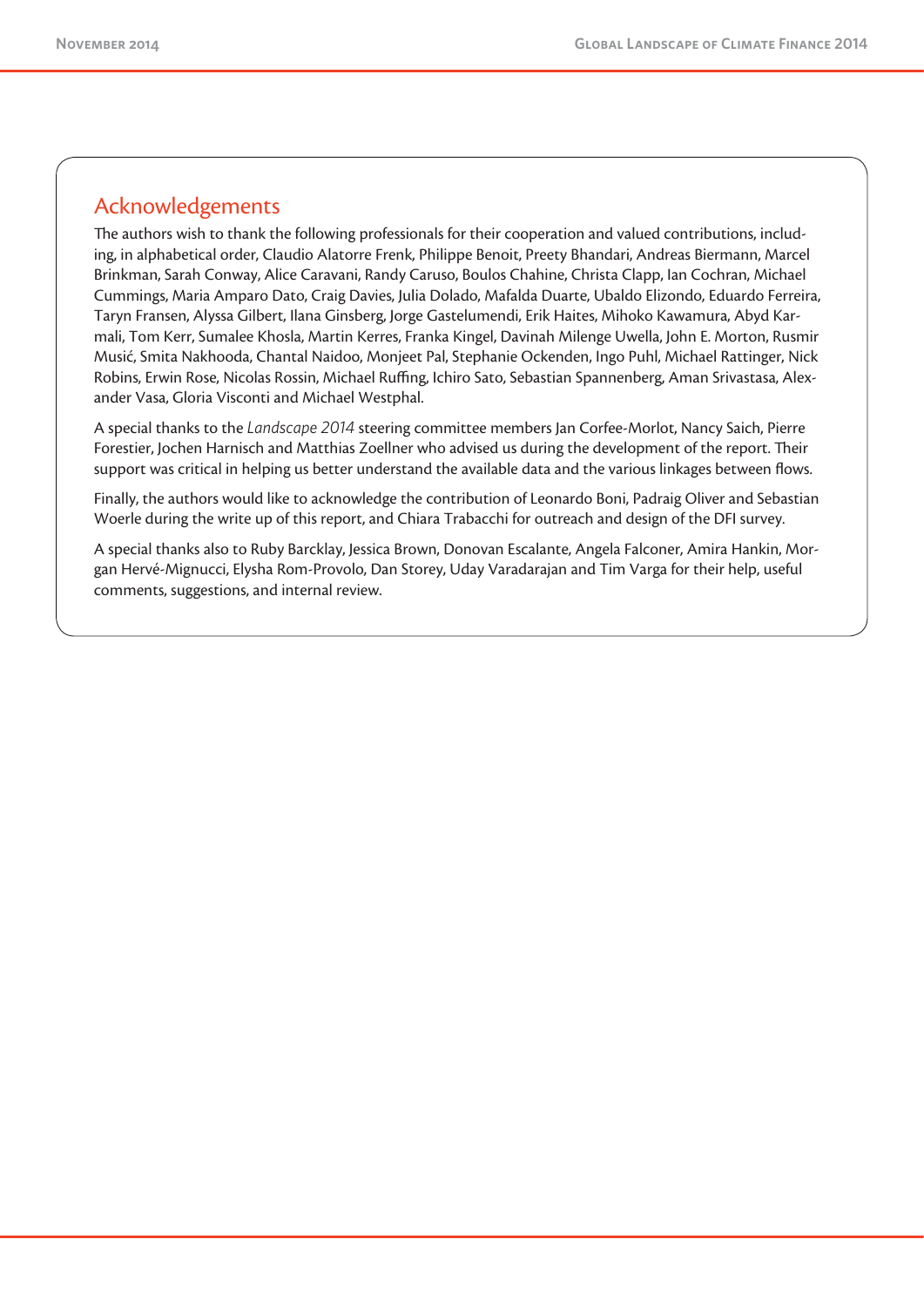# **Executive Summary**

In December 2015, countries will gather in Paris to finalize a new global agreement to tackle climate change. Decisions about how to unlock finance in support of developing countries' low-carbon and climate-resilient development will be a central part of the talks. But key questions about how to finance the larger, global transition, will remain largely unresolved. These include, how much climate finance is needed around the world to deliver low-carbon energy systems and climate-resilience? How much investment is already flowing? Who are the key actors? And what is the optimal balance between public and private resources?

*The Global Landscape of Climate Finance 2014* supports serious debate on these key questions by drawing together climate finance data from numerous sources to present policy makers with the most comprehensive information available about the scale, key actors, instruments, recipients, and uses of finance supporting climate change mitigation and adaptation outcomes.

*Global climate finance flows in 2013 topped USD 331 billion – well below 2012 levels. The cumulative gap between finance needed and finance delivered is growing, putting globally agreed temperature goals at risk, and increasing the likelihood of costly climate impacts.*

**In 2013, annual global climate finance flows totaled approximately USD 331 billion, falling USD 28 billion below 2012 levels.** Public actors and intermediaries contributed USD 137 billion (USD 134-140 billion) largely unchanged from last year. Private investment totaled USD 193 billion, falling by USD 31 billion or 14% from 2012, see Figure ES1. The actual decrease in total flows may be even larger as, for the first time, *Landscape 2014* captures public finance flowing to large hydro and research and development (USD 4 billion and USD 3 billion respectively).

*2012 2013 0 100 200 300 \$400 bn* PUBLIC PRIVATE *MAIN SOURCES*

Climate finance flows were split almost equally between developed (OECD) and developing (non-OECD) countries, USD 164 billion and USD 165 billion respectively. The amount we tracked flowing from developed to developing countries fell by USD 8 billion from 2012, to USD 34 billion, with multilateral DFI contributions falling by USD 5 billion and private investment contracting by USD 2 billion.

Almost three-quarters of total flows were invested in their country of origin. Private actors had an especially strong domestic investment focus with USD 174 billion or 90% of their investments remaining in the country of origin. This demonstrates that investment environments that are more familiar and perceived to be less risky are key to investment decisions, highlighting the importance of domestic policy frameworks in unlocking scaled up climate finance flows.

Figure ES1: Development of public and private climate finance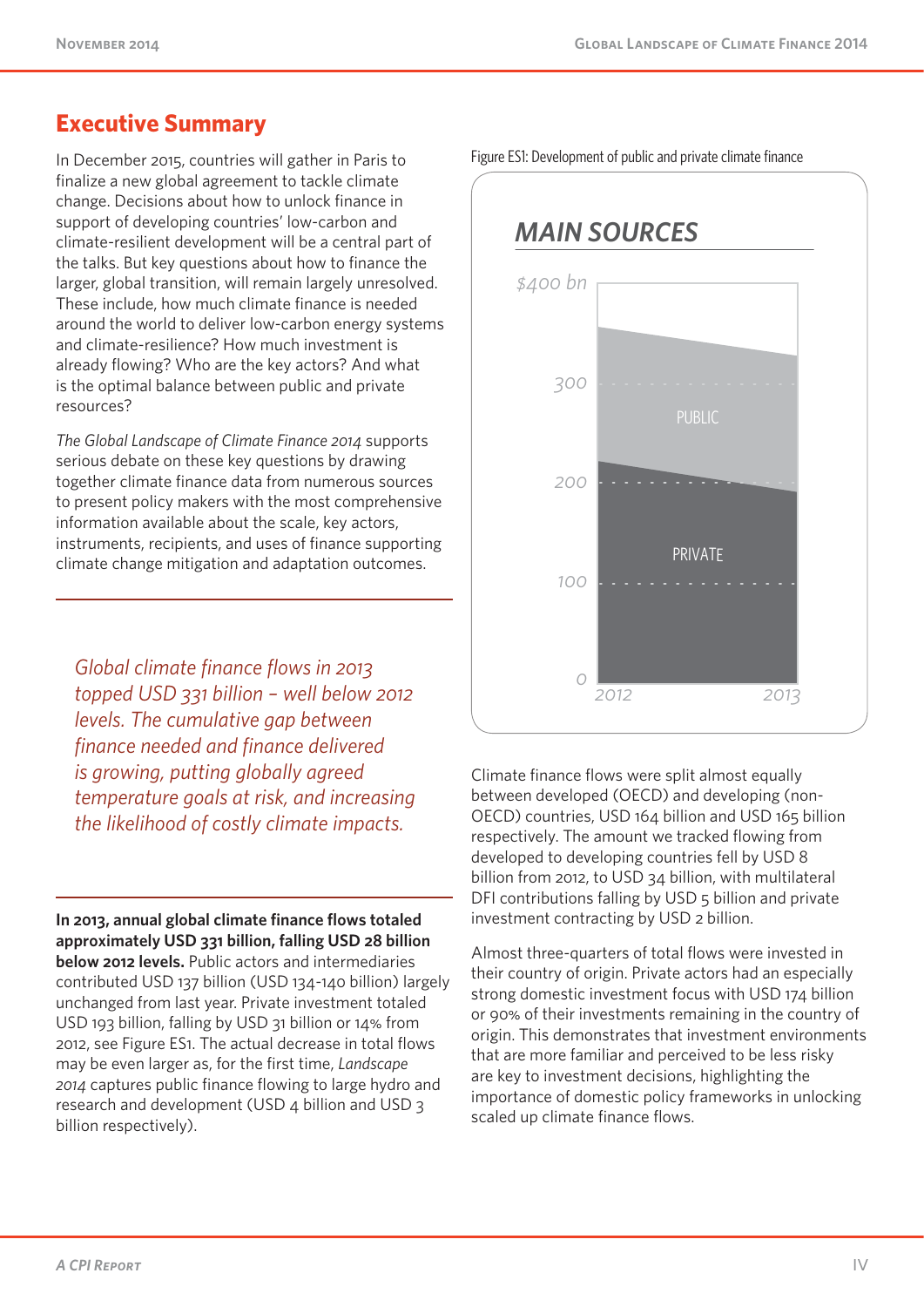**The good news is that the overall decrease is mainly due to the falling cost of some renewable energy technologies, particularly solar PV.** These cost savings mean that in some cases more renewable energy is actually being deployed for less investment (see Figure ES4). In 2013, it cost USD 40 billion less to achieve the same level of solar deployment as in the previous year. Despite some successes, however, the situation remains grave. The International Energy Agency estimates that an additional USD 1.1 trillion in low-carbon investments is needed every year on average between 2011 and 2050, in the energy sector alone, to keep global temperature rise below two degrees Celsius. In cumulative terms, the world is falling further and further behind its low-carbon and climate-resilient investment goals.

#### **Sources and Intermediaries**

In 2013, public actors made up of government ministries, bilateral aid agencies, export credit agencies, and multilateral, bilateral and national development financial institutions (DFIs), committed USD 137 billion to pay for low-cost and commercial rate loans, viability gap funding, equity investments, policy development and technical support for low-carbon and climate-resilient development. This amount is largely unchanged from 2012 levels although the decrease in private investment flows meant the public share of global flows rose from 38% in 2012 to 42% in 2013.

*Public actors and intermediaries committed USD 38 billion in 2013, or 42% of total climate finance flows.*

DFIs raised, managed and distributed the majority of public resources, contributing USD 126 billion, or 38% of overall flows. Without the inclusion of large hydro and R&D in this year's study accounts, DFI finance would have dropped by USD 2 billion from 2012 levels. National DFIs contributed around 55% of DFI flows, while multilateral DFIs and bilateral DFIs contributed approximately 34% and 11% respectively.

National and multilateral climate funds contributed USD 0.6 billion more than in 2012, reaching USD 2.2 billion. Growing commitments from the Clean Technology Fund and the Least Developed Countries Funds were the main driver.

Beyond DFIs and climate funds, we tracked a further USD 9 billion (USD 6-12 billion) committed by governments and their agencies, most of which flowed from developed to developing countries.



#### Figure ES2: Private sources of climate finance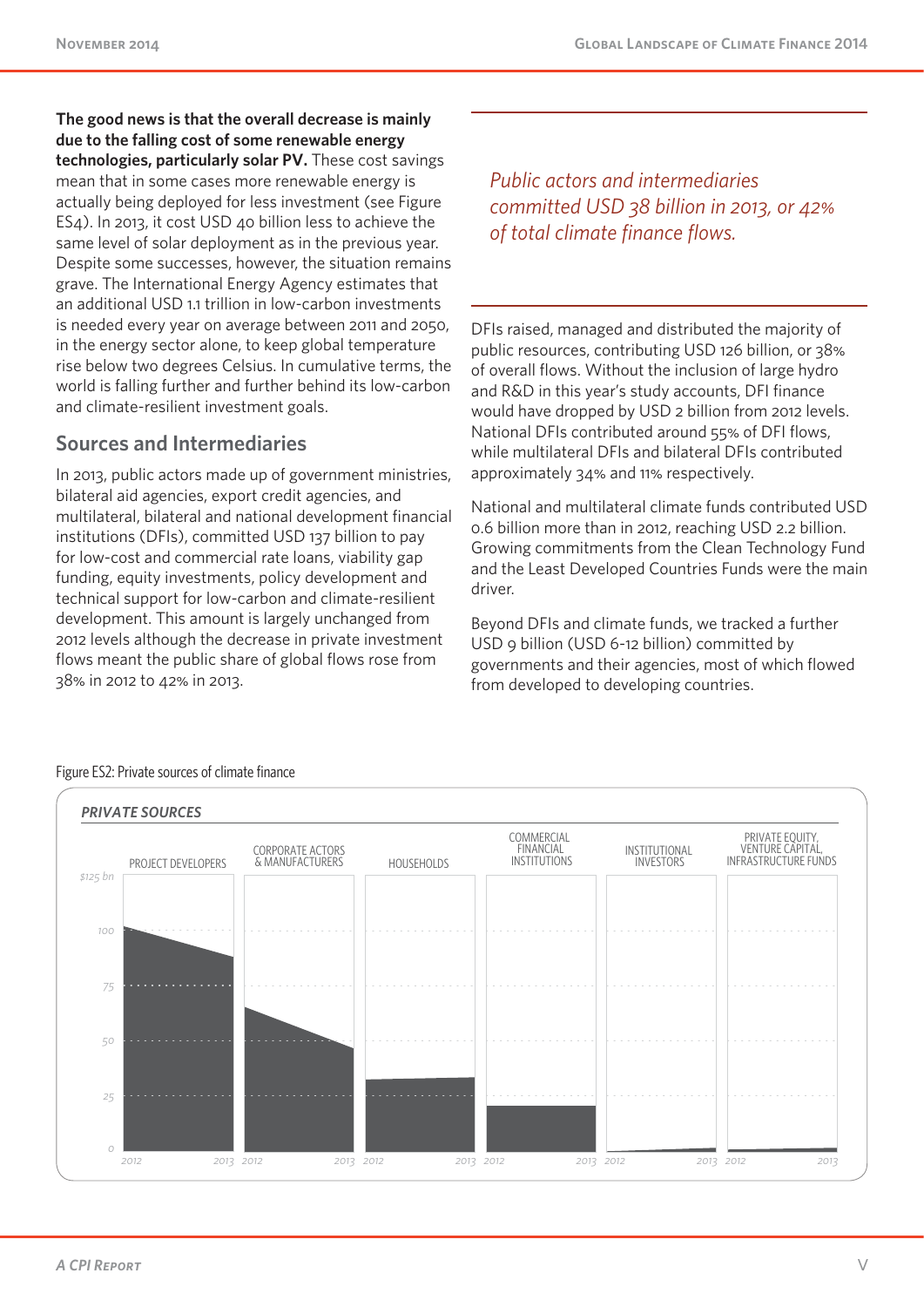It is important to note that this report does not estimate the value of public budgets dedicated to domestic climate action (which are distinct from resources channeled through national DFIs). Inconsistencies between budget systems and cycles, and differences in how climate action and associated resources are tracked and reported make it difficult to aggregate information meaningfully. We estimate the value of public budgets not captured in our report may reach at least USD 60 billion.

*Private actors remain the largest source of global climate finance, and invested USD193 billion, or 58% of total flows in 2013.*

In 2013, private actors invested USD 193 billion in renewable energies – the only sector for which we have data on private finance – USD 31 billion below 2012 levels. Most of this decrease stems from rapidly falling solar PV investment costs and reduced deployment of wind power (see Figure ES5 under 'Uses' below).

As illustrated in Figure ES2, project developers, including utilities and independent power producers,

as well as corporate actors and manufacturers were the most important sources of climate finance investment in renewable energies in 2013, investing USD 88 billion and USD 47 billion, in both cases a sharp drop below 2012 levels. Households and commercial financial institutions' investments remained constant. Contrary to the general downward trend, Figure ES2 also highlights that institutional investors' direct investments in projects, and investments by private equity, venture capital and infrastructure funds, grew from 2012 levels, though from a low level.

In addition to the private investment flows we do capture, significant data gaps mean that we cannot reliably track private investment in forestry and land use (at least USD 10 billion), energy efficiency (ranging from USD 100-330 billion), transport, and adaptation.

#### **Instruments**

*Almost three-quarters of climate finance flows were invested with the expectation of earning commercial returns.*

In 2013, USD 245 billion or 74% of total flows, spread across three instruments, was invested with the expectation of earning commercial returns.

Figure ES3 illustrates that **balance sheet financing remained the most important instrument in 2013. However, it dropped by USD 40 billion from 2012, consistent with the general decrease in private finance**  (as the almost exclusive source of balance sheet financing). Among other commercial term finance, the level of market-rate debt (for which DFIs were the largest provider) remained steady, while projectlevel equity increased by almost 50% from 2012 levels.

Figure ES3: Instruments of climate finance

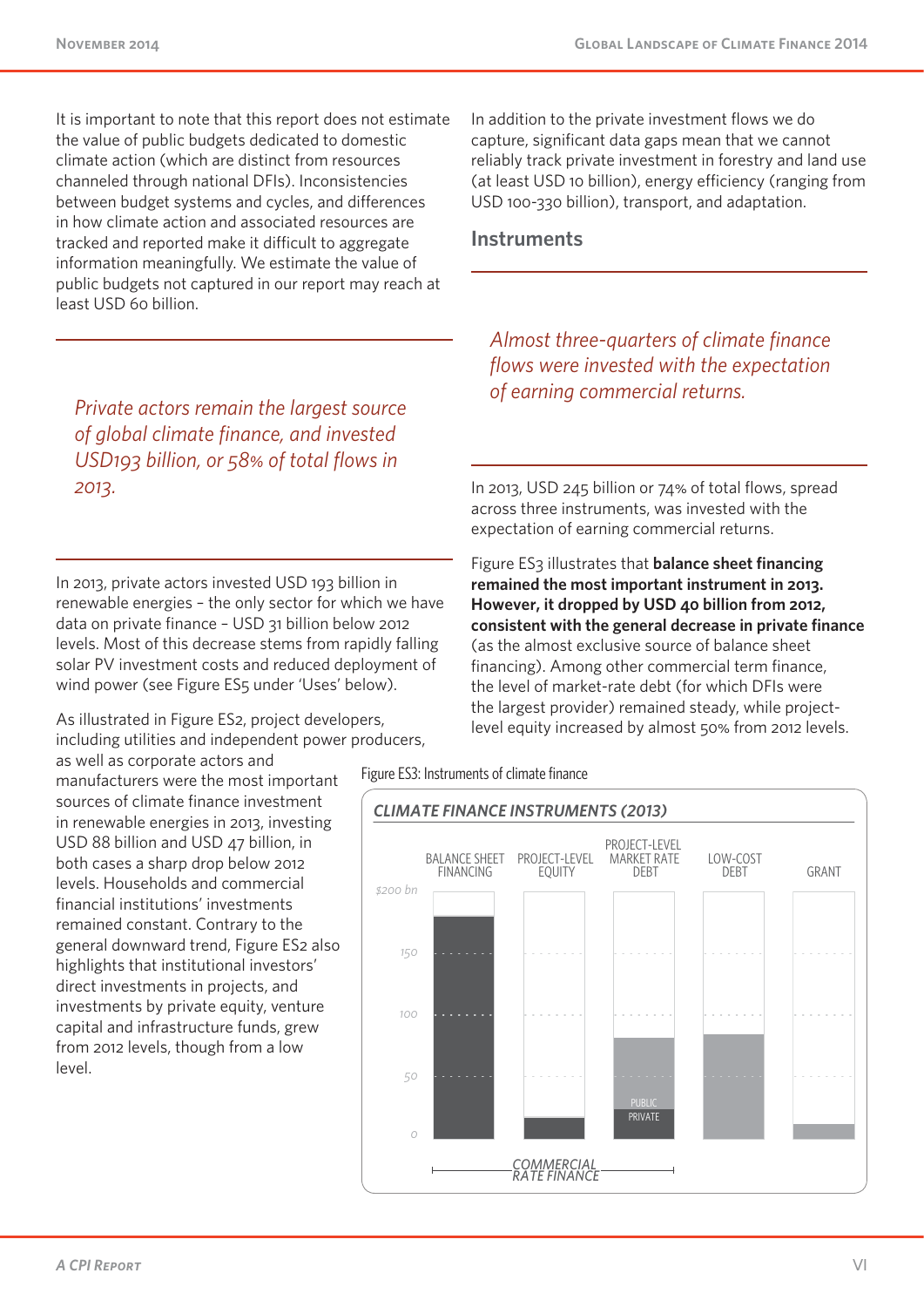Among concessional instruments favored by the public sector, grants remained largely constant while low-cost debt, including concessional loans increased slightly, mainly due to the inclusion of large hydro.

#### **Recipients**

*Private actors were the initial recipients of USD 29 billion of public finance.*

For the first time, *Landscape 2014* captures information about the initial recipients of flows – initial recipients are the first to receive money from the source or intermediary of climate finance we track. Understanding the composition of this set of actors helps us to better highlight the links between the public and private sectors across the lifecycle of flows, enabling us to see, for instance, to what extent public actors are meeting their goals of promoting private sector activities.

More than half (58%), or USD 191 billion of total climate finance flows was invested in private entities including households. USD 46 billion (14%) went to public entities while USD 32 billion (10%) flowed to a mix of public and private entities (including public private partnerships). Public entities invested USD 29 billion or 21% of their resources in private entities, while we were unable to

Figure ES4: Mitigation and adaptation finance



identify finance flowing from private to public entities. We were unable to track USD 61 billion of finance (19%) to any recipient due to a lack of data from some DFIs, highlighting an important gap in our understanding of recipients.

#### **Final Uses**

*Compared to last year, mitigation finance has decreased. Finance for adaptation has grown.*

Although total mitigation investments decreased by USD 24 billion in 2013 (mostly due to the fall in private investment), mitigation accounted for 91% of total climate finance flows (See Figure ES4).

Of all mitigation finance, 78% went toward renewable energy while public investments in energy efficiency (10%) and sustainable transport (6%) made up most of the remainder. The heavy bias toward renewable energy partly reflects the private sector data limitations of the *Landscape 2014* (see section 2 for a further discussion of our methodology).

Changes in the level of investment in solar and wind energy explain the large drop in private investment in mitigation. Figure ES5 illustrates that in 2013, new finance for solar power dropped despite an increase in new solar installed capacity. In other words, unit costs of solar decreased. Over the same period, wind power investments fell also in terms of deployment while unit costs remained largely unchanged.

In 2013, USD 25 billion (7% of total flows) of exclusively public resources went to adaptation, up USD 3 billion from 2012, see Figure ES4. Water supply and management received the largest share of adaptation finance (58%), followed by climateresilient infrastructure and coastal protection (14%), disaster risk management (9%) and agriculture/ forestry activities (8%). Adaptation finance was mainly provided through low-cost debt including concessional loans (52%), grants (16%), and market-rate debt (30%). Private investments are not captured due to scant and unreliable data. Information about private investment in adaptation remains one of the most important gaps in the climate finance landscape.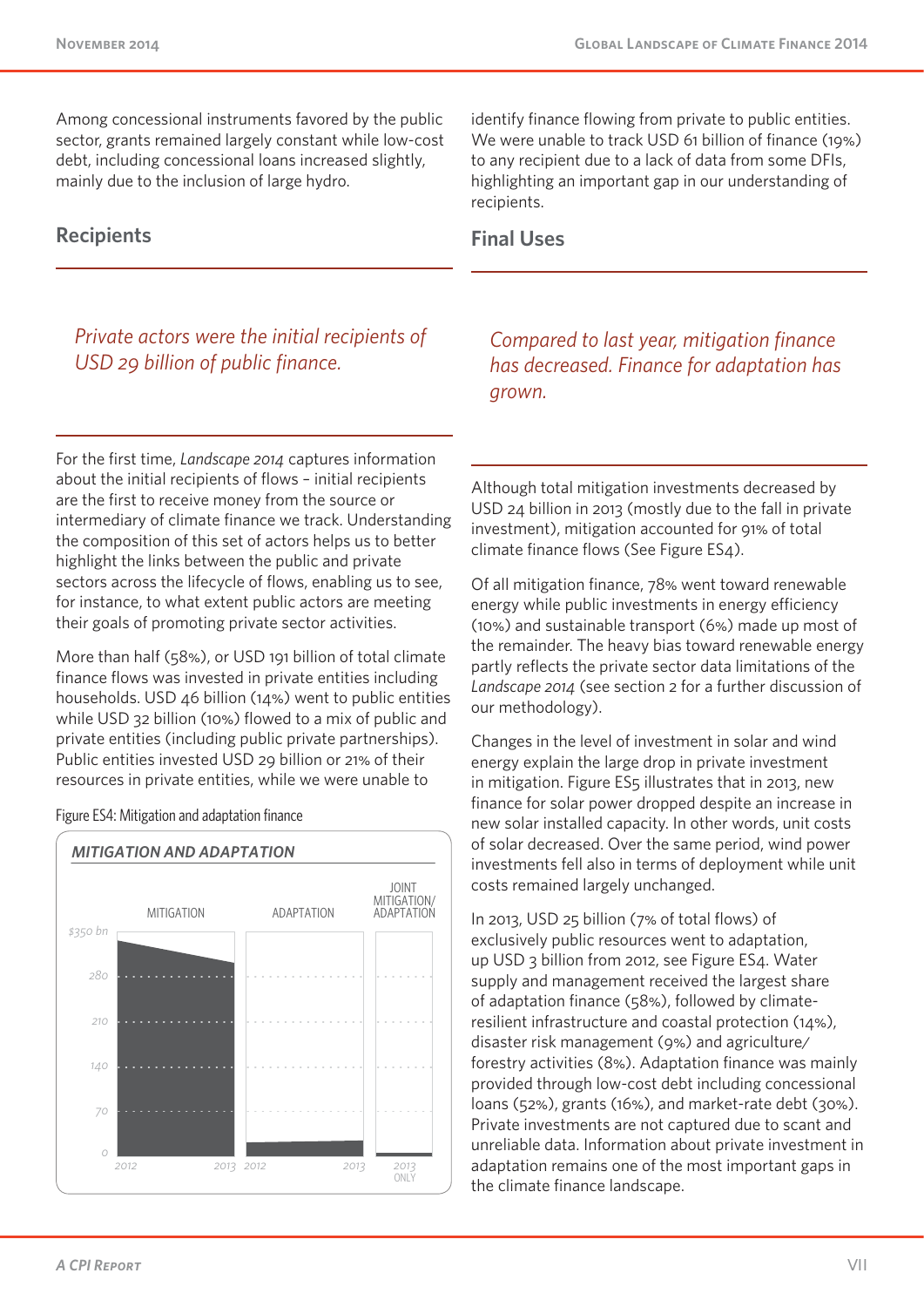USD 4 billion or around 1% was used for activities with joint mitigation and adaptation objectives.

#### **Continuing Knowledge Gaps and Tracking Improvements**

Major data gaps continue to challenge our understanding about climate finance and limit the ability of policy makers to address investment gaps. The lack of common definitions for climate finance and activity boundaries (especially for adaptation), and methodological differences in how climate finance is tracked and reported present major challenges. Serious data limitations concerning private investments in adaptation, forestry, and energy efficiency, mean that all flows we capture in these sectors originate from public sources. It does not mean private investments are not being made, but our understanding of who the actors are, and where they are investing is limited as a result.

Some actors have begun to address these data gaps. On the private side of the landscape, a far broader range of estimates for investments in energy efficiency is now available, but data limitations still prevent us from tracking investments to a project level. Co-ordinated by the Organization of Economic Cooperation and Development (OECD), the Research Collaborative on Private Finance is working to develop methodologies and approaches to track and calculate climate-related private investments, including those mobilized by public interventions.

On the public side, Multilateral Development Banks (MDBs) now report project-level climate finance data to the OECD, and through their Joint Report on Climate Finance (now in its third year) they interact with bilateral and national DFIs (i.e., the International Development Finance Club) with the aim of harmonizing approaches to tracking and reporting climate finance. Under the auspices of the United Nations Convention on Climate Change (UNFCCC), the Standing Committee of Finance will publish its first Biennial Assessment and Overview of Climate Finance Flows in late 2014. Beyond these developments, Figure ES5. Decrease of solar and wind power finance



focused work is beginning to capture information about public budgets in developed and developing countries, including several that build on the Global Landscape methodology.

**Despite improvements, it remains difficult to assess how the total flows captured by the Landscape compare to the estimated needs at the sector, country, and international levels, or how effective investments are on the ground.** CPI remains committed to improving the understanding of today's climate finance landscape to support global efforts to address climate change and its impacts, effectively and efficiently.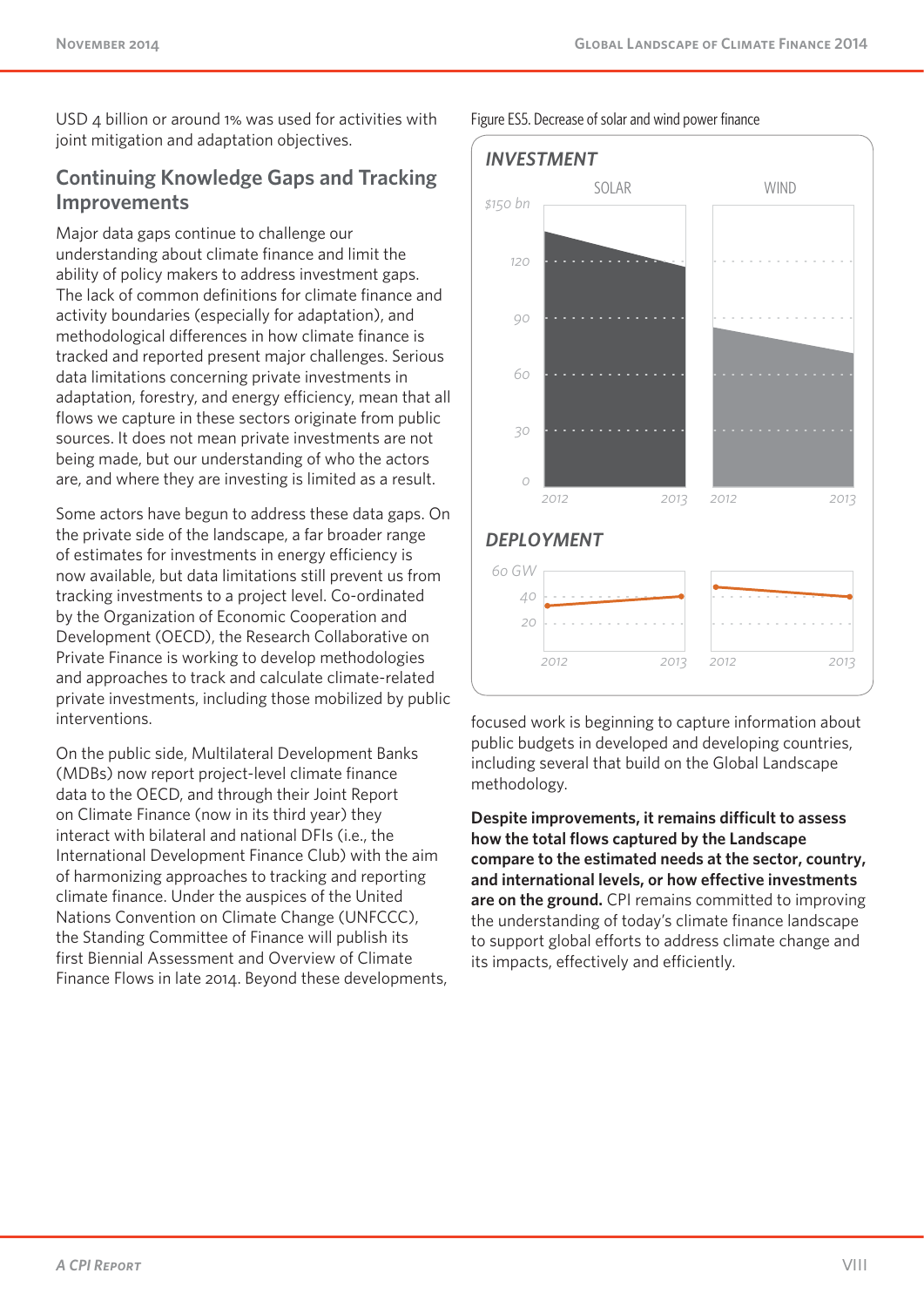# **Contents**

| 1. | <b>INTRODUCTION</b><br>1             |                    |                                                               |                |  |  |  |  |
|----|--------------------------------------|--------------------|---------------------------------------------------------------|----------------|--|--|--|--|
| 2. | <b>METHODOLOGY</b><br>$\overline{2}$ |                    |                                                               |                |  |  |  |  |
|    | 2.1                                  |                    | Innovations in 2014                                           | 3              |  |  |  |  |
|    | 2.2                                  |                    | Comparisons over the years                                    | $\overline{4}$ |  |  |  |  |
| 3. |                                      |                    | THE CURRENT LANDSCAPE OF CLIMATE FINANCE                      | 5              |  |  |  |  |
|    | 3.1                                  |                    | Sources and intermediaries                                    | 8              |  |  |  |  |
|    |                                      | 3.1.1              | PUBLIC FINANCE                                                | 8              |  |  |  |  |
|    |                                      | 3.1.2              | PRIVATE FINANCE                                               | 10             |  |  |  |  |
|    | 3.2                                  | <b>Instruments</b> |                                                               | 11             |  |  |  |  |
|    |                                      | 3.2.1              | <b>GRANTS AND LOW-COST FINANCE</b>                            | 11             |  |  |  |  |
|    |                                      | 3.2.2              | <b>COMMERCIAL FINANCE</b>                                     | 12             |  |  |  |  |
|    |                                      | 3.2.3              | HOW ARE PUBLIC AND PRIVATE ACTORS DELIVERING CLIMATE FINANCE? | 12             |  |  |  |  |
|    | 3.3                                  |                    | <b>Recipients of finance</b>                                  | 13             |  |  |  |  |
|    | 3.4                                  |                    | Uses (Mitigation and Adaptation)                              | 14             |  |  |  |  |
|    |                                      | 3.4.1              | MITIGATION FINANCE                                            | 14             |  |  |  |  |
|    |                                      | 3.4.2              | <b>ADAPTATION FINANCE</b>                                     | 15             |  |  |  |  |
|    |                                      |                    | 3.4.3 FINANCE WITH MULTIPLE OBJECTIVES                        | 17             |  |  |  |  |
|    | 3.5                                  | Geographies        |                                                               | 17             |  |  |  |  |
|    |                                      | 4. CONCLUSIONS     |                                                               | 19             |  |  |  |  |
| 5. |                                      |                    | <b>INDEX OF ACRONYMS</b>                                      | 20             |  |  |  |  |
|    | 6. REFERENCES<br>22                  |                    |                                                               |                |  |  |  |  |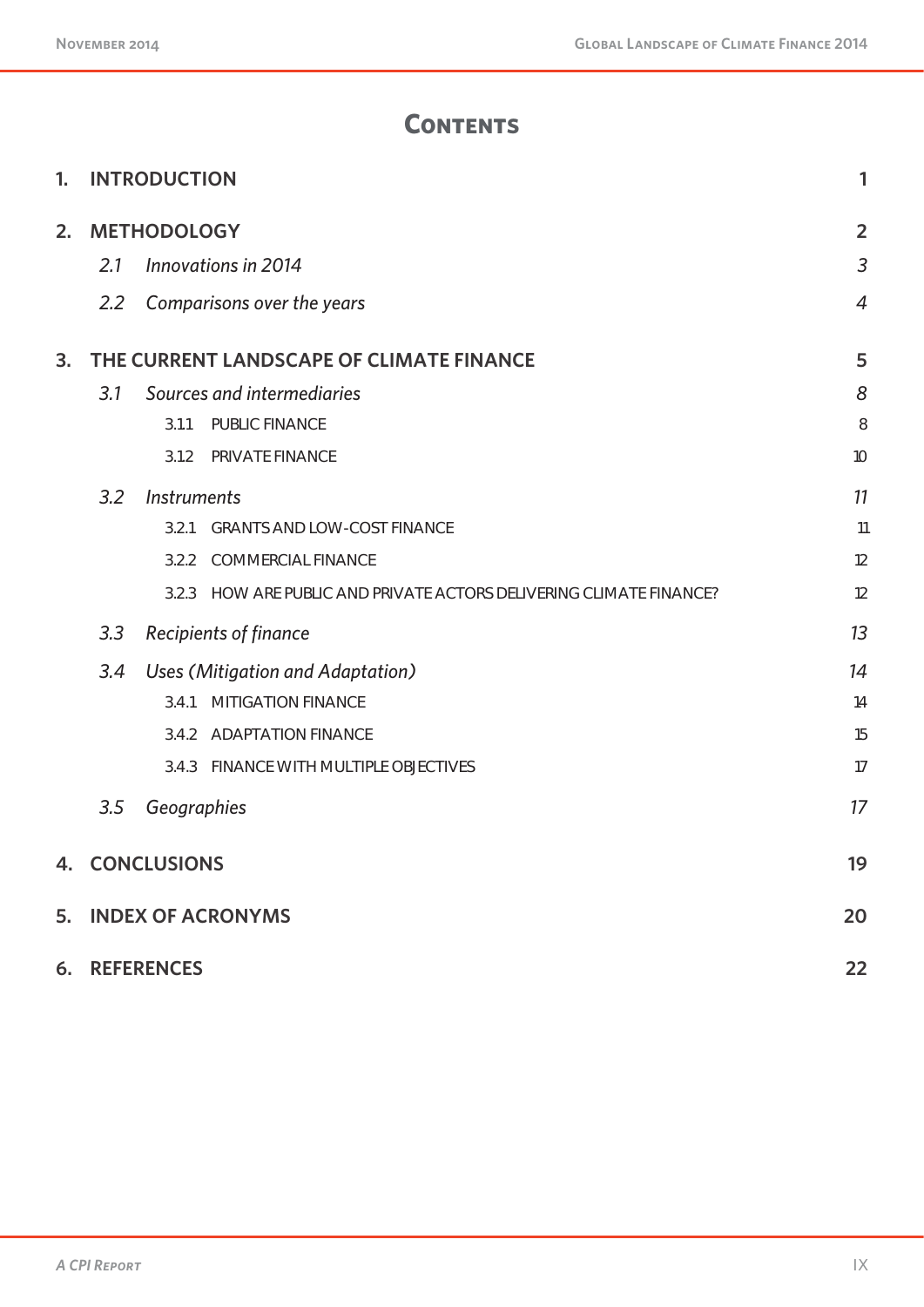# **1. Introduction**

Over the last years, CPI's *Landscape of Climate Finance*  reports have played a growing role informing policy makers about the global state of climate finance. This year, for the first time, the Intergovernmental Panel on Climate Change (IPCC) considered climate finance and investment in its 5th Assessment Report (Gupta et al. 2014), relying heavily on *Landscape 2013* analysis.

In this fourth edition of the *Global Landscape of Climate Finance,* we have updated our methodology and expanded our analysis to around 12,000 projects or investments in order to present the best available estimates of climate finance flowing within and between countries around the world. We aim to identify where investment has increased or fallen, and where improved data collection is narrowing tracking gaps. Where possible we aim to describe trends that have emerged since *Landscape 2013* concerning key actors, and to identify entry points for climate finance. Finally, we consider further improvements that would help policy makers to build a truly comprehensive picture going forward, to strengthen countries' ability to achieve their climate financing needs and goals.

Chapter 2 describes our methodology for tracking climate finance, outlines this year's innovations and explains the extent to which estimates are comparable over the years.

Chapter 3 begins with a brief overview of the volume of finance available and presents the 'climate finance spaghetti' diagram which illustrates the lifecycle of flows we capture from sources through to uses. We consider how far away the world is from delivering estimated climate financing needs.

Section 3.1 identifies the sources of finance, and considers which public and private actors are playing the most important roles in terms of raising and managing climate finance, and delivering investments.

Section 3.2 tracks the financial instruments used to deliver finance by both public and private actors, and whether volumes delivered have grown or shrunk from the previous year.

Section 3.3 follows finance through to the type of actors that receive finance flows.

Section 3.4 calculates the spread of finance dedicated to mitigating and adapting to climate change and identifies the most important actors and activities. We also consider uses for which we miss data, and the implications of these gaps.

Section 3.5 analyzes the geographical origins and destinations of climate finance, to shed light on the interplay between domestic and international flows as well as the scale of flows from developed to developing countries.

Chapter 4 summarizes emerging trends and identifies open issues that need to be addressed to close the financing gap.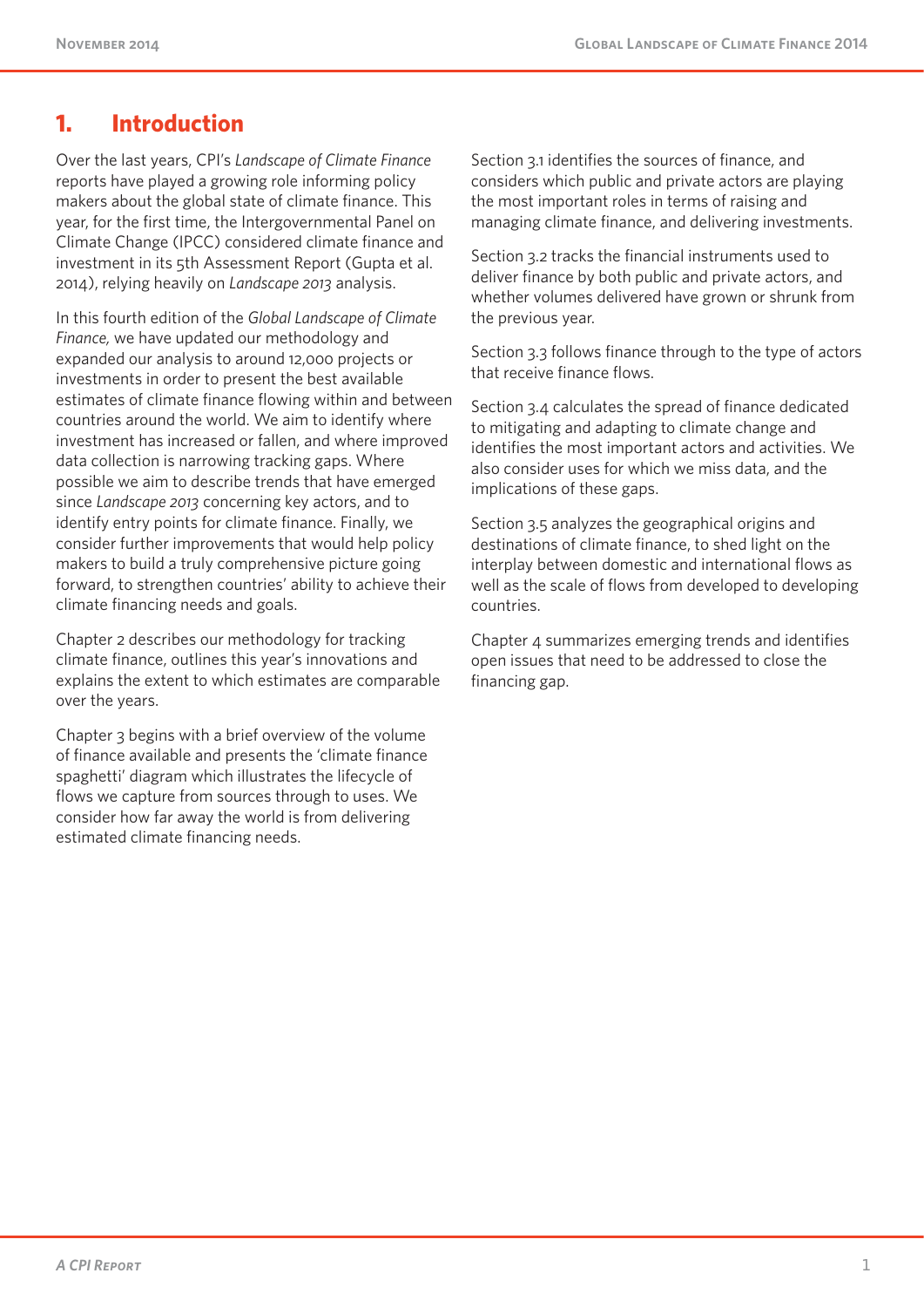# **2. Methodology**

*Landscape 2014* aims to capture the most recent information about global, annual climate finance flows supporting emission reductions and climate resilience based on empirical data collected from a wide range of sources. As well as a survey distributed to Development Finance Institutions (DFIs) to collect project-level information about their investments, CPI combines project-level and aggregate data from a variety of sources (see Table 1). Our aim is to present the most comprehensive and meaningful overview of climate finance possible.

Aggregating data from different sources presents some challenges. To avoid double counting, we exclude some financial data from select sources and secondary market transactions.1 Nonetheless, challenges remain, including the issue that multilateral DFIs and development agencies have different methodologies for classifying investments in climate change adaptation, meaning that the underlying data on which we rely may not always be fully comparable.

We track investments and commitments rather than revenues and disbursements. We concentrate on new financial commitments that target climate change, and focus on project-level primary financing data. Building on the methodology in *Landscape 2012* and *2013*, we capture flows into actual projects on the ground, rather than the ownership or claims of actors.

As further explained in Falconer and Stadelmann (2014), we include total investment costs plus public framework expenditures but exclude public revenue support:

- 1. We consider **total rather than incremental investment costs**, in order to track the current progress of total primary climate mitigation and adaptation investments, as opposed to investment that is in addition to a hypothetical higher carbon alternative. All finance in the landscape is captured on a gross rather than net basis.
- 2. We also track **public framework expenditures**  to account for the fact that many project-level investments would not be possible without the public expenditures that are not accounted for at the project level (e.g. costs associated with the development of national climate strategies and

|  | Table 1: Source of data |  |  |
|--|-------------------------|--|--|
|--|-------------------------|--|--|

| <b>FLOW</b>                               | <b>SOURCE OF FINANCE</b>  | <b>DATA GRANULARITY</b>    |
|-------------------------------------------|---------------------------|----------------------------|
|                                           | BNEF (2014),              | Project-level              |
| <b>PRIVATE</b><br><b>FINANCF</b>          | FS-UNEP and BNEF (2014)   | Aggregated                 |
|                                           | Mauthner and Weiss (2014) | Aggregated                 |
| <b>DEVELOPMENT</b>                        | IDFC (2014a, 2014b)       | Aggregated                 |
| <b>FINANCF</b>                            | Direct reporting to CPI   | Project-level / aggregated |
| <b>INSTITUTIONS*</b>                      | <b>BNEF (2014)</b>        | Project-level              |
| <b>CLIMATE FUNDS</b>                      | ODI and HBF (2014)        | Project-level              |
|                                           | OECD (2014a, 2014b),      | Project-level              |
| <b>GOVERNMENTS</b><br><b>AND AGENCIES</b> | BNEF (2014),              | Project-level              |
|                                           | US government (2014)      | Aggregated                 |

\* see Annex B for details

regulations regulations). Tracking public framework expenditures is warranted as they constitute costs in addition to investment costs (e.g. grants) and do not pay back investment costs (e.g. as revenue support mechanisms do).

3. We **do not track policy-induced revenues** such as those generated by feed-in tariffs and carbon credits. These revenue support mechanisms pay back investment costs, so including them would constitute double counting.

We track finance that flows to distinct *projects* (including programs and policies in case of public finance) as well as finance that remains on balance sheets.

We have classified resources provided directly by governments, DFIs and climate funds as public finance. On the other hand, we have classified investment originating from corporate entities as private finance even when these are partly or fully government-owned. The resulting estimates of public and private finance should not be used to calculate public-private leverage ratios, as private finance flows both independently of, and in response to public policies.

**As with previous reports, the figures identified in the**  *Landscape 2014* **should not be confused with amounts that may count towards the USD 100 billion developed countries committed to mobilize in the Copenhagen Accord to assist developing countries.** Data gaps and the lack of international agreement on which type and proportion of public and private sector contributions to

<sup>1</sup> For instance we exclude climate fund financing from the DFI and government calculations and we exclude DFI financing from our private sector data source (BNEF 2014). We track only primary investments into new projects, while excluding secondary transactions and investments into manufacturing or funds.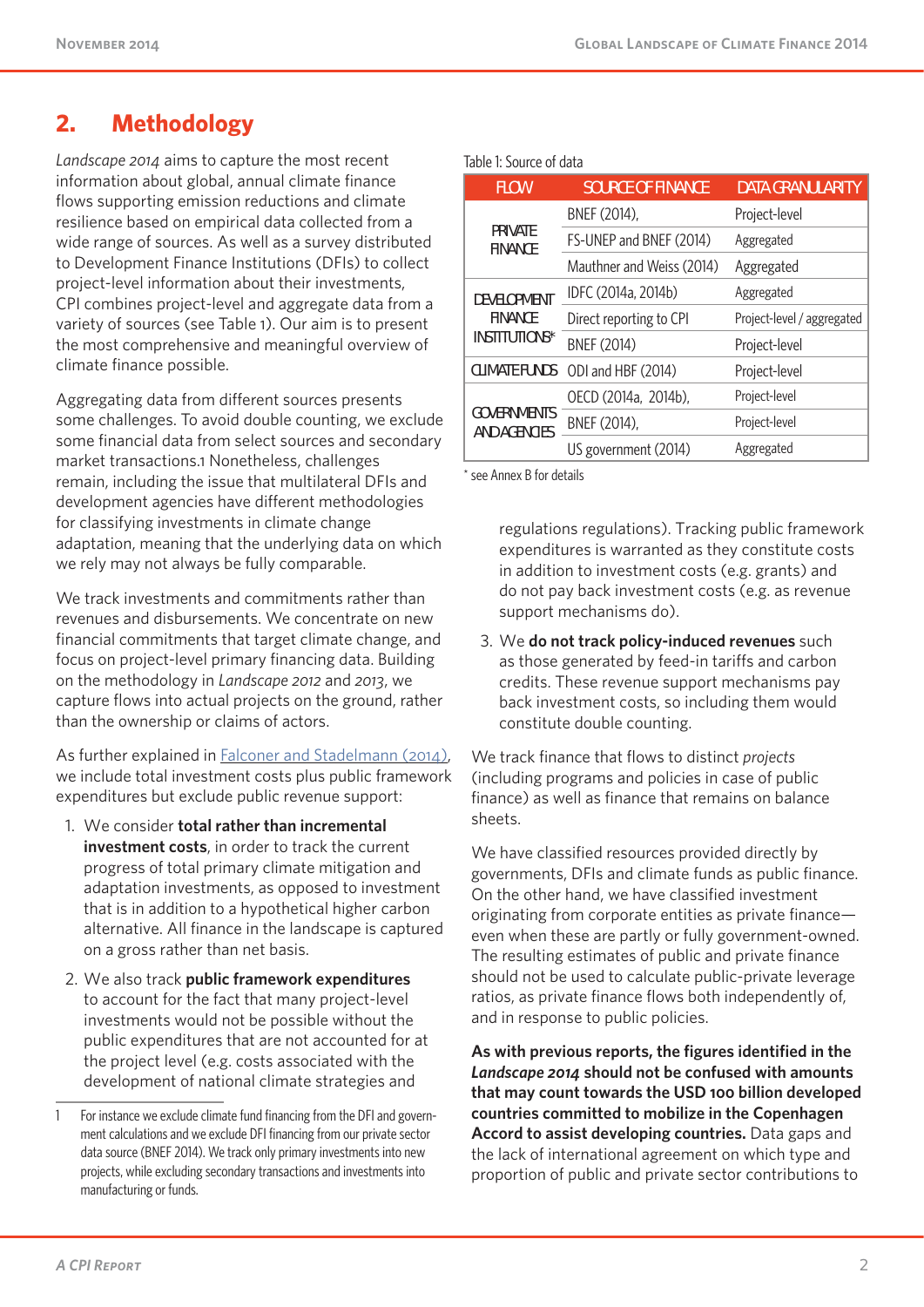climate finance should, or should not, count toward the USD 100 billion prevent our findings from being directly compared with this figure. Instead, our figures represent overall finance flows and should be compared with estimates of total investment that are consistent with the goal of limiting global temperature rise to below 2 degree Celsius. Our figures should also be considered in the context of a lack of common understanding of what constitutes climate finance and significant data gaps.

#### **2.1 Innovations in 2014**

*This year's Landscape offers a more accurate comparison with the previous year, identifies for the first time who receives climate finance, and highlights tracking gaps in more detail* 

*Landscape 2014* improves information about global climate finance flows in several ways.

- 1. **Comparison over the years**: due to the largely unchanged methodology, we can for the first time make in-depth comparisons to last year's landscape, revealing changing trends not just in terms of overall numbers, but also for sources and intermediaries, instruments, uses and geographies (see 2.1).
- 2. **Improved granularity for DFIs**: *Landscape 2014* does not cover more DFIs but provides more detail about their investments. For the first time this year, we gained access to the project-level data of five multilateral DFIs that together, represent 25% of all DFI finance (see Annex B for a list of relevant

DFIs). This has further improved our understanding of the interaction between instruments, sectoral and technological uses as well as the destinations of funds. Access to project-level data allowed us to identify and exclude USD 0.2 billion in commitments that we already track under climate funds or that are beyond our scope (for example, directed to fossil fuels).

- 3. **Tracking to recipients**: for the first time, we have captured whether the first recipients of finance are public, private, or a mix of the two.
- 4. **An increased share of total projects and countries, particularly on the private side**: extending our analysis to 12,000 projects or investments in 79 countries (up from 19 last year) means this year's Landscape considers more private finance data at project level than ever before.
- 5. **An expanded scope of activities**: In terms of types of activities, for the first time we have captured public finance for large hydro power (capturing around USD 4 billion) provided that net emission reductions can be demonstrated, as well as public investments in research and development (around USD 3 billion). In both cases, due to data limitations, we have only included DFI data.
- 6. **Acknowledging overlap between mitigation and adaptation**: For the first time in 2014, we track flows with both mitigation and adaptation objectives, where these are reported separately. This improves accuracy from last year's landscape when we allocated finance to either mitigation or adaptation.
- 7. **Increased clarity on the Landscape's data gaps**: an extensive review of the literature has helped us to narrow down both where we are missing information, and its potential volume, see section 3.2.

See the Annex for more detailed information on the methodology and data sources.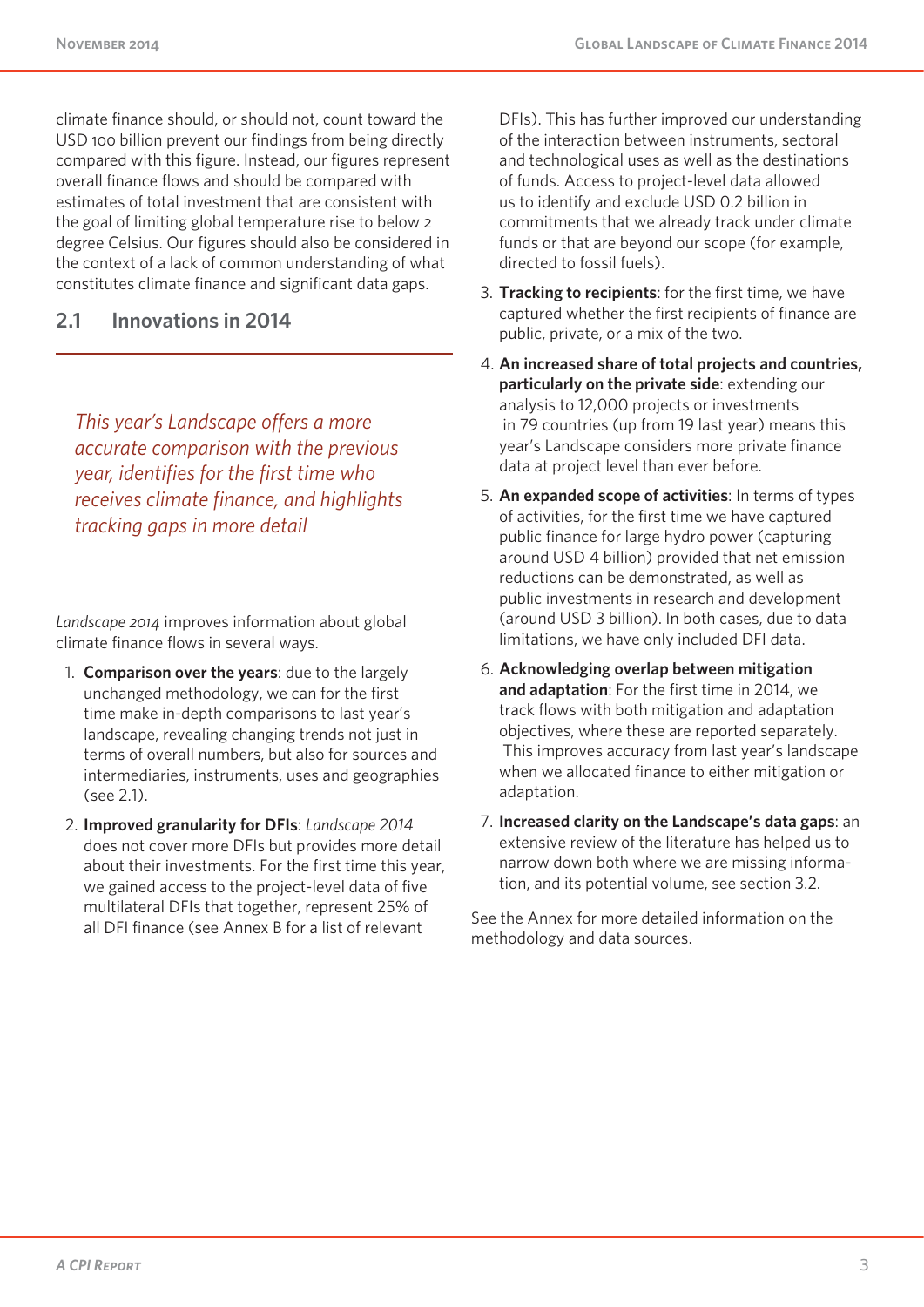#### **2.2 Comparisons over the years**

The scope of *Landscape 2014* has been adjusted only marginally compared to *Landscape 2013* (see Figure 1). First, we reduced the scope of our DFI survey and excluded nine of the smallest DFIs that accounted for USD 0.9 billion last year. Using BNEF data, we track only USD 0.1 billon for these same DFIs this year. Second,

we increased the scope of activities captured, to DFI finance for large hydro projects and R&D, as discussed above.

As the methodology of *Landscape 2014* has remained largely unchanged compared with the two last editions (Buchner et al. 2012, 2013), we are able to show trends for the flows we track.



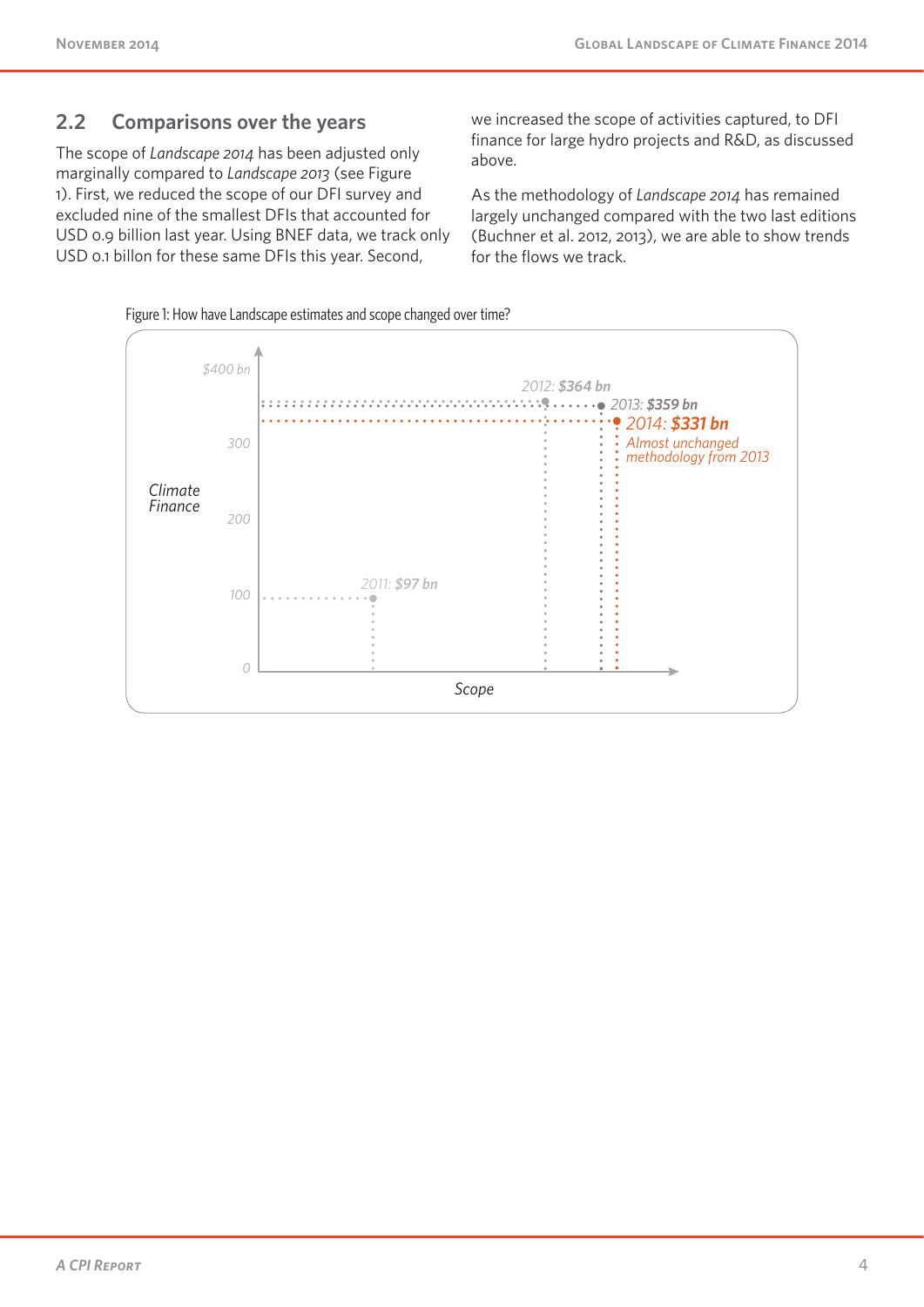# **3. The Current Landscape of Climate Finance**

*Landscape 2014* finds that in 2013,2 annual global climate finance flows reached USD 331 billion (range of USD 328-334 billion).3

This is a fall from last year's USD 359 billion. The actual decrease of climate finance may be even larger, as we have for the first time included public finance for large hydro projects (USD 4 billion) and public R&D (USD 3 billion) in this year's estimates.4

The key driver behind the overall decrease is a significant drop in private investment. The main reason for the decline was falling solar PV costs. Notably, while investments in solar were USD 19 billion less than last year, the annual installed capacity increased by 5 GW, meaning that more value was being achieved for less investment. There was also lower deployment of some low-carbon technologies (mainly wind power).

**Landscape 2014 suggests that in global terms, for a further successive year, climate finance levels have fallen far short of even the most conservative estimates of investment needs.** The IEA (2014b) estimates that from 2011 to 2050, an additional USD 1.1 trillion of investments in the energy sector alone is needed each year on average, to keep global temperature rise below 2 degree Celsius.<sup>5</sup> In other words, **the cumulative gap between the level of finance needed and finance actually delivered is growing.**

However a key element of achieving the target to limit climate change to below 2 degree Celsius is that climate finance investment must not only grow, but displace investment in fossil fuels. The reality is rather the opposite. In 2014 the IEA reported that investments in oil, gas and coal extraction, transportation, oil refining and fossil fuel power plants have more than doubled in real terms since 2000, and reached USD 950 billion in 2013 (IEA 2014a). In fact, there is growing concern that a 3-4 degree Celsius temperature rise is a more likely scenario – together with anticipated climate impacts, including serious damage to infrastructures, ecosystems, and livelihoods.

When comparing levels of climate finance available globally with estimated needs and investment rates in traditional fossil fuel activities, policy makers must consider that important data gaps prevent us from accurately capturing the value of all low-carbon and climate-resilient investments (see Box 1)

The following sections consider the key elements of the current climate finance landscape (see Figure 3) in detail: from sources and intermediaries, through instrument to recipients and uses of climate finance.

- 4 We may underestimate the actual decrease also because of inflation and exchange rates.
- 5 Nelson et al. (2014) estimate, based on different IEA figures, that USD 11 trillion of incremental investments are needed from 2015 to 2030 (USD 0.7 trillion a year) in order to make the energy sector compatible with a 2 degrees stabilization path.

<sup>2</sup> More than 90% of finance tracked is referring to commitments in 2013; less than 10% of finance is using data from 2012 (solar water heaters and government commitments beyond DFIs and funds). For simplicity, we refer to 2013 commitments throughout this report.

<sup>3</sup> We have point estimates for roughly 97% of finance, including all finance from the private sector, DFIs and climate funds. The range stems from commitments of developed country governments for activities in developing countries (USD 5-11 billion), see section 3.1.1. for details.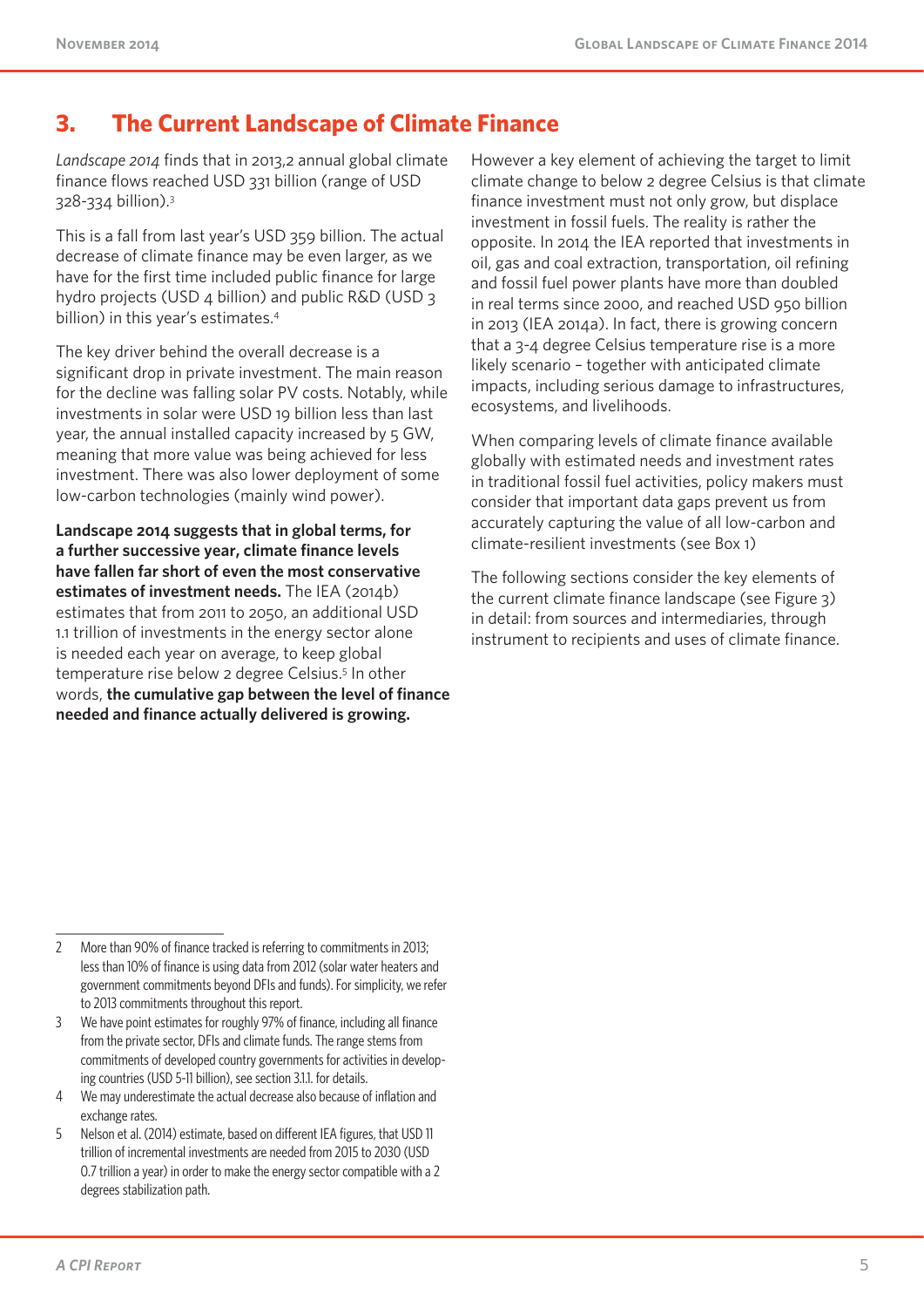**Box 1: Gaps in our tracking**<br>**Box 1:** Gaps in previous reports and also in Chapter<br>As flagged in previous reports and also in Chapter<br> $\mathbf{A}_5$  also some significant data gaps continues.<br>
As flagged in private investment

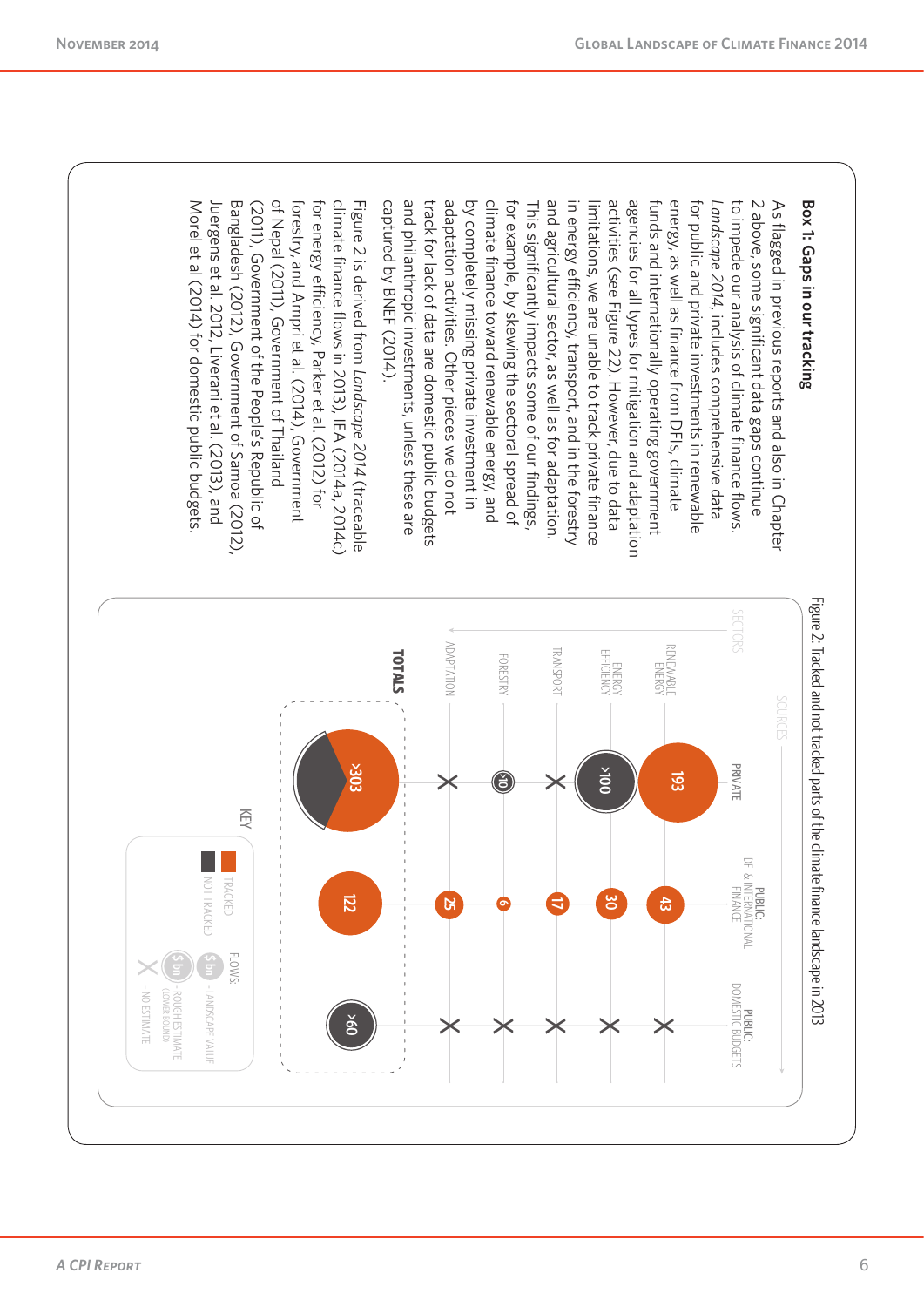Figure 3: Landscape of Climate Finance 2014 Figure 3: Landscape of Climate Finance 2014

# *LANDSCAPE OF CLIMATE FINANCE 2014 USD 331* BN<br>TOTAL

CLIMATE



MONEY PUBLIC

KEY

**MONEY**<br>MONEY

PRIVATE PUBLIC FINANCIAL

PRIVATE FINANCIAL INTERMEDIARIES

PRIVATE FINANCIAL<br>INTERMEDIARIES

CAPITAL INVESTMENT

**CAPITAL INVESTMENT** 

NE: PRIVATE PUBLIC PRIVATE PUBLIC FINANCIAL PRIVATE FINANCIAL CAPTAL INVESTIVIENT ( CAPTAL INVESTIVIENT CAPTAL INVESTORS ( RENDERS & LENDERS & LENDERS & LENDERS<br>MONEY MONEY MONEY INTERNIEDIARIES INTERNIEDIARIES ( APTAL INV

**CAPITAL INVESTMENT AND INVANCE FOR INVESTIGATION**<br>AN<u>D INCREMENTAL COSTS AND INCROT ESTIMATED</u>

FINANCE FOR INVESTORS & LENDERS

INTERMEDIARIES

PUBLIC FINANCIAL<br>INTERMEDIARIES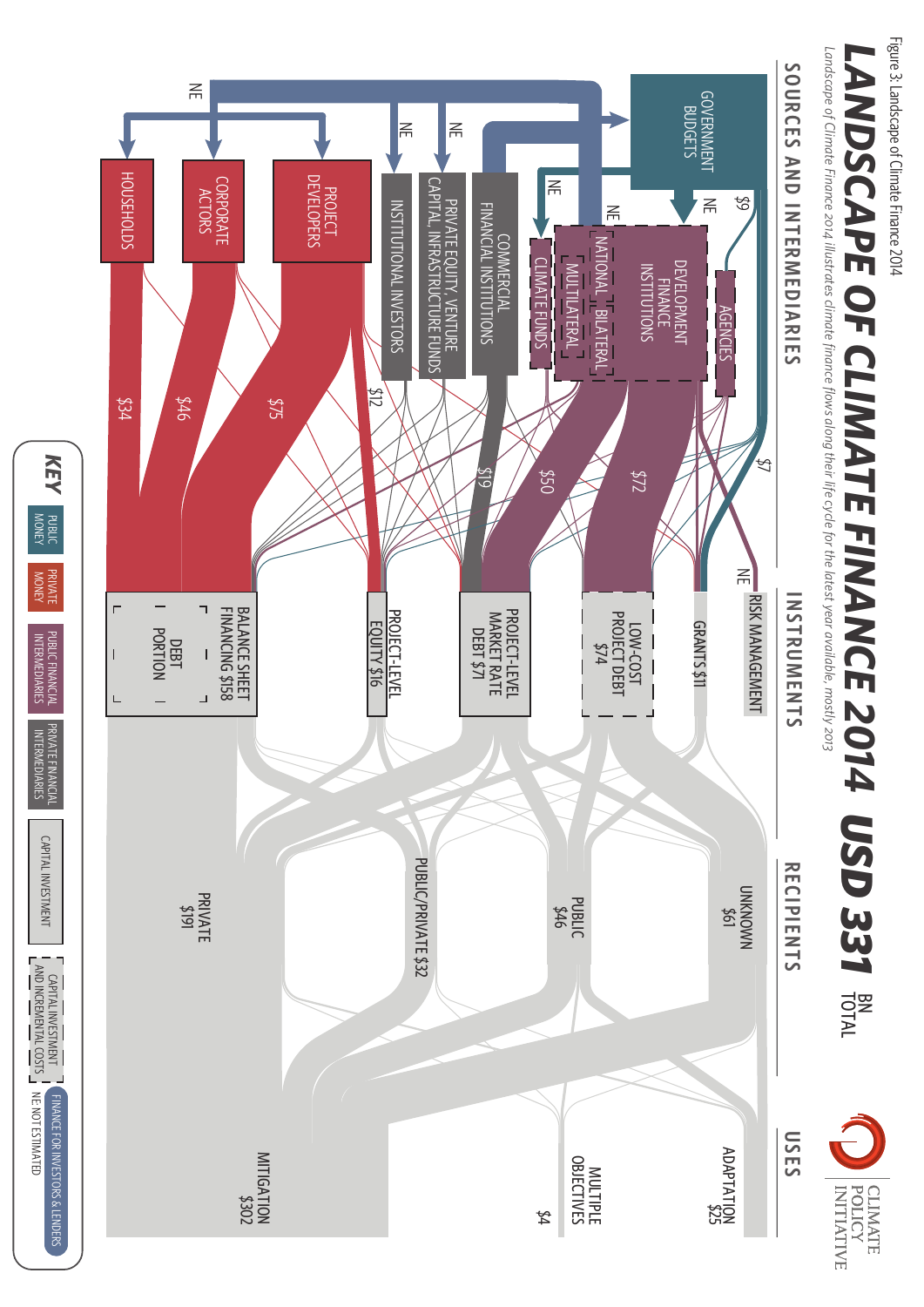## **3.1 Sources and intermediaries**

In 2013, privately owned actors continue to dominate as the most significant sources and intermediaries of climate finance (see Figure 4). Even so, private investments fell in 2013 from 62% to 58% of total flows.

#### **3.1.1 PUBLIC FINANCE**

**Publicly actors contributed between USD 134 and 140 billion (USD 137 billion), or around 42% of overall global climate finance flows in 2013,** more or less maintaining last year's absolute levels<sup>6</sup> despite economic and geopolitical uncertainty. The USD 137 billion of public finance are much smaller than annual fossil fuel subsidies, which reached USD 544 billion in 2012 in emerging and developing economies alone (IEA 2013b).

**DFIs remain the cornerstone of public efforts to finance low-carbon and climate-resilient development. In 2013, DFIs committed USD 126 billion** or 38% of total climate finance flows – remaining largely stable with 2012 levels. Most DFIs have close ties to governments which act as shareholders as well as funders and provide investment mandates. National DFIs, such as the Chinese Development Bank, contributed USD 69 billion or 55% of DFI flows, mostly as low-cost debt. Multilateral DFIs, including MDBs committed USD 43 billion<sup>7</sup> of their own resources (34% of all DFI flows).<sup>8</sup> They also administer finance from multilateral climate funds, which we track separately under climate funds' contributions. Finally, bilateral DFIs, such as the Japan International Cooperation Agency contributed USD 14 billion (11% of all DFI flows).

DFIs play an important role mobilizing private investment. For example, the Overesas Private Investment Cooperation, KfW Deutsche Investitionsund Entwicklungsgesellschaft (DEG) and KfW Development Bank estimate that their investments mobilized around USD 5 billion of private investments in 2013 (Opitz and Morton 2014). However, DFIs also have the potential to compete with and crowd out private

Figure 4: Main sources and intermediaries (USD billion)



Note: Public finance is only increasing because of the extended scope of Landscape 2014 compared to last year. Using last year's scope, we see a small decrease of public finance

sector lending or investment, meaning their investment mandates and strategies need to be carefully tailored to suit particular markets and contexts.

**Multilateral and national climate funds approved around USD 2.2 billion of funding for climate activities, up USD 0.6 billion or almost 40% from last year.** The increase stems mainly from increased contributions by the Clean Technology Fund, focusing on mitigation in emerging economies, and the Least Developed Countries Fund, supporting adaptation in the poorest countries.

**As well as finance originating from DFIs and climate funds, we tracked another USD 6-12 billion of direct public contributions from government agencies and ministries in 2013**, USD 3 billion lower than last year.9 This includes USD 1 billion of direct government investments in renewable energy (excluding revenue support, as through feed-in tariffs). The major share of USD 5-11 billion represents developed country government commitments to finance activities in developing countries. The lower bound of the 5-11 billion

<sup>6</sup> USD 2 billion higher in the overall number but USD 4 billion less if we deduct USD 5 billion of large hydro and USD 3 billion of R&D we did not track last year.

<sup>7</sup> Our number is not the same as the one in the MDB joint report (AfDB et al. 2014), as we include EIB financing for 'old' EU member states and further multilateral DFIs (see Annex B).

<sup>8</sup> This is USD 5 billion more than what we tracked last year, which is due to our expanded scope: we track USD 3 billion of R&D investments this year and also include commitments from CAF under multilateral DFIs.

<sup>9</sup> This number includes USD 0.7 billion from export credit agencies but excludes domestic budgets for activities beyond renewable energies, for which we have no consistent data source.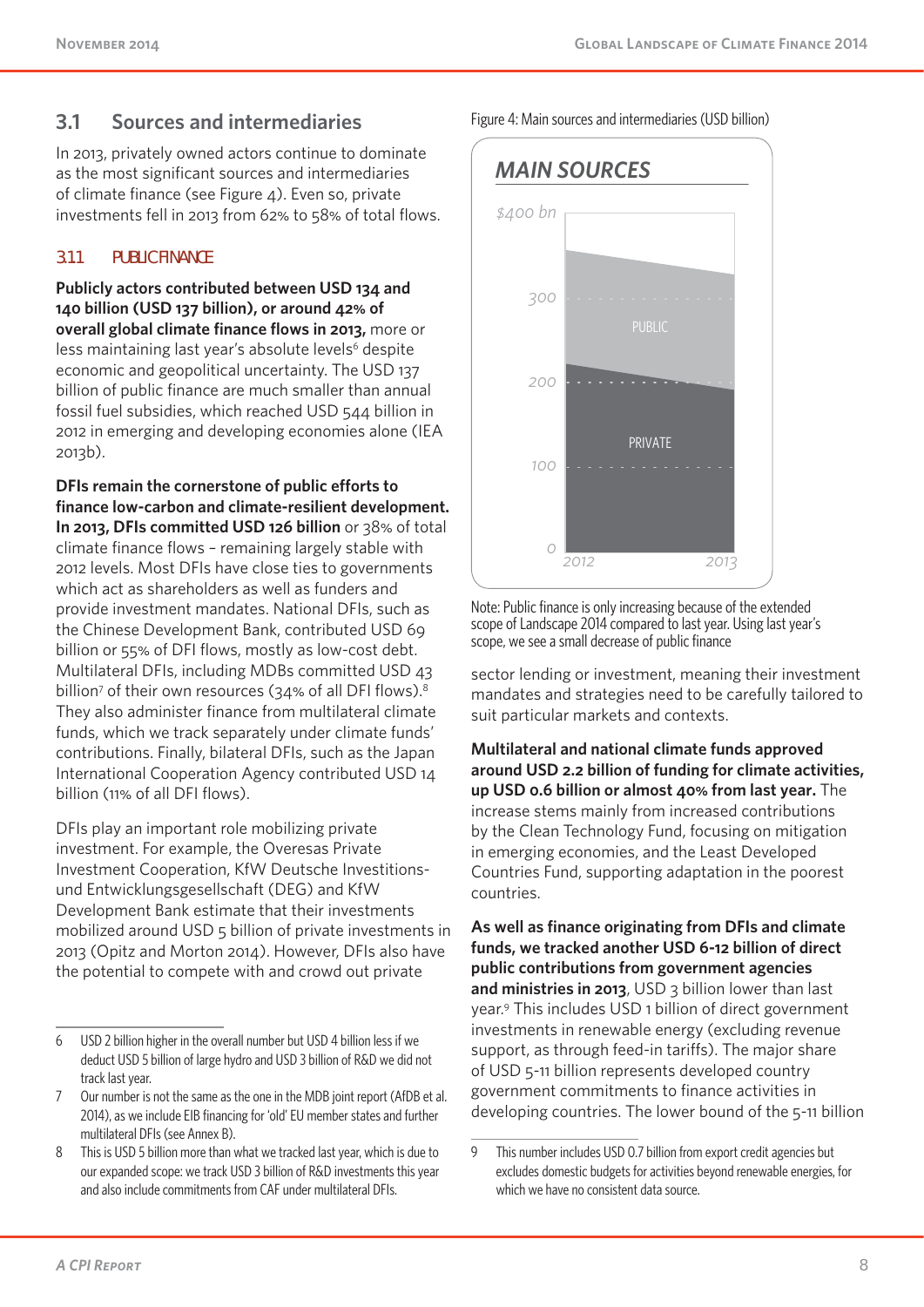



Note: The increase in multilateral DFI finance is mainly due to expanding the scope of Landscape 2014 to research and development, and classifying CAF as multilateral DFI (national DFI last year). Finance of national DFIs would slighlty decrease if we deduct investments in large hydro, a technology we track for the first time this year.

includes official development assistance (ODA) marked as having 'climate change mitigation' or 'adaptation' as its principal objective. We add ODA activities with a 'significant' climate change objective to the upper bound of the number.10 The USD 5-11 billion, almost unchanged from last year, is mainly channeled through bilateral development agencies and UN organizations**.**

As flagged in Section 3.2, **limited data about domestic public budgets for climate change means we do not capture these in the Landscape**. We only have robust estimates for a very small number of countries (Bangladesh, Cambodia, France, Germany, Indonesia, Morocco, Nepal, Samoa, Thailand and the United States).<sup>11</sup> Notwithstanding different budget years,

10 For the United States, we use a US government (2014) document as source, as the US is not reporting climate change markers for all of its ODA.

cycles and tracking methodologies, and assuming the EU meets its climate budget target,<sup>12</sup> we estimate that **domestic climate budgets could reach at least USD 60 billion a year.**<sup>13</sup>

In addition to domestic budgets, we also have difficulty tracking the level of climate finance that governments contribute as shareholder of companies. Our more superficial assessment this year14 identified **at least USD 22 billion in investments by companies (e.g. utilities) that are partly or fully publicly-owned.**  Our in-depth assessment one year ago (Buchner et al. 2013) identified at least USD 37 billion of such indirect government ownership of renewable energy investments.

<sup>11</sup> Sources: Ampri et al. (2014) Government of Nepal (2011), Government of Thailand (2011), Government of the People's Republic of Bangladesh (2012), Government of Samoa (2012), Juergens et al. 2012, Liverani et al. (2013), Morel et al. (2014), UNDP (2012), US Government (2013). Some of these climate budgets may not capture all R&D investments in clean technologies. An IEA (2013a) database contains USD 7 billion of R&D investments in Renewable Energy and Energy Efficiency in 2012.

<sup>12</sup> The European Commission (2013) plans to spend 20% or up to USD 180 billion of its budget in the period 2014-2020 for climate-related activities

<sup>13</sup> The USD 60 billion are based on the sources in footnote 19 and 20, which do not include major countries like Brazil, China, India, Japan, Mexico, all Scandinavian countries and the UK so it would be surprising if the actual number were not considerably higher.

<sup>14</sup> This does not change our public finance numbers compared to last year, as were classifying such government-owned enterprises as private in all editions of the Landscape.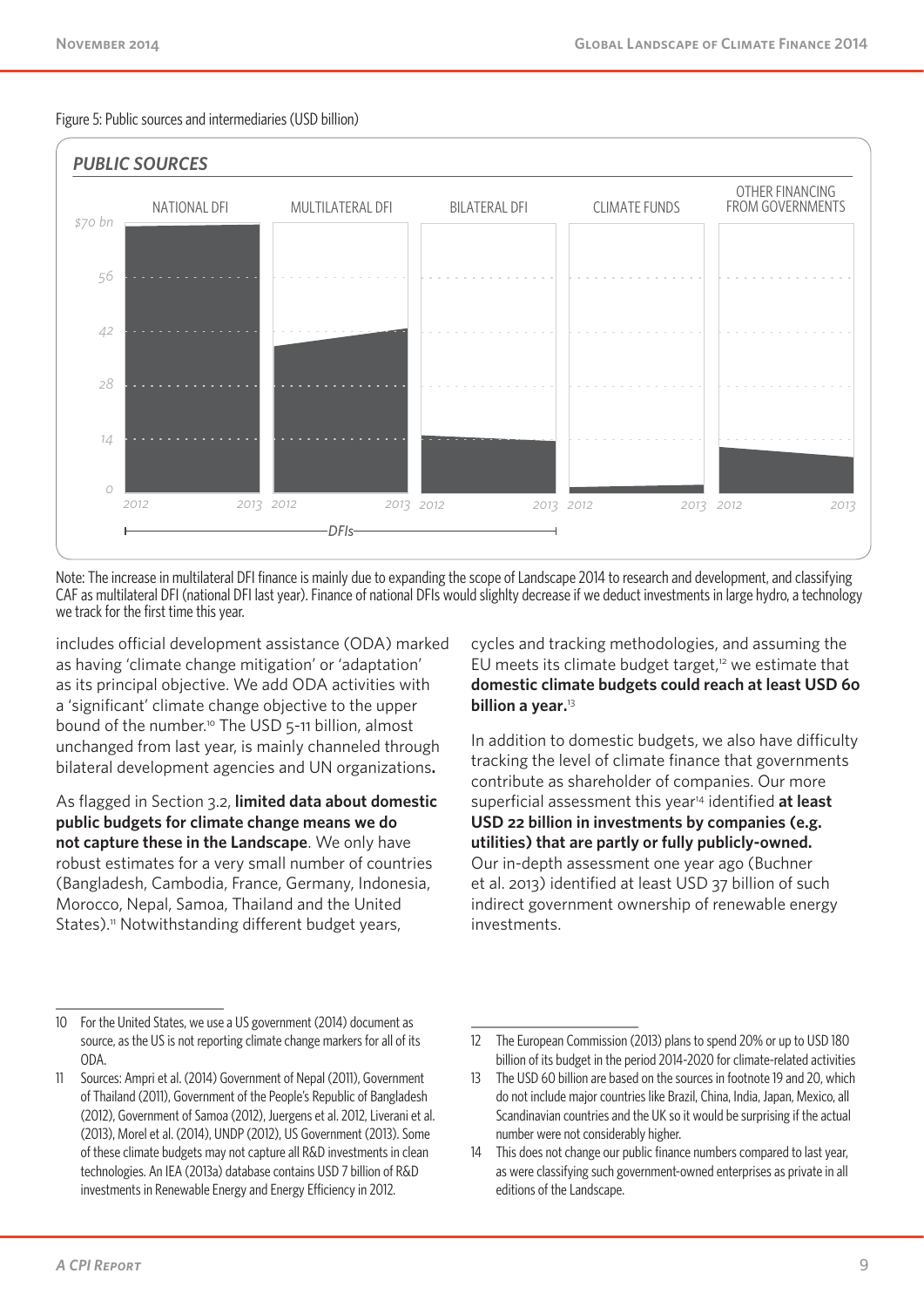#### **3.1.2 PRIVATE FINANCE**

*Private finance decreased by USD 31 billion, mainly due to falling solar PV costs and lower deployments of wind* 

**Private actors again contributed the majority of climate finance in 2013 with investments of USD 193 billion, down for a second year running, from USD 224 billion in 2012.**15 This is due to three main factors. First, investments in small-scale renewable energy decreased by USD 20 billion (see Figure 6), mainly due to a decrease in small-scale solar PV costs but also due to a drop in deployment from 19 to 17 GW, in installed capacity of small-scale solar PV. Second, large-scale renewable energy finance fell by USD 12 billion, largely as a result of lower deployment of wind power (41 GW of new capacity in 2013 down from 48 GW) resulting from a decline of the US market, competition with

Figure 6: Private Finance Investments from 2012 to 2013 (USD billion)



low-cost gas and reductions in policy support (REN 21, 2014). Third, the drop in average investment cost of large-scale solar PV meant that 7 GW more largescale solar power capacity was installed in 2013, while corresponding investment remained constant with 2012 levels.

Because technology costs are falling, some renewable energy investments are now even taking place without any direct public financial support, particularly in Latin America (FS-UNEP, 2014).

As Figure 7 illustrates, project developers<sup>16</sup> **represented the most important investor class, and invested USD 88 billion** in 2013 (or 46% of all climate finance). Corporate actors, including manufacturers and corporate end-users, invested USD 47 billion, or 24%, of total private finance while household<sup>17</sup> investments which grew marginally from USD 33 to 34 billion, and made up a growing proportion (from 15% to 18%). The household investments we tracked are limited to solar PV and solar water heaters, and do not include other likely low-carbon investments, such as insulation and energy efficient devices.

Commercial financial institutions invested USD 21 billion

in 2013 (11% of private investments). Private equity, venture capital, and infrastructure funds together intermediated USD 1.6 billion (up from USD 1.2 billion) or around 1% of global private climate finance.

**Institutional investors' direct investment in renewable energy plants represented less than 1% of private climate finance or USD 1.5 billion, up from USD 0.4 billion in 2012.** This is still miniscule compared to the scale of their assets ~USD 71 trillion (see Nelson and Pierpont, 2013). However, as we only track primary investments into single projects, we exclude activities that are more typical for institutional investors, such as re-financing, or equity and debt investments into project developers, manufacturing companies and aggregation vehicles

- 15 We should note that because of a lack of reliable, project-level data for private climate-relevant investment beyond the renewable energy sector, the entire USD 191 billion of private climate finance we capture targeted renewable energy generation projects.
- 16 Defined as established national/regional energy utilities, independent power producers, and other project developers specializing in renewable energy, including state-owned enterprises
- 17 This includes family-level economic entities, high net worth individuals, and their intermediaries.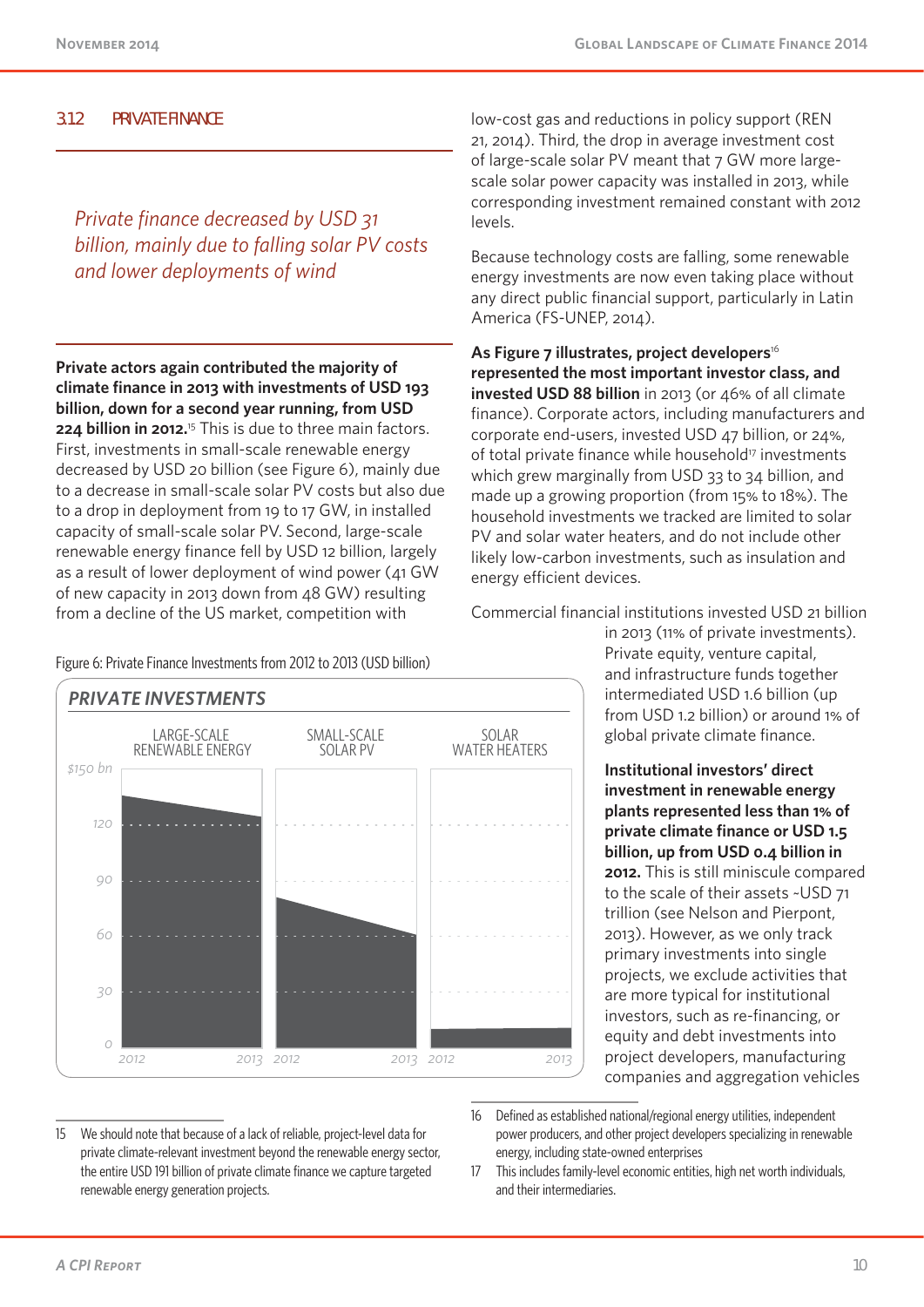



like funds.18 The growing size of the green bond market (see Box 2) gives an indication of the mainstreaming of climate finance into institutional investors' decision making.

#### **3.2 Instruments**

Sources and intermediaries provide climate finance to projects via a range of financial instruments. We track three major categories of instruments: (i) grants; (ii) low-cost debt including concessional loans; and (iii) capital instruments at commercial terms, including project-level market rate debt, project-level equity, and balance sheet financing. This breakdown allows decisionmakers to see how much of total investment is provided at concessional rates and how much is commercial.

Due to data limitations, confidentiality issues and potential double-counting, *Landscape 2014* does not capture guarantees, insurances, refinancing activities, policy-induced revenues and power purchase agreements. This does not diminish the important role these play in reducing investment risks and securing revenues (Buchner et al. 2013, Frisari et al. 2012, Micale et al. 2012).

In calculating the following estimates, we highlight that we include USD 30 billion of DFI commitments reported by the International Development Finance Club (IDFC 2014) but for which we have no information about the instruments. In this case we assume the same instrument split as last year for the same group of DFIs*.* 19

#### **3.2.1 GRANTS AND LOW-COST FINANCE**

Grants made up USD 9-14 billion, or USD 11 billion (3% of total climate finance), roughly the same as the year before. Grants include cash transfers or the provision of in-kind support for which recipients incur no legal debt (OECD, 2007). They play an important role in building capacity (see e.g. Buchner et al. 2013) and reducing capital costs of mitigation and adaptation projects (see e.g. Falconer and Frisari, 2012).

USD 74 billion was committed in the form of low-cost debt, making up 23% of total climate finance flows.20 We define low-cost debt as loans provided at terms preferable to those prevailing on the market including, for example, longer loan tenors, grace periods, or lower interest rates. It therefore includes concessional loans. 98% of all low-cost debt originated from DFIs.

<sup>19</sup> 3% grants, 69%low-cost debt, 27% market-level debt, and 1% project-level-equity. See Annex B for which DFIs we track using IDFC (2014) data.

<sup>20</sup> This is USD 5 billion above last year but deducting low-cost debt for large hydro (which we did not track last year) the number has remained broadly stable.

<sup>18</sup> We do not count investment in renewable energy manufacturing companies and project developers due to the risk of double counting.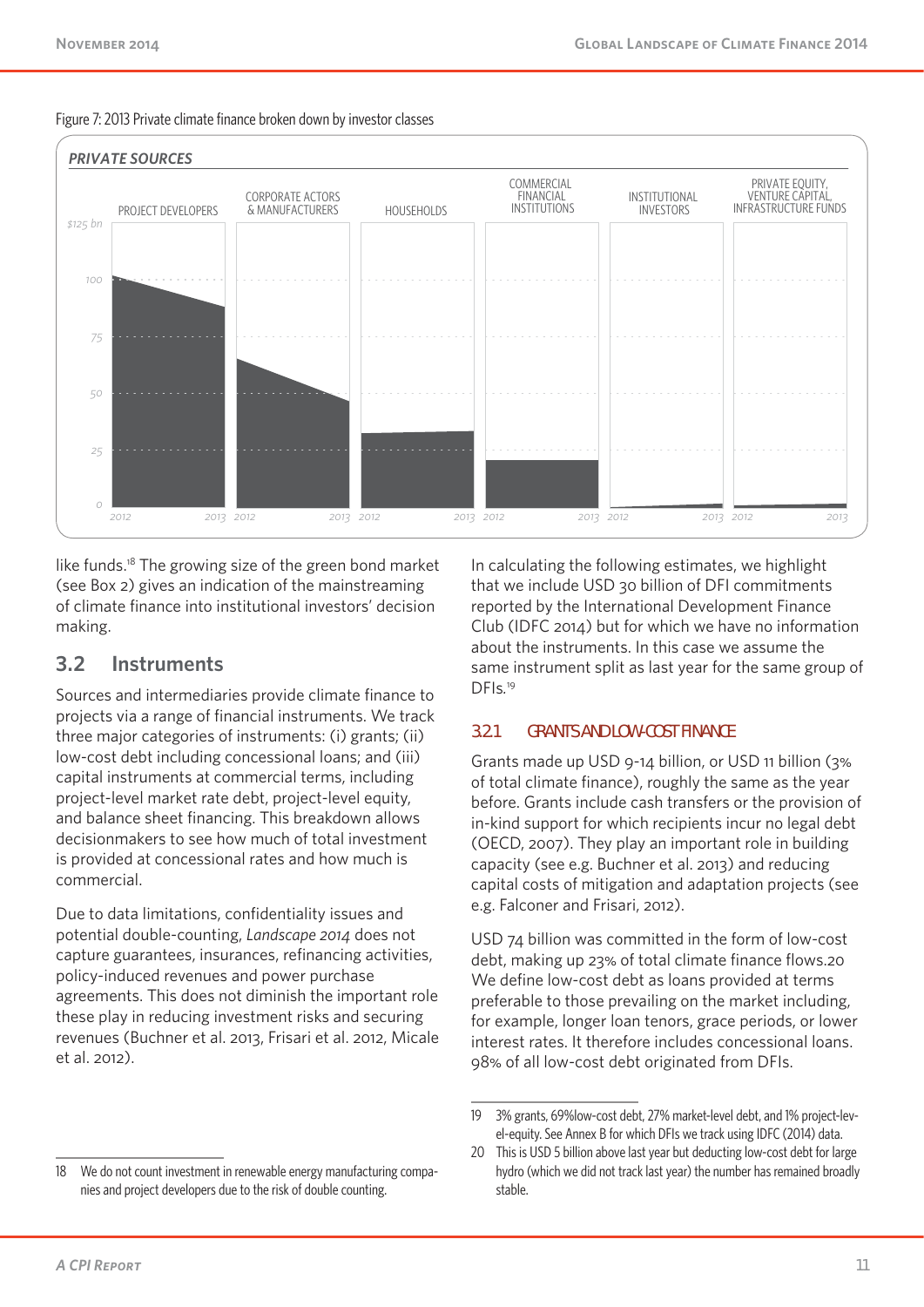#### **Box 2: Green Bonds**

USD 11 billion in Green Bonds were issued in 2013 (Boulle et al. 2014). Issuance in 2014 is already three times larger. Some expect to see between USD 40-45 billion by the end of 2014 and USD 100 billion in 2015 (see climatebonds.net).

In terms of measuring and tracking annual climate finance flows, bonds issued with a green label can be categorized as:

- **Directly financing new climate projects** (project bonds, municipal revenue bonds). If issued and captured in BNEF (2014), these bonds are included in *Landscape 2014*.
- **Directly re-financing climate projects** (project bonds, asset-backed securities). Re-financing the replacement of existing with new financing – is not included in *Landscape 2014* due to the risk of double counting with other sources.
- **Indirectly financing or re-financing climate projects** through claims on green use of finance from bonds that are backed by the overall balance sheet of the issuer (sovereign bonds, corporate bonds, general obligation municipal bonds and financial institution bonds). 99% of the value of green bonds issued in 2013 was indirect financing. These bonds are not captured in *Landscape 2014* as there is not sufficient data to link specific flows to projects, additional to the risk of double counting.

#### **3.2.2 COMMERCIAL FINANCE**

*While balance sheet financing dropped by USD 40 billion, project-level equity increased by more than one-third.*

In 2013, USD 245 billion (74% of total flows) was invested with the expectation of earning commercial returns, USD 34 billion below last year. This decrease was mainly due to lower private sector investments as previously discussed in detail in section 3.1.2. We tracked the following breakdowns:<sup>21</sup>

1. USD 158 billion of balance sheet financing (or sponsor-level financing), 48% of total climate finance). This is USD 40 billion below last year, mainly due to the decrease of private investment in renewable energy, the principal focus of balance sheet financing.

- 2. USD 71 billion of project-level market rate debt (22% of total climate finance), 90% of which targeted mitigation. This includes 0.3 billion of project bonds tracked by BNEF (2014). We exclude non-project bonds and bonds for re-financing to avoid double counting (see Box 2).
- 3. Project-level equity worth USD 16 billion (5% of total climate finance), went almost exclusively to mitigation activities.

#### **3.2.3 HOW ARE PUBLIC AND PRIVATE ACTORS DELIVERING CLIMATE FINANCE?**

**In the case of public finance, the majority or 62% was deployed as concessional finance which is often used to cover the gap between the costs of mitigation or adaptation activities and high-carbon alternatives.** USD 74 billion or 54% of public finance was contributed in the form of low-cost debt, with USD 11 billion or 8% taking the form of grants. Compared to other public actors, DFIs focused a higher share of their concessional finance (57%) on low-cost debt and a lower share (2%) on grants.

<sup>21</sup> The share of the different capital instruments categories may not reflect the full reality, as it is mainly based on the data sources we can access. The share of 'project-level equity and debt' may actually be higher because of two reasons: (1) when we track debt from financial institutions' lending activities, we do not count the equity portion that goes against a specific project-level loan, and (2) in the case of uncertainty, the default assumption within the BNEF (2014) database is to consider a renewable energy asset as financed on a balance sheet.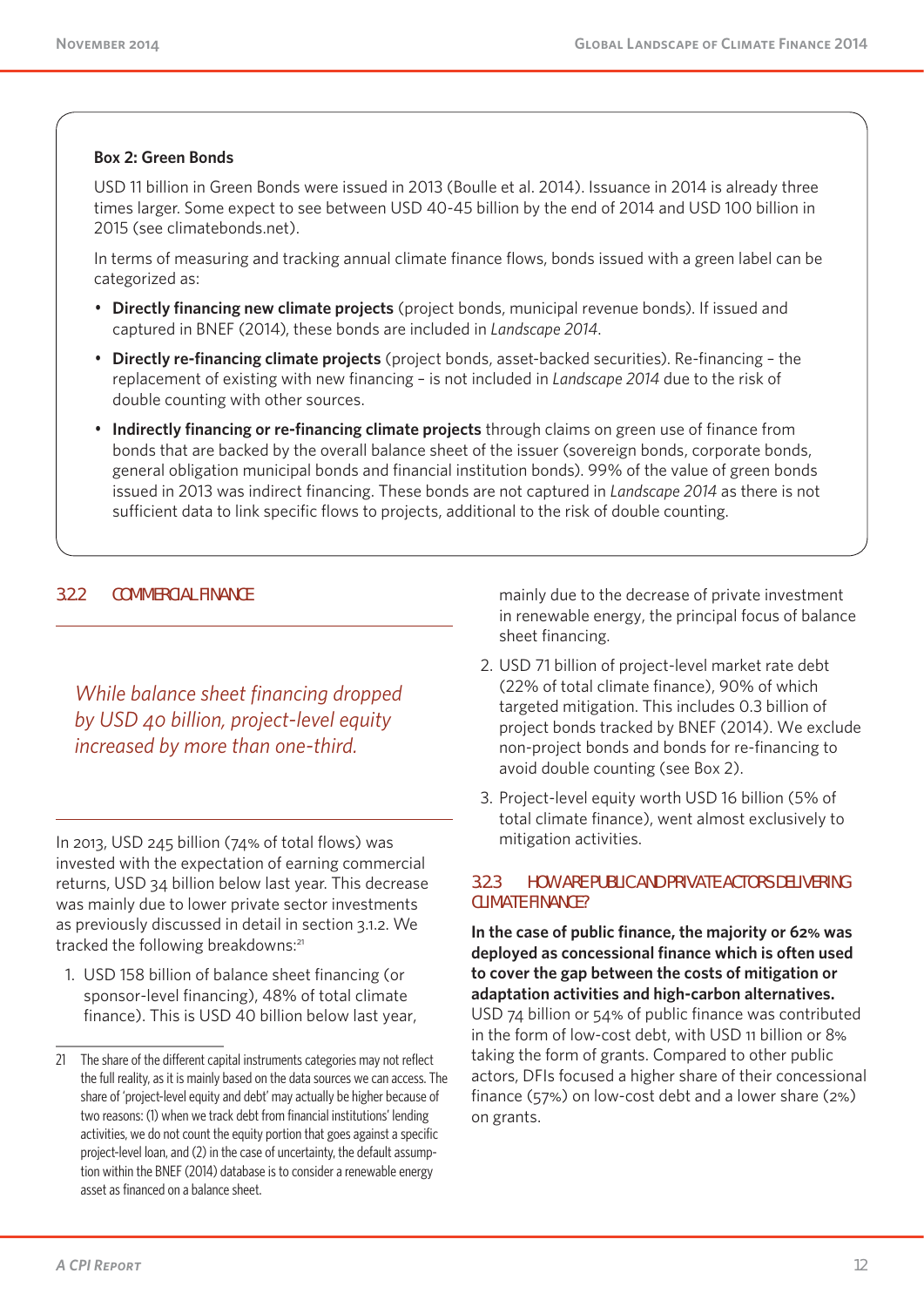#### Figure 8: Climate Finance Instruments (in USD billion)



In case of USD 0.2 million, the instrument is not known.

Public actors provided more than 95% (USD 50 billion) of their commercial rate finance as loans. They provided only USD 1 billion as equity and USD 1 billion as balance sheet financing. With commercial rate finance, public investors do not cover incremental costs but rather, share part of the project risks which may trigger private investments.

In the case of private finance, the vast majority of **investments came from balance sheet financing -**USD 157 billion or about 81% of private finance flows. Project-level market rate debt represented USD 21 billion or 11% while project-level equity was about USD 15 billion or 8% of private finance. Approximately USD 1.3 billion of this was tax or preferred equity.

#### **3.3 Recipients of finance**

This is the first edition of the Landscape series that tracks recipients of climate finance.

*At least USD 29 billion or 21% of public fi nance fl owed to private recipients in 2013* We focus our inquiry on the 'first recipient of finance', that is, the actor which receives money from the source or intermediary of climate finance we track. The first recipient is not necessarily the final beneficiary of climate finance in terms of either development or adaptation benefits. For example, in the case of a public grant the recipient may be a government institution that uses the finance to pay for weather data training courses targeting private sector entities. Or in case of DFI finance, the first recipient may be a public financial intermediary that then loans the finance on to private households or businesses.

#### Figure 9: First recipients of finance

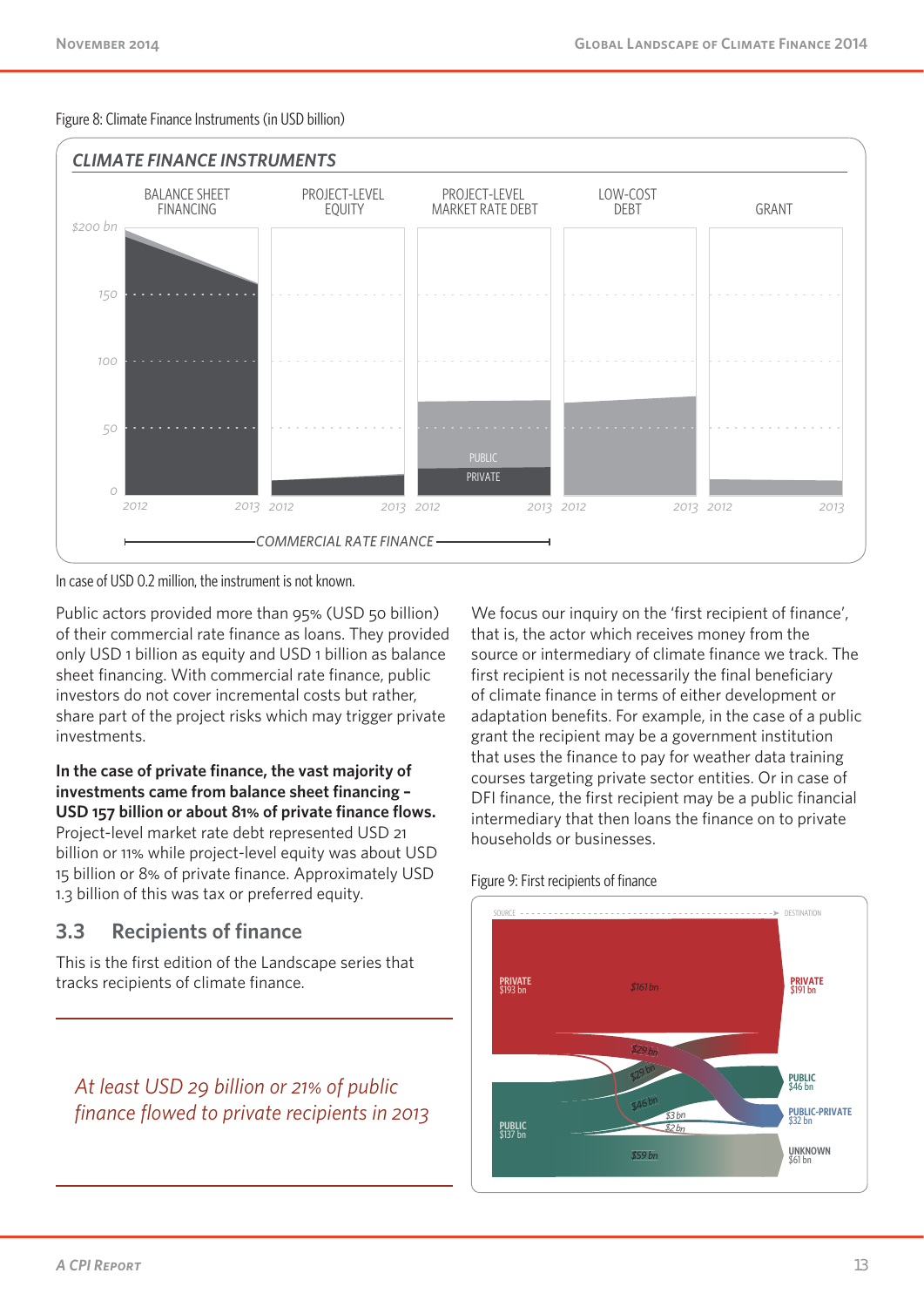



**In 2013, at least USD 191 billion or 58% of total climate finance flows was received by private actors, mainly companies**, but also Non-Government Organizations (NGOs). The share of private versus public recipients was 62% for mitigation but less than 10% for adaptation. Climate financing originating from private sources and intermediaries flowed to other private recipients for 84% of private investments. Unsurprisingly, public sources also provided USD 29 billion to private recipients, representing 22% of total public finance.

#### **USD 46 billion or 14% of total flows was received by public recipients, such as national or regional governments, municipalities or public universities.** In the case of adaptation financing, public recipients received at least 48% of the total.

#### **USD 32 billion or 10% went to public-private recipients**,

including public-private partnerships and entities with public and private shareholders. Public-private recipients were almost exclusively active within the mitigation sector.

For USD 61 billion of public finance (19% of total climate finance), we do not know whether the recipient of climate finance is public or private. This is mainly due to the fact that many bilateral and national DFIs are not tracking or reporting recipients of climate finance.

*We track USD 30 billion of investments in energy efficiency but there may be another USD 100-330 billion, for which we miss reliable project-level data*

## **3.4 Uses (Mitigation and Adaptation)**

Public and private actors invest finance to support various uses or outcomes in mitigation or adaptation. For the first time, *Landscape 2014* also tracks flows that have both mitigation and adaptation benefits (see Figure 10).

#### **3.4.1 MITIGATION FINANCE**

**As in previous Landscape reports, the vast majority of climate finance, USD 302 billion or 91% of total flows, went to support mitigation.** This is, however, a decrease of USD 35 billion compared to last year, notwithstanding the fact that we capture large hydro for the first time.

Investments in renewable energy generation alone attracted USD 236 billion or 71% of the total climate finance flows we were able to track.<sup>22</sup> Renewable energy finance mainly went to solar energy, including photovoltaics (PV), concentrated solar power (CSP) and solar water heaters (USD 117 billion in total, 19 billion below last year), and onshore and offshore wind energy (USD 71 billion in total, USD 14 billion below last year), see Figure 11.

As noted above the decrease in solar was mostly driven by investment cost reductions (a 27% drop over all plants from 2012 to 2013), while actual new installed capacity increased from 34 to 40 GW. In case of wind, the decrease in installed capacity from 48 to 41 GW was the main reason for the fall in finance.

If investment costs of solar power had stayed at the 2012 level in 2013, the 2013 solar deployment would have resulted in an increase in total climate finance of USD 12 billion rather than a decrease of USD 28 billlion.<sup>23</sup>

<sup>22</sup> Because we cannot reliably track private investment beyond the renewable energy sector, we find that the entire USD 191 billion of private climate finance we capture targeted renewable energy generation projects.

<sup>23</sup> If investment costs per MW of solar (both large and small-scale) had remained the same as last year, it would have cost USD 40 billion more to achieve the same level of deployment (own analysis based on data from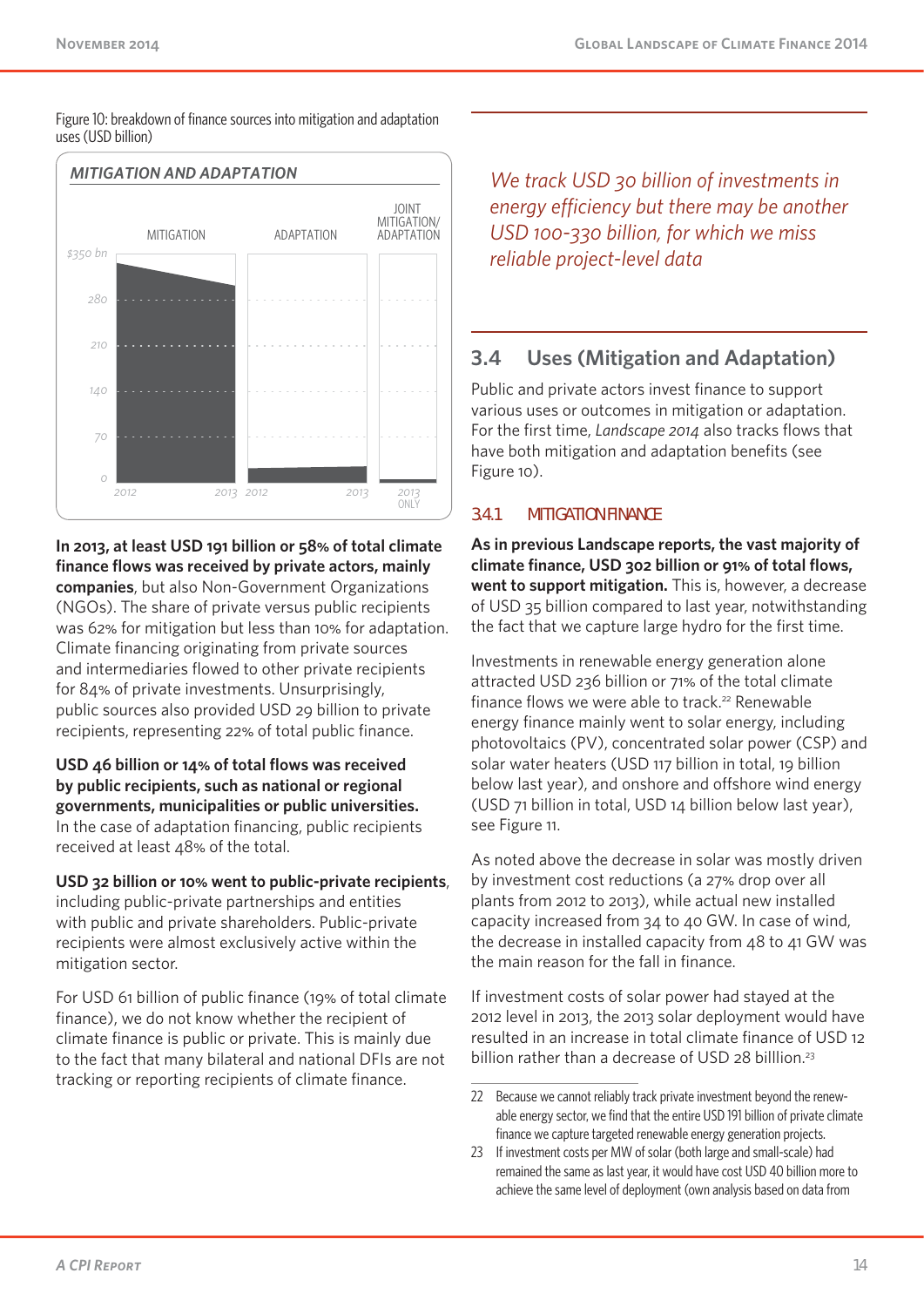

#### Figure 11: Development of renewable energy finance (USD billion)

Note: Investment figures are based on Landscape 2014 (different sources, see methodology); deployment figures are based on BNEF (2014) and do not include solar water heater deployment. We find a similar decrease in solar and wind finance when just using BNEF (2014)

Energy efficiency in industry and buildings captured the same share of overall climate finance as last year (9%) but was USD 2 billion less in total, at USD 30 billion in 2013. It is important to note that this number only captures public investments in energy efficiency, as we have no reliable project-level source for private investments.24 We estimate that the energy efficiency data gap in *Landscape 2014* ranges between USD 100-330 billion. The most comprehensive estimates, based on models, calculate energy efficiency investment at either USD 130 billion when only counting incremental investment compared to business-as-usual technologies

BNEF (2014) and UNEP-FS (2014) on finance and installed capacity of solar power).

24 There are three main challenges for tracking energy efficiency investment: first, it is difficult to assess a baseline for energy efficiency, second, energy efficiency investments are integrated into larger transactions (e.g. new buildings) and are difficult to disaggregate, and third, these investments are decentralized and often taking place at household or small enterprise level.

(IEA 2014a) or USD 310-365 billion when accounting for the full and not just incremental investment costs (IEA 2014c, HSBC 2014).

Another USD 46 billion went to a broad range of mitigation measures, including among others $25$ sustainable transport modes resulting from modal shift (USD 17 billion), reducing process emissions in industry and fugitive emissions (USD 7 billion) and agriculture, forestry, land use, and livestock management (USD 6 billion). Again, for each of these sectors, we capture only public investments given the lack of robust data sources for private investment in these uses.

Noting that 71% of all issued climate bonds have been issued for sustainable transport (see Boulle et al., 2014), we acknowledge that investments in low-carbon transport systems could be substantial, particularly for railways. We also note that there are estimates of investment in activities to reduce emissions from deforestation and degradation (REDD), and afforestation, Parker et al. (2012) of at least USD 10 billion in market-based payments and USD 25 billion from domestic budgets going toward biodiversity and forest protection each year, that we do not capture in *Landscape 2014* due to a lack of reliable, project-level data.

**The public sector also strongly focused its support on mitigation measures. USD 109 billion or 79% flowed to mitigation, 18% to adaptation and 3% to interventions with both mitigation and adaptation objectives.**  Mitigation investment remained quite steady<sup>26</sup> in part because policymakers also value the many development benefits of mitigation activities, such as energy diversification, reduced reliance on fossil fuel imports, better air quality and the creation of local industries.

#### **3.4.2 ADAPTATION FINANCE**

#### **Around USD 25 billion (or 7% of all climate finance) was invested in adaptation focused activities.**

Activities are classified as climate change adaptation if they "intend to reduce the vulnerability of human or natural systems to the impacts of climate change and climate-related risks, by maintaining or increasing adaptive capacity and resilience" (OECD 2011, p.4).

<sup>25</sup> Waste and waste water, and capacity-building (if not included in the sectors above).

<sup>26</sup> The increase of USD 2 billion since last year becomes a slight decrease when reflecting the additional USD 4 billion of large hydro captured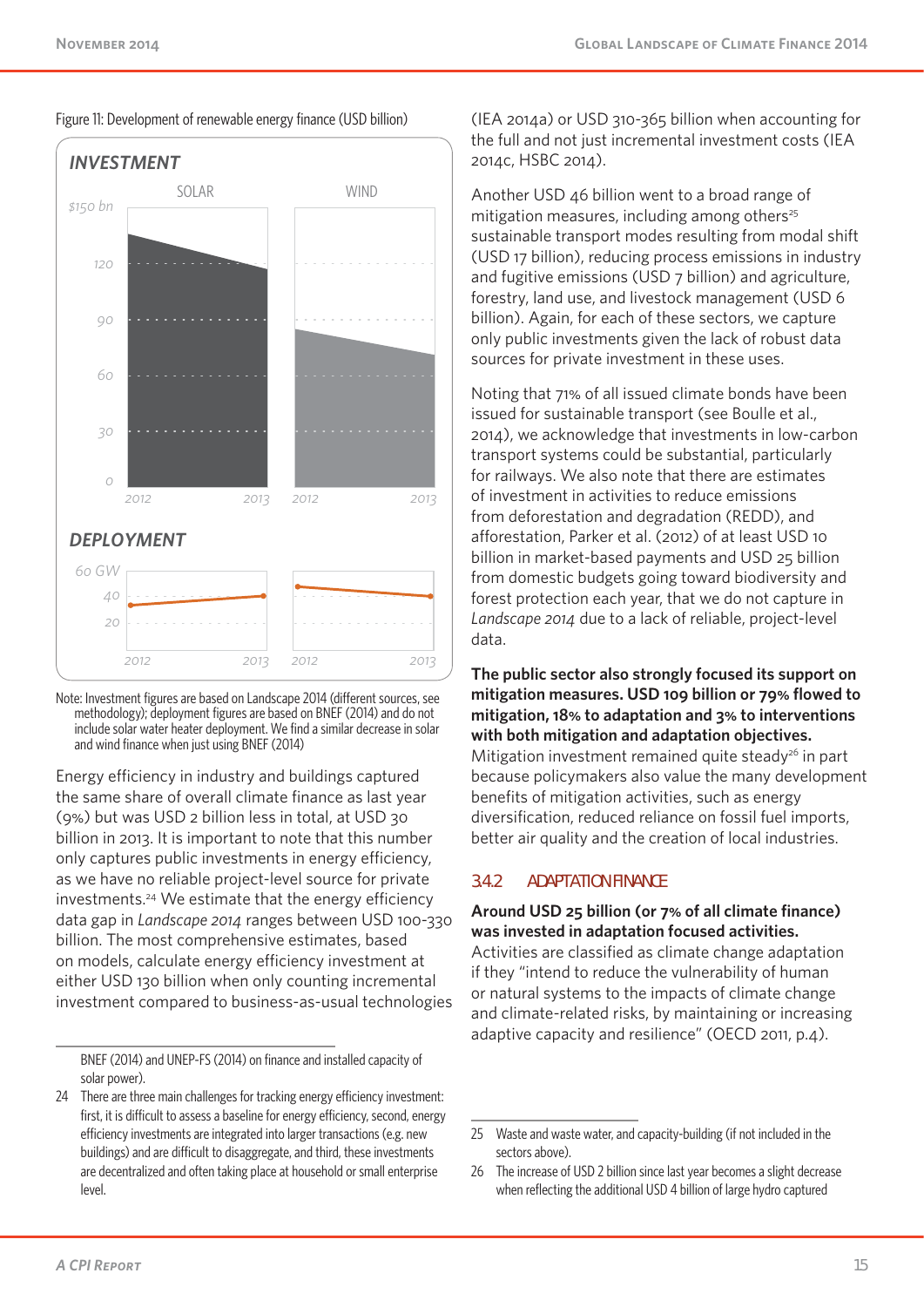#### Figure 12: Uses of mitigation finance (USD billion)



For the boundaries of each sector, see Annex

However, reporting institutions continue to apply different criteria to their definitions.<sup>27</sup> There are also different ways of classifying adaptation activities when they are part of larger development programs. As organizations use different approaches and methodologies to determine and account what qualifies as an adaptation project, **more work is needed to achieve greater consistency across data sources.**

All of the USD 25 billion in adaptation finance originated from public sources. There is no reliable data source for project-level private adaptation interventions. We also miss data on domestic public budgets, beyond the few studies cited in section 3.1. These data gaps are not surprising given difficulties tracking adaptation finance. Activities improving climate-resilience are rarely standalone but mostly integrated in mainstream development interventions, for example, in the transport, agricultural or water sectors. Due to this integration with development policy and business activities, financial investments in climate- resilience are difficult to classify and rarely reported as adaptation. For understanding private investments in adaptation, the activities of DFIs may form a starting point for future research: MDBs invested USD 0.06 billion in private sector adaptation

projects in 2013 (AfDB et al. 2014), and we can assume that these DFI activities have mobilized some private investments.

*Public finance for adaptation increased by almost 25% but we are still unable to track private investments in adaptation.*

**DFIs contributed USD 22 billion or 88% of adaptation finance, while government bodies beyond DFIs provided 9% and climate funds 2%**. DFIs' contributions increased by USD 5 billion from last year. 89% of adaptation finance tracked was invested in developing countries.

The majority of adaptation support, USD 14 billion (58%), went to activities related to water supply and management, followed by USD 3 billion (14%) for other climate-resilient infrastructure and coastal projection, and USD 2 billion (8-9%) each for disaster risk reduction and agriculture, forestry, land use and natural resource management. However we note that **difficulties comparing very different accounting approaches for adaptation may distort this apparent sectoral distribution**.

<sup>27</sup> For example, MDBs require both an adaptation intent, the set-out of the climate vulnerability context of the project, and the articulation of a clear link between the context of climate vulnerability and the project (AfDB et al. 2014).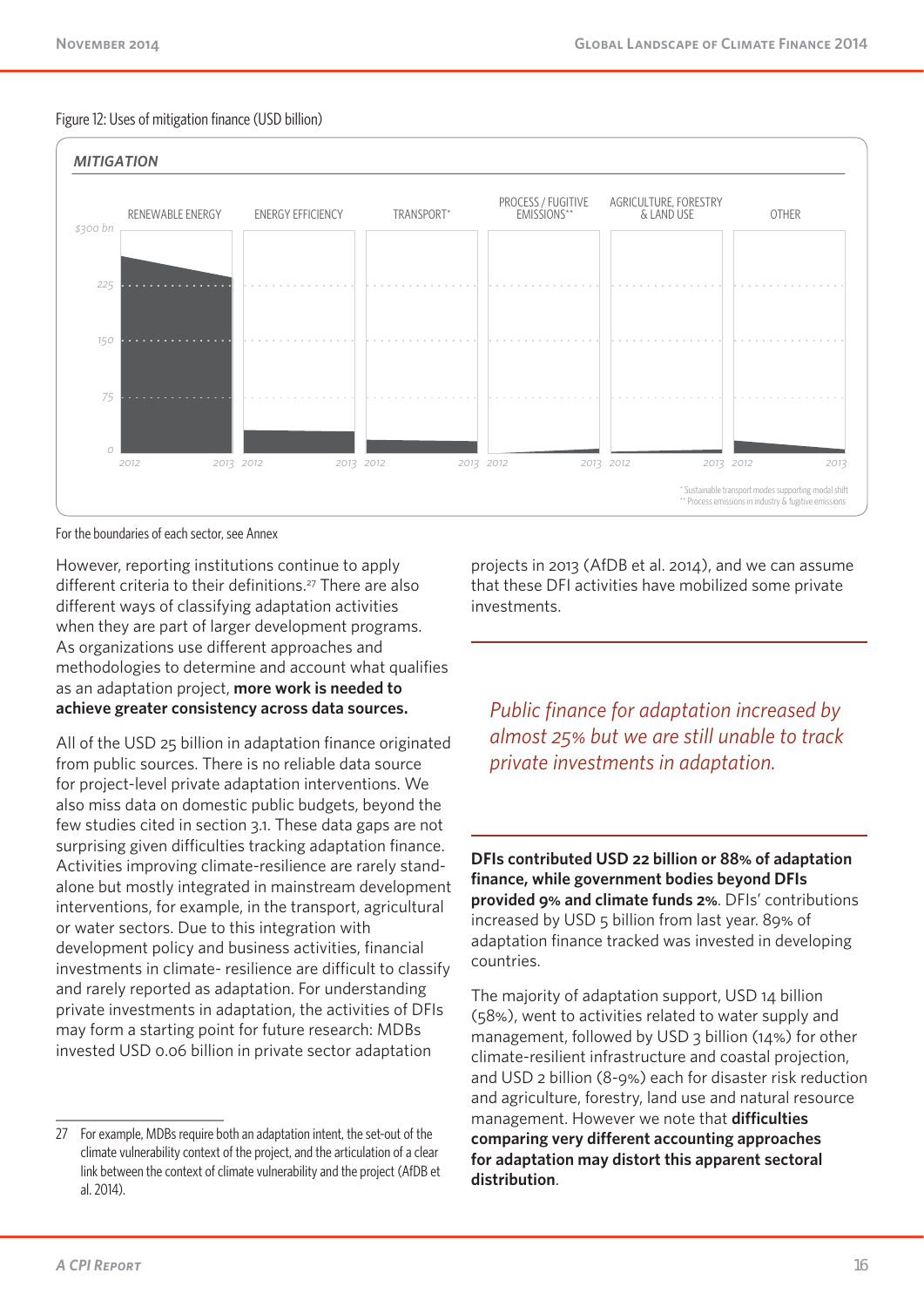#### Figure 13: Uses of adaptation finance



For the boundaries of each sector, see Annex

\* Only disaster risk management activities classified as adaptation

#### **3.4.3 FINANCE WITH MULTIPLE OBJECTIVES**

#### **USD 4 billion, or more than 1% of climate finance targeted both mitigation and adaptation objectives**.

100% originated from public sources, and was almost equally split between DFIs and other government actors. If we allocate this finance 50-50 to mitigation and adaptation, according to the methodology of *Landscape 2013*, then we see a more pronounced increase of adaptation finance: from USD 22 to 27 billion, or almost 25% more than in the year before, mainly due to increased commitments of DFIs.

#### **3.5 Geographies**

In this section we analyze the geographical origin of finance, that is, the residence-country of sources and intermediaries, $28$  as well as the geographical destination of flows. As in Landscape 2012 and *Landscape 2013*, we classify OECD member countries as developed countries and non-OECD countries as developing countries (see Annex F for an explanation of differences between this classification and the UNFCCC Annex I/ non-Annex I classification).

Figure 15 illustrates the amount of climate finance invested in developed countries (USD 166 billion) and developing countries (USD 165 billion) in 2013. **The almost 50-50 split of climate finance investments** 

**between developed and developing countries is similar to last year, but in absolute terms, investments in both regions fell.** 99% of the finance we tracked to developed countries went to mitigation. We tracked a higher share of finance flowing to adaptation in developing countries (13%, or USD 22 billion).29

**We estimate that USD 31-37 billion (34 billion), or 10% of climate finance captured, flowed from developed to developing countries.** This is, in absolute terms, a decrease from the USD 39-46 billion identified in *Landscape 2013.*30 As with previous years, the developed-to-developing country flows we captured are predominantly public resources (94%, compared to 80-90% last year), in part because of the data gaps we have described. Using different assumptions and alternative data, we estimate that flows from developed to developing countries may be higher than our findings (see Figure 16), but would still be below last year's alternative estimate.

#### **Developing countries are not just recipients of**

**international flows.** We tracked USD 2 billion of climate finance flowing from developing to developed countries and USD 10 billion of flows between different developing countries.

<sup>28</sup> In case of climate funds, we allocate the finance according to the location of historical contributors (see Annex B), and in case There are other options to assign the country of origin (see Jachnik et al. forthcoming for an overview of options).

<sup>29</sup> Given the lack of data on domestic budgets, the higher adaptation share in developing countries may only apply to data we track and not the full climate finance landscape.

<sup>30</sup> Change in exchange rates cannot explain the decrease, and if we take into account inflation, the decrease would be even more prominent.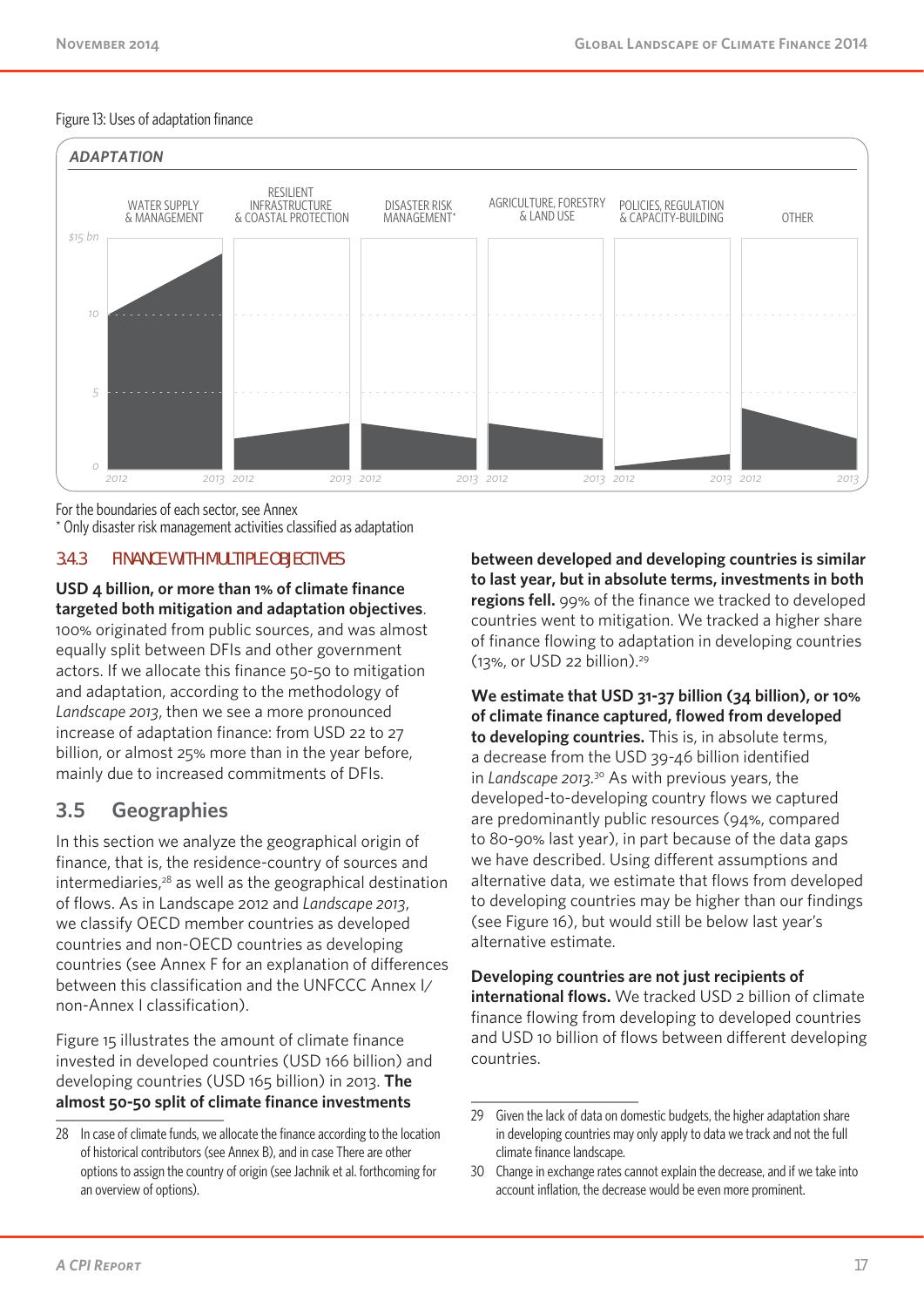# **OECD** \$197 bn **NON-OECD** \$132 bn OECD FROM DOMESTIC SOURCES **\$124** br OECD FROM INTERNATIONAL SOURCES \$41 bn NON-OECD FROM INTERNATIONAL SOURCES \$44 bn NON-OECD FROM DOMESTIC SOURCES \$121 bn SOURCE DESTINATION

#### Figure 14: Geographical flows



**The majority of finance flows remained within the country of origin.** With USD 244 billion or 74% of total climate finance originating and being invested in the same country, the strong domestic preference of climate finance remains pronounced. In 2013, USD 132 billion or was invested in the same developed countries in which it originated. The same is true for USD 93 billion in developing countries.

Investors favored domestic investment environments with which they were more familiar and which they perceived to be less risky. Private actors had an especially strong domestic investment focus with USD 174 billion or 90% their investments remaining in the country of origin<sup>31</sup> The domestic focus of investment is certainly more pronounced for mitigation (78% of finance remained in-country) than for adaptation (44% of finance remained in-country).

**Due to changes in private investments, East Asia and the Pacific (including China) displaced Western Europe as the largest destination of climate flows.** East Asia and Pacific invested USD 98 billion, down from USD 105 billion last year. Investment in Western Europe (OECD countries) dropped to USD 90 billion, down from USD 115 billion last year.

**North America (USD 32 billion, up from 31 billion last year) and Japan (USD 30 billion, up from USD 16 billion) have been the only destinations with an increase in climate finance.** The main reason for





- To derive our alternative estimate, we assume all MDB finance flowing to developing (non-OECD) countries has an OECD origin. In *Landscape 2013* and *Landscape 2014* final estimates, we split the origin according to shareholding of MDBs, arriving at lower developed to developing country totals.
- Amounts shown for DFIs are below those reported by DFIs through the MDB Joint Report (AfDB et al. 2013, 2014). This is mainly because we exclude finance to OECD countries in addition to guarantee commitments, trans-regional flows, and investments in fossil fuels.
- We add Foreign Direct Investments for Renewable Energy in 2013 (fDi Intelligence, 2014), assuming the same split between developed and developing countries for RE as for all FDI. Importantly we do not capture FDI flows in *Landscape 2014*, because most FDI is not primary investments into renewable energy projects, and is this inconsistent with our methodology. Most FDI flows to manufacturing or companies that invest in RE projects. Counting these amounts would, very likely result in double counting finance already tracked as project-level finance.

the remarkable rise of climate finance in Japan is an increase in private small-scale solar PV investments, driven by a generous solar feed-in tariff (REN 21, 2014).

Other developing country regions, including Latin America (USD 23 billion, or 7% of all climate finance), South Asia, (4%), Sub-Saharan Africa (4%) and Middle East / North Africa (1%) received the same proportions of climate finance as last year. In other words, they all experienced a decrease in their climate finance investments in absolute terms.

**As 75%-90%**32 of all flows of climate finance stayed within the same region, **it follows that the regions that contributed most climate finance also enjoyed the highest levels of investment.**<sup>33</sup>

<sup>31</sup> This strong domestic focus refers to *direct* investment only; there may be additional indirect international investment via local subsidiaries or other companies, which we do not track.

<sup>32</sup> 75% of all flows, or 90% of flows for which the geographical region is known.

<sup>33</sup> Western Europe contributed 31%, East Asia and the Pacific (including China) more than 20%, OECD Asia, including Japan 12% and OECD America 11%.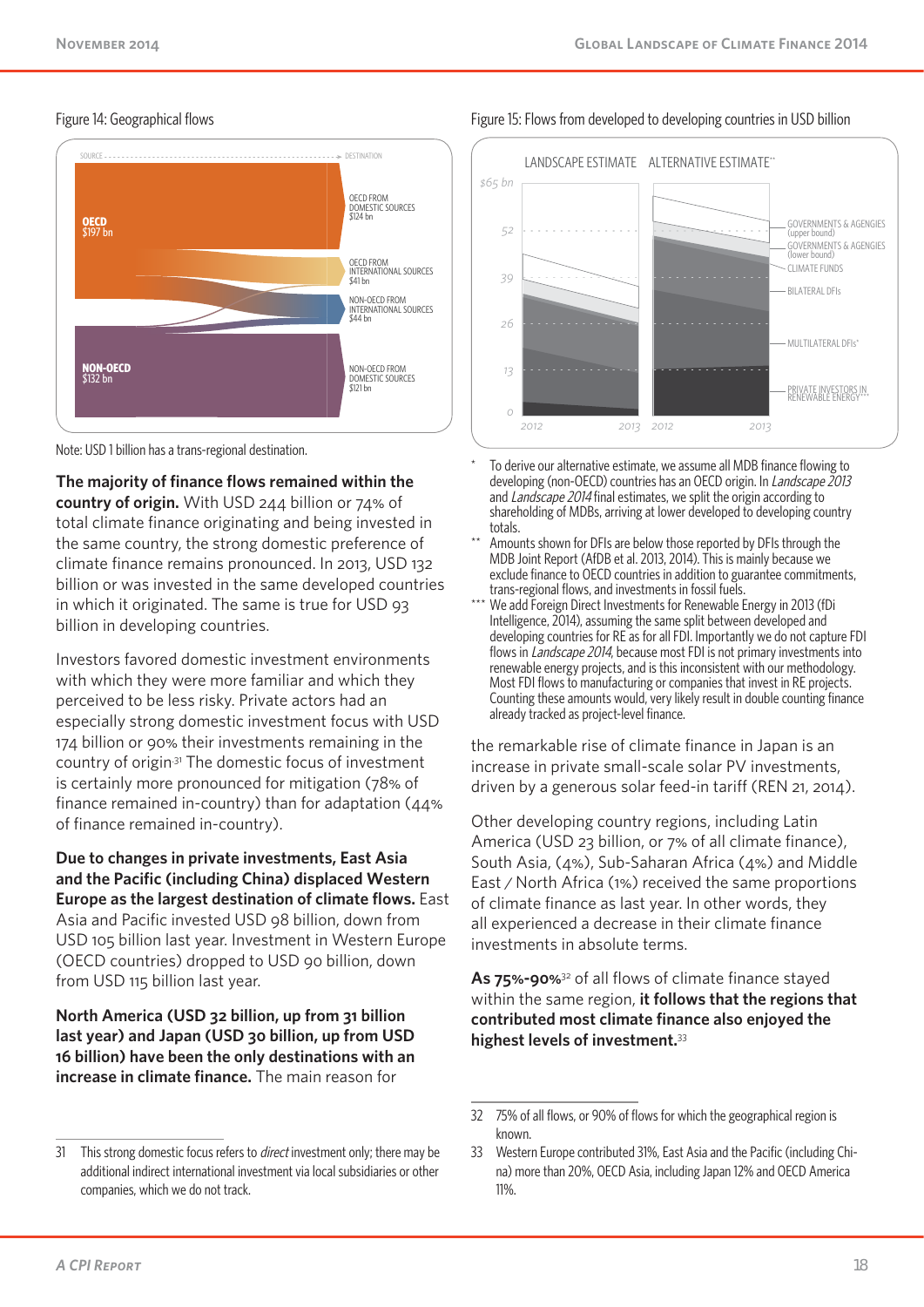# **4. Conclusions**

Efforts to scale up climate finance investment in the transition to a low-carbon and climate-resilient global economy have reached a critical juncture. The IEA estimates that we need additional investment of USD 1.1 trillion every year from 2011-2050 in the energy sector alone, to achieve the below two degree Celsius temperature goal. In this context, a fall of USD 28 billion to only 331 billion in global climate finance is alarming, especially given that **climate finance has now decreased for two consecutive years**. Last year's fall was mainly due to a significant fall in private investments in renewable energy, which dropped in every region apart from Japan and North America – a trend that cannot continue if temperature goals are to be achieved.

*Landscape 2014* provides clear lessons for policy makers about where to focus policy and public resources to help drive increased action, including from private actors:

- 1. **Less finance can be a positive sign.** Around 80% of the sharp fall in private investment came from falling costs for some renewable technologies (particularly solar PV) where efficiencies are increasing and unit costs are coming down. If investment costs of solar power had remained the same in 2013 as in 2012, the 2013 solar deployment would have resulted in an increase of USD 12 billion in global climate finance flows rather than a decrease of USD 28 billion. Policymakers should not only focus their efforts on mobilizing finance but also on decreasing technology costs.
- 2. **Public resources remain key drivers of the climate finance system, bridging viability gaps and covering risks that private actors are unable or unwilling to bear.** Despite well documented data gaps, it remains significant that almost all of the developed to developing country finance we capture came from public actors.
- 3. **Domestic policy frameworks are critical drivers of investment particularly for private investors.**  Three-quarters of investment originates and is spent in the same country. Private actors spent 90% of their investments in the country of origin. Getting domestic policy frameworks right is of paramount importance for policymakers.

Landscape 2014 also provides a more comprehensive picture of climate finance, an important basis to strengthen countries' ability to achieve their climate financing needs and goals.

- 1. **Information about key actors in the landscape has again improved, supporting policy makers in their assessment of climate finance gaps and opportunities.** In 2013, MDBs started to report projectlevel climate finance data to the OECD and are interacting for their Joint Report with the International Development Finance Club with the aim of harmonizing approaches. CPI, with the Ministry of Finance in Indonesia, made one of the first attempts to capture in-depth all public climate finance flows in a developing country. Finally, the UNFCCC Standing Committee on Finance will soon publish its first biennial assessment and overview of climate finance flows.
- 2. **Filling remaining major gaps in our knowledge of climate-resilient and low-carbon versus high-carbon investment is crucial to measure progress and to identify opportunities for scale up.** We lack crucial information about domestic public climate budgets, private investments in adaptation, forestry and transport. Estimates for private investments in energy efficiency do not allow us to track investments to a project level. To advance this knowledge, better and more consistently applied methodological approaches across these sectors are required as is more transparency at the project level. The OECD-coordinated Research Collaborative on Private Finance may be able to fill some of the gaps in tracking and calculating investments.

Finally, to put climate finance estimates into perspective, we need comparable estimates of trends in traditional high-carbon "brown", or business-as-usual, finance. This will enable us to track whether there is real progress towards a low-carbon, climate-resilient future and identify opportunities to shift financial resources towards more sustainable uses.

3. **Our understanding of how to use finance effectively,** and of whether it adequately addresses the global investment needed to address climate change, **is improving**. However, this knowledge is scattered across projects, technologies and regions. We still lack a systematic understanding of how effectiveness can be ascribed to different parts of the climate finance landscape.

CPI remains committed to improving the understanding and transparency of today's climate finance landscape.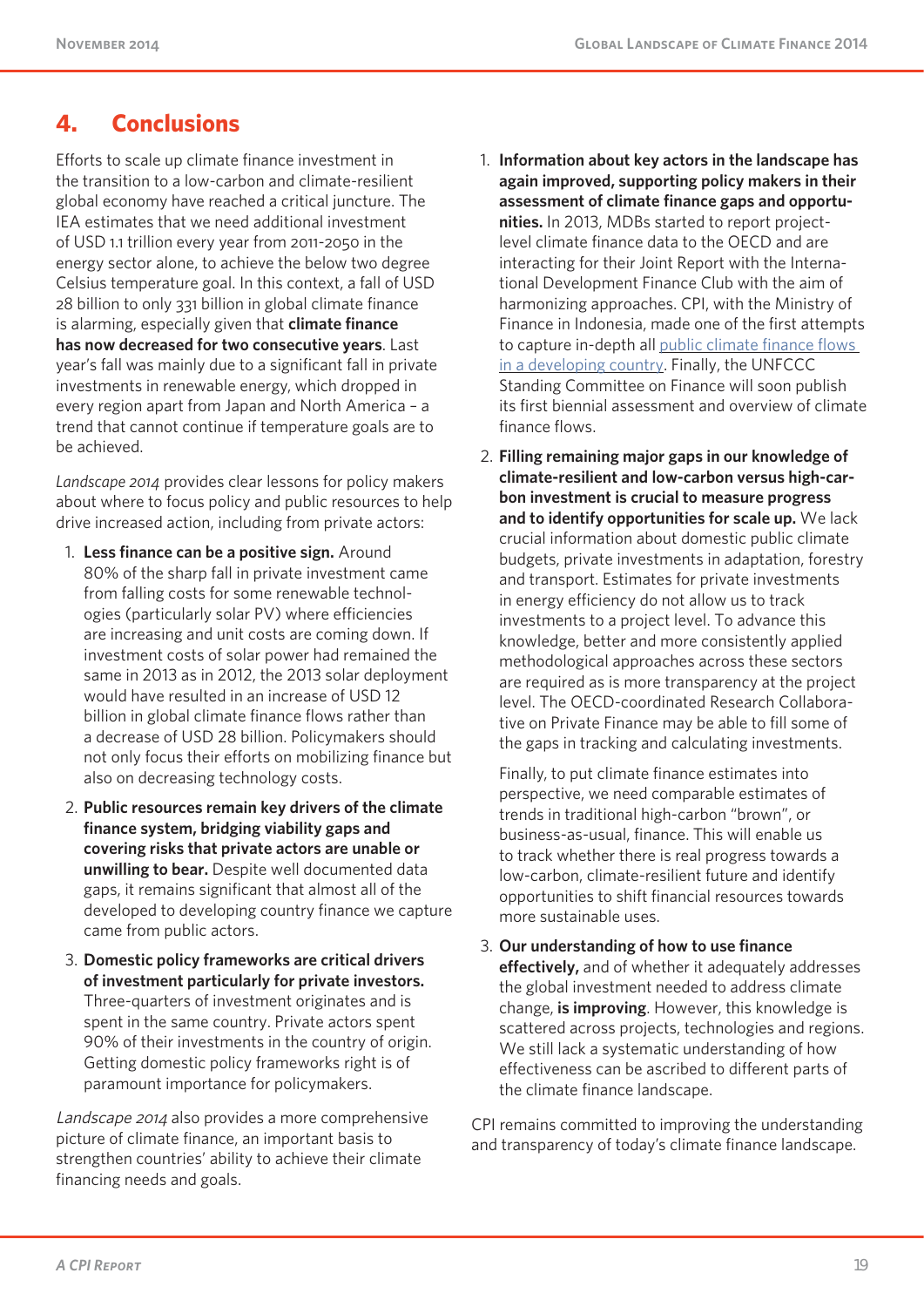# **5. Index of Acronyms**

| ADB             | Asian Development Bank                                                                  | <b>DAC</b>      | Development Assistance Committee                                              |
|-----------------|-----------------------------------------------------------------------------------------|-----------------|-------------------------------------------------------------------------------|
| AF              | <b>Adaptation Fund</b>                                                                  | <b>DEG</b>      | KfW Deutsche Investitions- und<br>Entwicklungsgesellschaft                    |
| <b>AFD</b>      | Agence Française de Développement                                                       |                 |                                                                               |
| AfDB            | African Development Bank                                                                | DFI             | Development Finance Institution                                               |
|                 | BANCOLDEX Banco de Comercio Exterior de Colombia                                        | <b>EBRD</b>     | European Bank for Reconstruction and<br>Development                           |
| <b>BANOBRAS</b> | Banco Nacional de Obras y Servicios<br>Públicos                                         | EIB             | European Investment Bank                                                      |
| <b>BCCRF</b>    | Bangladesh Climate Change Resilience                                                    | <b>EKF</b>      | Eksport Kredit Fonden                                                         |
|                 | Fund                                                                                    | Exim            | Indonesia Exim Bank                                                           |
| <b>BCCT</b>     | Bangladesh Climate Change Trust Fund                                                    | FCPF-RD         | Forest Carbon Partnership - Readiness<br>Fund                                 |
| <b>BCIE</b>     | Banco Centroamericano de Integración<br>Económica - Central American Bank for           | <b>FDI</b>      | Foreign Direct Investment                                                     |
|                 | Economic Integration                                                                    | <b>FINNFUND</b> | Finnish Fund for Industrial Cooperation                                       |
| <b>BE</b>       | Banco del Estado de Chile                                                               | <b>FIP</b>      | Forest Investment Program                                                     |
| <b>BNDES</b>    | Banco Nacional de Desenvolvimento<br>Econômico e Social - Brazilian<br>Development Bank | <b>FMO</b>      | Nederlandse Financierings-Maatschappij<br>voor Ontwikkelingslanden            |
| <b>BNEF</b>     | <b>Bloomberg New Energy Finance</b>                                                     | <b>FS</b>       | Frankfurt School                                                              |
| <b>BSTDB</b>    | Black Sea Trade and Development Bank                                                    | <b>FY</b>       | <b>Fiscal Year</b>                                                            |
|                 | of Greece                                                                               | <b>GCCA</b>     | Global Climate Change Alliance                                                |
| CABEI           | <b>Central American Bank for Economic</b><br>Integration                                | <b>GEEREF</b>   | Global Energy Efficiency and Renewable<br>Energy Fund                         |
| CAF             | Corporación Andina de Fomento                                                           | <b>GEF</b>      | <b>Global Environment Facility</b>                                            |
| <b>CBFF</b>     | Congo Basin Forest Fund                                                                 | <b>GHG</b>      | <b>Greenhouse Gas Emissions</b>                                               |
| <b>CDB</b>      | China Development Bank                                                                  | GIZ             | Gesellschaft für internationale                                               |
| <b>CDG</b>      | Caisse de Dépôt et de Gestion -                                                         |                 | Zusammenarbeit                                                                |
|                 | Moroccan Deposit and Management<br>Fund                                                 | <b>GLCF</b>     | Global Landscape of Climate Finance                                           |
| CF              | Climate Finance                                                                         | <b>GRIF</b>     | Guyana REDD+ Investment Fund                                                  |
| <b>CIF</b>      | Climate Investment Funds                                                                | GW              | Gigawatt                                                                      |
| <b>CPI</b>      | Climate Policy Initiative                                                               | <b>HBF</b>      | Heinrich Böll Foundation                                                      |
| <b>CRS</b>      | <b>Creditor Reporting System</b>                                                        | <b>HBOR</b>     | Hrvatska banka za obnovu i razvitak -<br>Croatian Bank for Reconstruction and |
| <b>CSP</b>      | <b>Concentrated Solar Power</b>                                                         |                 | Development                                                                   |
| <b>CTF</b>      | Clean Technology Fund                                                                   | <b>ICCTF</b>    | Indonesia Climate Change Trust Fund                                           |
|                 |                                                                                         | <b>IDB</b>      | Inter-American Development Bank                                               |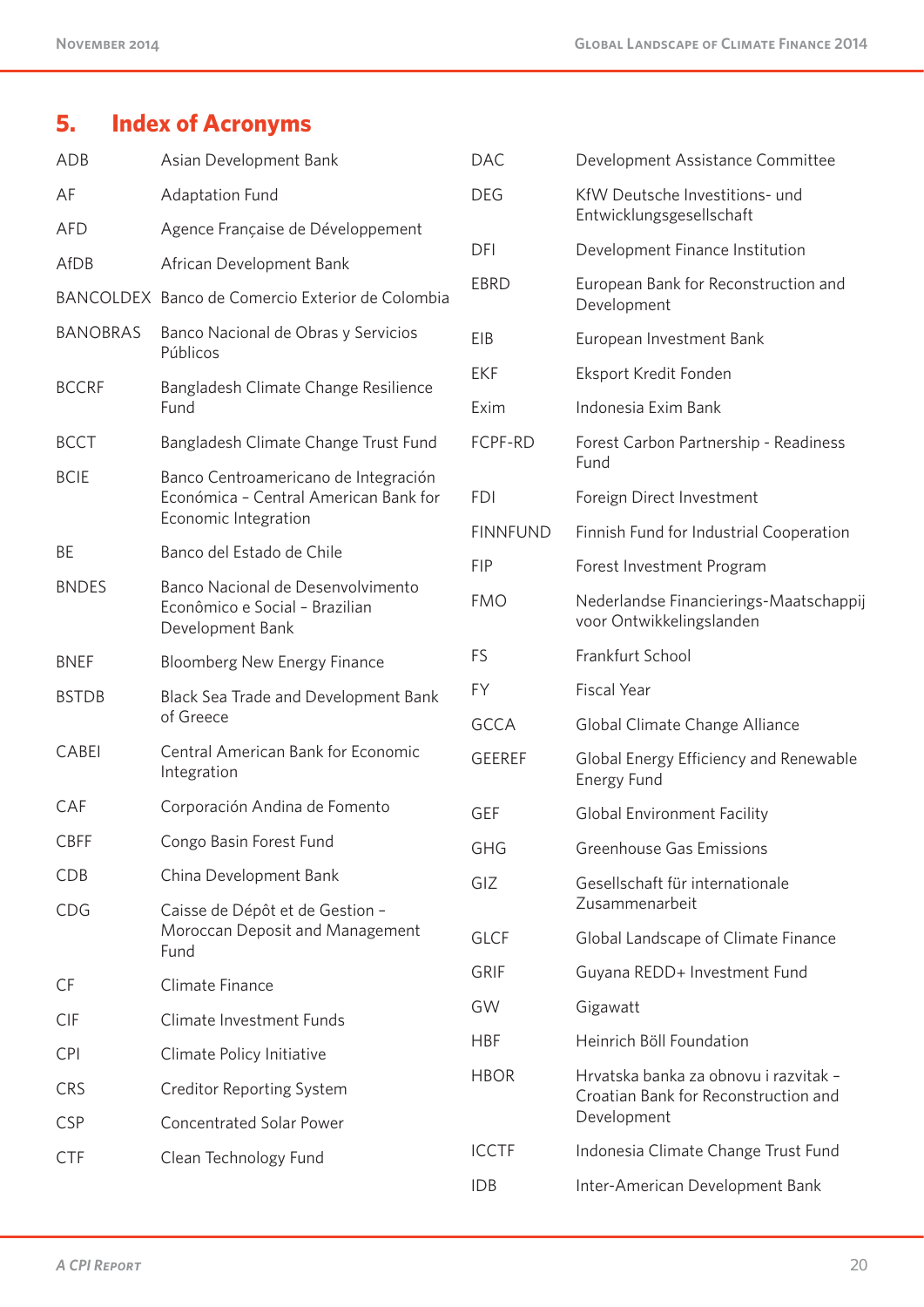| <b>IDFC</b>  | International Development Finance Club            | OPIC         | Overseas Private Investment Corporation                                |
|--------------|---------------------------------------------------|--------------|------------------------------------------------------------------------|
| <b>IEA</b>   | International Energy Agency                       | <b>PDR</b>   | People's Democratic Republic                                           |
| <b>IFC</b>   | International Finance Corporation                 | <b>PPCR</b>  | Pilot Program for Climate Resilience                                   |
| <b>IPCC</b>  | Intergovernmental Panel on Climate                | PV           | Photovoltaic                                                           |
|              | Change                                            | <b>RE</b>    | Renewable Energy                                                       |
| <b>JICA</b>  | Japan International Cooperation Agency            | <b>REDD</b>  | Reducing Emissions from Deforestation                                  |
| <b>KEXIM</b> | Korean Export-Import Bank                         |              | and Forest Degradation                                                 |
| <b>KfW</b>   | Kreditanstalt für Wiederaufbau                    | <b>SCCF</b>  | Special Climate Change Fund                                            |
| KoFC         | Korea Finance Corporation                         | <b>SIDBI</b> | Small Industries Development Bank of                                   |
| <b>LDCF</b>  | Least Developed Countries Fund                    |              | India                                                                  |
| <b>MDB</b>   | Multilateral Development Bank                     | SREP         | Scaling Up Renewable Energy Program                                    |
| <b>MDG</b>   | Millennium Development Goal                       | <b>TSKB</b>  | Türk Sınai Kalkınma Bankası - Industrial<br>Development Bank of Turkey |
| <b>MDG</b>   | Millennium Development Goal                       | <b>UN</b>    | <b>United Nations</b>                                                  |
| <b>MW</b>    | Megawatt                                          | <b>UNDP</b>  | United Nations Development Programme                                   |
| <b>NADB</b>  | North American Development Bank                   | <b>UNEP</b>  | United Nations Environment Programme                                   |
| <b>NAFIN</b> | Nacional Financiera - Mexican<br>Development Bank | VEB          | Vnesheconombank, Russian Bank for<br>Development and Foreign Economic  |
| <b>NIB</b>   | Nordic Investment Bank                            |              | Affairs                                                                |
| <b>ODA</b>   | <b>Official Development Assistance</b>            | <b>WB</b>    | World Bank                                                             |
| ODI          | Overseas Development Institute                    | WBG          | World Bank Group                                                       |
| <b>OECD</b>  | Organization for Economic Co-operation            |              |                                                                        |

and Development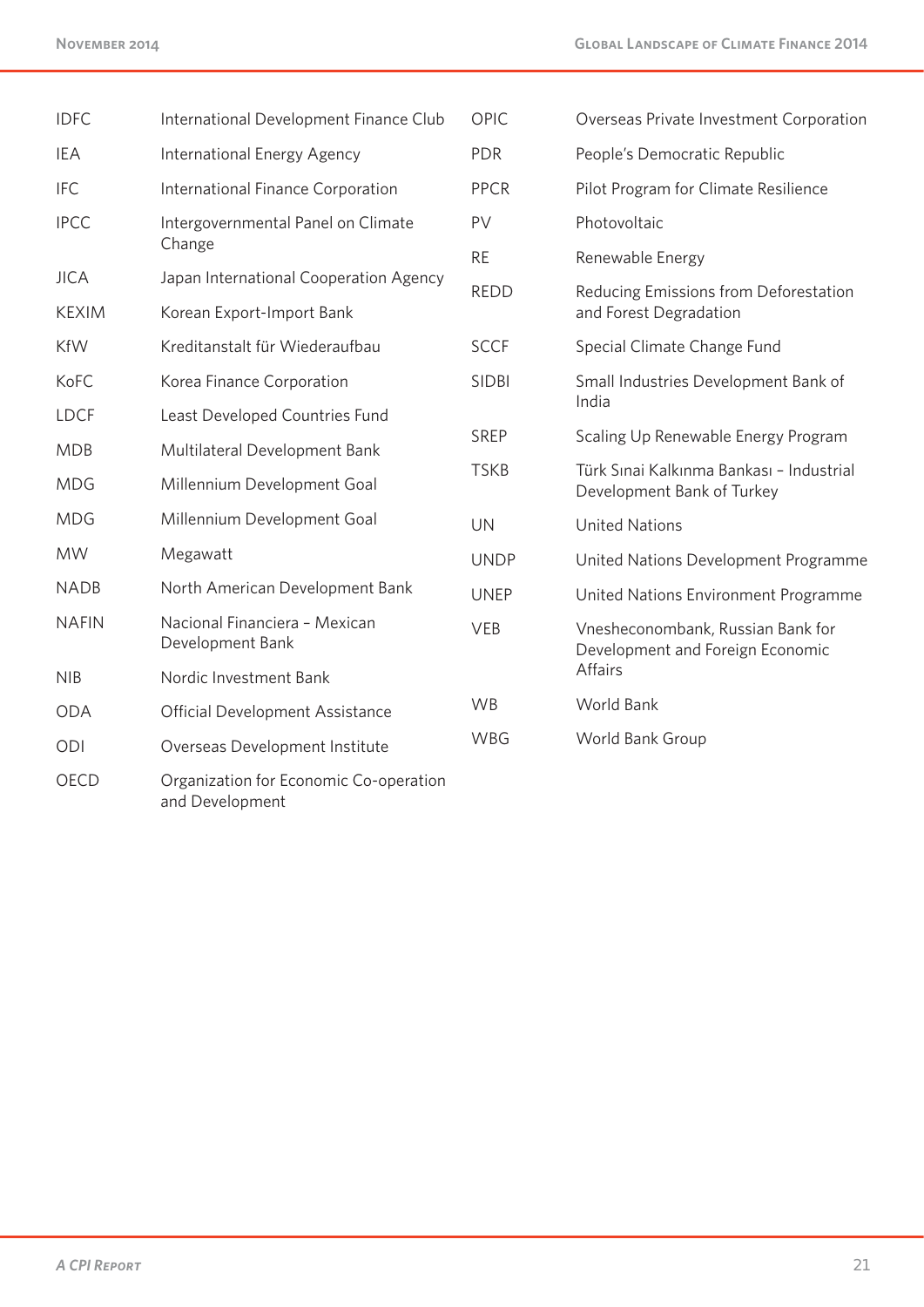# **6. References**

- African Development Bank (AfDB), Asian Development Bank (ADB), European Investment Bank (EIB), European Bank for Reconstruction and Development (EBRD), Inter-American Development Bank (IDB), International Finance Corporation (IFC), World Bank. 2012. "Joint Report on Adaptation Finance 2011". Tunis: AfDB. Available from: http://www. afdb.org/fileadmin/uploads/afdb/Documents/Generic-Documents/Joint%20MDB%20Report%20 on%20Adaptation%20Finance%202011.pdf.
- African Development Bank (AfDB), Asian Development Bank (ADB), European Investment Bank (EIB), European Bank for Reconstruction and Development (EBRD), Inter-American Development Bank (IDB), International Finance Corporation (IFC), World Bank Group (WBG). 2014. "Joint report on MDB climate finance 2013". Luxembourg: EIB. Available from: http://www.eib.org/attachments/ documents/joint\_report\_on\_mdb\_climate\_ finance\_2013.pdf
- Amazon Fund. 2014. "Donations" [Internet]; [cited 2014 August 28]. Brasilia: Amazon Fund. Available from: http://www.amazonfund.gov.br/FundoAmazonia/fam/site\_en/Esquerdo/doacoes/
- Ampri I, Falconer A, Wahyudi N, Rosenberg A, Bara Ampera M, Tuwo A, Glenday S, Wilkinson J. 2014. "The Landscape of Public Climate Finance in Indonesia". Indonesia: CPI. Available from : http://climatepolicyinitiative.org/wp-content/ uploads/2014/07/the-landscape-of-public-finance-in-indonesia.pdf
- Bangladesh Climate Change Resilience Fund (BCCRF). 2014. "Annual Report 2013". Prepared by the World Bank Group. Dhaka: WB. Available from: http://www.bccrf-bd.org//Documents/pdf/ REVISED%20AUGUST%202014%20-%20 BCCRF%20AR%202013.pdf
- Bangladesh Climate Change Trust Fund (BCCT). 2014. BCCT website [Internet]; [cited 2014 July 29]. Dhaka, Bangladesh: BCCT. Available from: http:// www.bcct.gov.bd/index.php/trust-fund
- Bloomberg New Energy Finance (BNEF). 2014. "Projects and assets database: Renewable energy projects and asset finance [Internet]"; [cited 2014 July 29]. Available from: https://www.newenergyfinance. com/projects and https://www.newenergyfinance. com/assetfinancing/ (registration required).
- Buchner B, Falconer A, Hervé-Mignucci M, Trabacchi C, Brinkman M. 2011. "The landscape of climate finance". Venice: CPI. Available from: http:// climatepolicyinitiative.org/europe/publication/ the-landscape-of-climate-finance/
- Buchner B, Hervé-Mignucci M, Falconer A, and Trabacchi C, 2012. ''Global Landscape of Climate Finance 2012''. Venice: CPI. Available from: http://climatepolicyinitiative.org/publication/global-land-scapeof-climate-finance-2012
- Buchner B, Hervé-Mignucci M, Trabacchi C, Wilkinson J, Stadelmann M, Boyd R, Mazza F, Falconer A, Micale V. 2013. "Global Landscape of Climate Finance 2013". Venice: CPI. Available from: http:// climatepolicyinitiative.org/publication/globalland-scape-of-climate-finance-2013/
- Boulle B, Kidney S, Oliver P. 2014. "Bonds and Climate Change. The State of the Market in 2014". London: CBI and HSBC. Available from: http://www.climatebonds.net/files/files/-CB-HSBC-15July2014- A5-final.pdf
- Corfee-Morlot J, Guay B, Larsen KM. 2009. "Financing for climate change mitigation: Towards a Framework for Measurement, Reporting and Verification". Paris: OECD and IEA. Available from: http:// www.oecd.org/env/cc/44019962.pdf.
- Clapp C, Ellis J, Benn J, Corfee-Morlot, J. 2012. "Tracking climate finance: what and how?". Paris: OECD and IEA. Available from: http://www.oecd.org/env/ cc/50293494.pdf
- Climate Investment Funds (CIF). 2014a. "Report on the financial status of the CTF". (Prepared by the Trustee). As of June 25, 2014. Washington DC: CIF. Available from: http://www.climateinvestmentfunds.org/cif/sites/climateinvestmentfunds. org/files/CTF\_SCF\_12\_Inf.2\_Report\_on\_the\_financial\_status\_of\_the\_CTF...pdf
- Climate Investment Funds (CIF). 2014b. "Report on the financial status of the CTF". (prepared by the Trustee). As of June 25, 2014. Washington DC: CIF. Available from: http://www.climateinvestmentfunds.org/cif/sites/climateinvestmentfunds. org/files/CTF\_SCF\_12\_Inf.3\_Report\_on\_the\_financial\_status\_of\_the\_SCF.pdf
- Congo Basin Forest Fund (CBFF). 2014. CBFF website [Internet]; [cited 2014 July 14]. Tunis: CBFF. Available from: http://www.cbf-fund.org/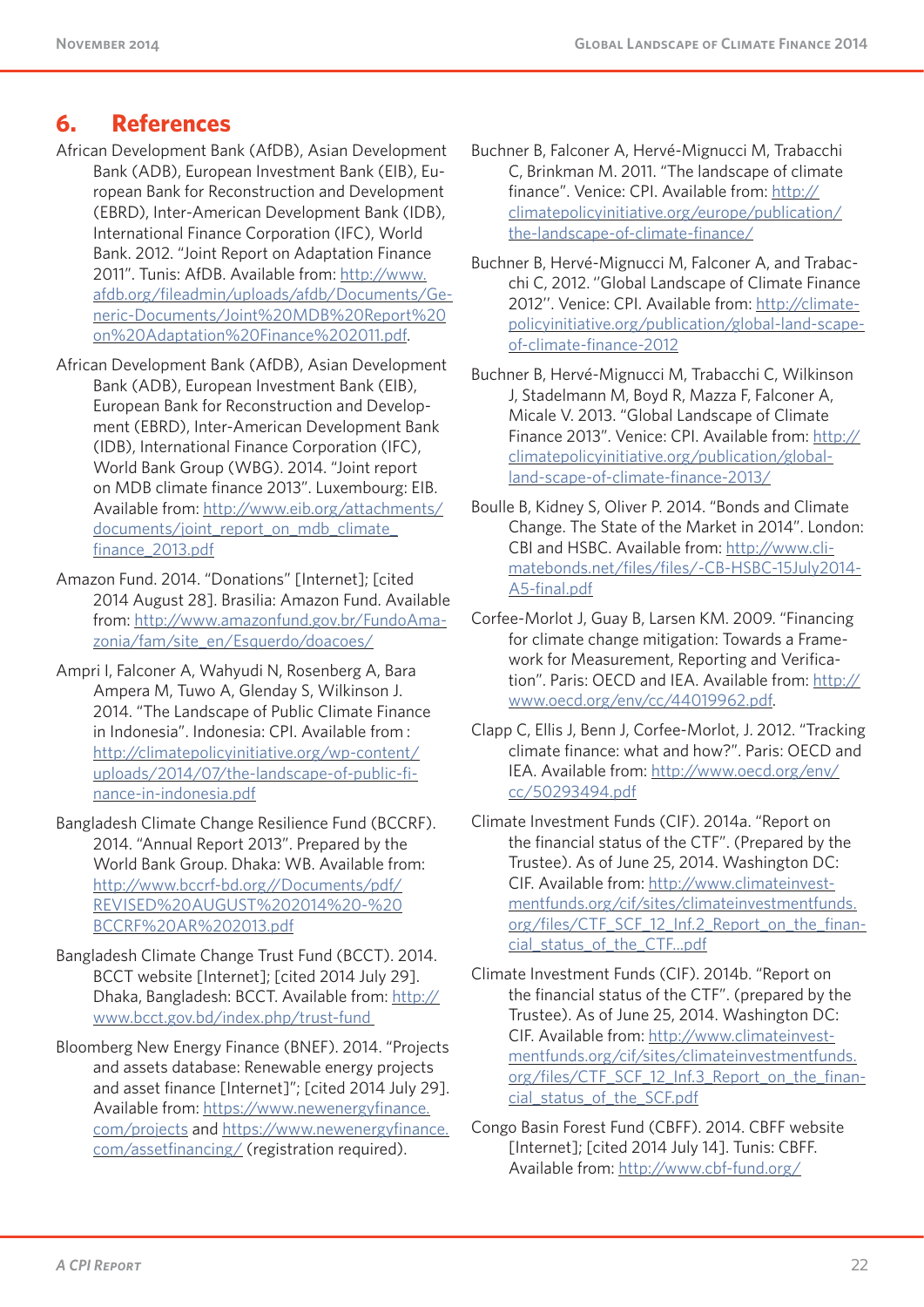European Commission(2013). An EU budget for low-carbon growth. Press Release. Warsaw, 19 November 2013. Brussels: European Commission. Available from: http://ec.europa.eu/clima/policies/budget/docs/pr\_2013\_11\_19\_en.pdf

- Falconer A, Frisari G. 2013. "San Giorgio case studies: Ouarzazate I". Venice: CPI. Available from: http:// climatepolicyinitiative.org/sgg/publication/san-giorgio-case-studies-ouarzazate-i
- Falconer A, Stadelmann M. "What is Climate Finance? Definition to improve tracking and scale up climate finance". 2014. Venice: CPI. Available from: http://climatepolicyinitiative.org/wp-content/ uploads/2014/07/Brief-on-Climate-Finance-Definitions.pdf
- Jachnik R, Caruso R, Srivastava A. (Forthcoming). "Estimating mobilised private climate finance: methodological approaches, options and tradeoffs" Research Collaborative on Tracking Private Climate Finance
- fDi Intelligence. 2014. "The fDi REPORT 2014. Global greenfield investment trends". London: fDi Intelligence. Available from: http://www.ftbsitessvr01. ft.com/forms/fDi/report2014/files/The\_fDi\_ Report\_2014.pdf
- Frankfurt School-UNEP (FS-UNEP). 2014. "Global Trends in Renewable Energy Investments". Frankfurt: Frankfurt School-UNEP. Available from: www. fs-unep-centre.org/publications/gtr-2014
- Frisari G, Hervé-Mignucci M, Micale V, Mazza F. 2013. "Risk gaps. Executive Summary". Venice: CPI. Available from: http://climatepolicyinitiative.org/ europe/publication/risk-gaps/
- Global Climate Change Alliance (GCCA). 2014. "Financial resources" [Internet]; [cited 2014 July 28]. Available from: http://www.gcca.eu/about-thegcca/financial-resources

Global Environment Facility (GEF). 2013. "GEF Trust Fund financial report. Summary of financial information". (Prepared by the Trustee). As of March 31, 2013. Washington D.C.: GEF. Available from: http://www.thegef.org/gef/sites/thegef.org/files/ documents/GEF.C.44.Inf\_.08\_GEF%20Trust%20 Fund%20Financial%20Report\_0.pdf

- Government of Indonesia, Ministry of Finance. 2012. "Indonesia First Mitigation Fiscal Framework. In support of the National Action Plan to Reduce Greenhouse Gas Emissions". Jakarta: Government of Indonesia, Ministry of Finance. Available from: http://www.climatefinance-developmenteffectiveness.org/images/stories/Indonesia\_MFF\_report. pdf
- Government of Nepal, National Planning Commission. 2011. "Nepal climate public expenditure and institutional review". Kathmandu: Government of Nepal, National Planning Commission, with support from UNDP/UNEP/CDDE. Available from: http://www.climatefinance-developmenteffectiveness.org/images/stories/Nepal\_CPEIR\_ Report\_2011.pdf
- Government of Samoa. 2012. "Climate public expenditure and institutional review" [Internet]; [cited 2013 October 7]. Apia: Government of Samoa. Available from: http://www.aideffectiveness.org/ images/stories/samoa%20cpeir\_final%20reportweb.pdf
- Government of Thailand. 2011. "Thailand climate public expenditure and institutional review" [Internet];[cited 2013 October 7]. Bangkok: Ministry of Finance, Ministry of National Resources and the Environment, Office of the National Economic and Social Development Board, Bureau of Budget. Available from: http://www.climatefinance-developmenteffectiveness.org/images/stories/ thailand%20cpeir%20report\_final\_24%20june. pdf
- Government of the People's Republic of Bangladesh. 2012. "Public Expenditure in Climate Change Bangladesh Climate Public Expenditure and Institutional Review". Dhaka: Government of the People's Republic of Bangladesh, Planning Commission, General Economics Division. Available from: http://www.climatefinance-developmenteffectiveness.org/images/pdf/CPEIR%20Bangladesh%20 Final%20Report%202012.pdf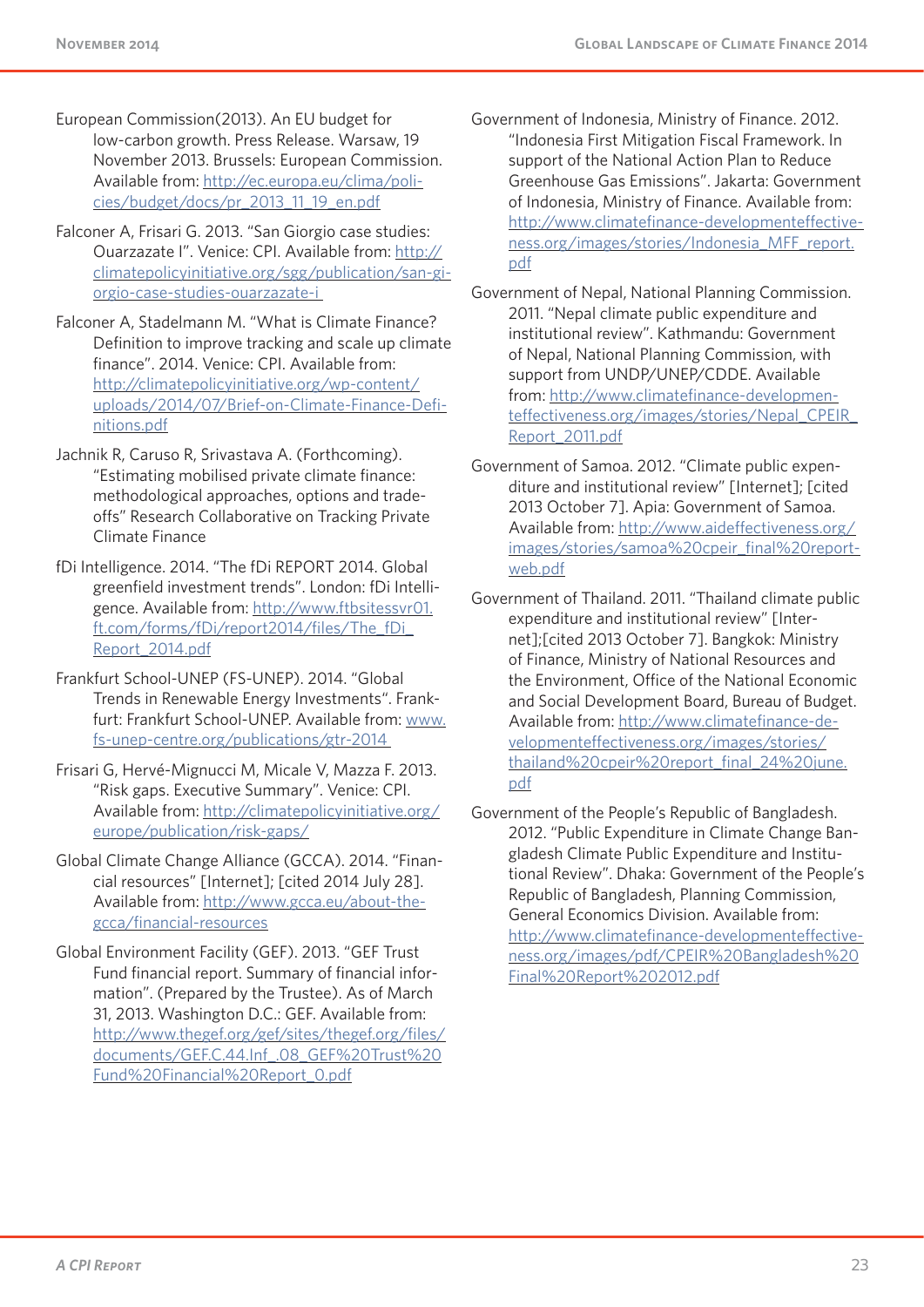- Gupta S, Harnisch J, Barua D, Chingambo L, Frankel P, Garrido Vázquez R, Gómez-Echeverri, L. Haites E, Huang Y, Kopp R, Lefèvre B, de Oliveira Machado-Filho M, Massetti E. 2014. "Cross-Cutting Investment and Finance issues. Final Draft". In: "Climate Change 2014: Mitigation of Climate Change. Working Group III Contribution to the IPCC 5th Assessment Report. Geneva: Intergovernmental Panel on Climate Change. Available from: http://report.mitigation2014.org/drafts/ final-draft-postplenary/ipcc\_wg3\_ar5\_final-draft\_ postplenary\_chapter16.pdf
- Guyana REDD+ Investment Fund (GRIF). 2014. "Summary Status of GRIF projects" [Internet]; [cited 2014 July 31]. Available from: http://www. guyanareddfund.org/index.php?option=com\_content&view=article&id=100&Itemid=130
- Höhne N, Khosla S, Fekete H, Gilbert A. 2012. "Mapping of Green Finance Delivered by IDFC Members in 2011". Frankfurt: IDFC, supported by Ecofys. Available from: http://www.idfc.org/Downloads/ Publications/01\_green\_finance\_mappings/ IDFC Green Finance Mapping Report 2012 06-14-12.pdf
- HSBC. 2014. "Sizing Energy Efficiency Investment. USD365bn between building, industry and transport". London: HSBC Bank plc. Available from: http://www.longfinance.net/images/reports/pdf/ hsbc\_sizing\_energy\_efficiency.pdf
- Indonesia Climate Change Trust Fund (ICCTF). 2012. "Finance And Performance Funding Status 2012" [Internet]; [cited September 29, 2014]. Jakarta: ICCTF. Available from: http://www.icctf.or.id/ finance-and-performance/read/29/funding-status
- International Development Finance Club (IDFC). 2013. "Mapping of green finance delivered by IDFC members in 2012". Frankfurt: IDFC, supported by Ecofys.
- International Development Finance Club (IDFC). 2014a. "Mapping Of Green Finance Delivered by IDFC Members In 2013". As of September, 2014 Frankfurt: IDFC supported by Ecofys.
- International Development Finance Club (IDFC). 2014b. "Copie de Additional data overview.xls". Data sent by email on 4th November 2014 by Pierre Forestier (AFD).
- International Energy Agency (IEA). 2013a. "RD&D Budget" [Internet]; [cited October 30, 2014]. Paris: IEA. Available from: http://wds.iea.org/
- International Energy Agency (IEA). 2013b. "World Energy Outlook 2013". Paris: IEA.
- International Energy Agency (IEA). 2014a. "IEA World Energy Investment Outlook." Paris: IEA. Available from: http://www.iea.org/publications/freepublications/publication/weio2014.pdf
- International Energy Agency (IEA). 2014b. "Energy Technology Perspectives 2014. Harnessing Electricity's Potential" Paris: IEA.
- International Energy Agency (IEA). 2014c. "Energy Efficiency Market Report 2014". Paris: IEA.
- Juergens I, Amecke H, Boyd R, Buchner B, Novikova A, Rosenberg A, Stelmakh K, Vasa A. 2012. "The landscape of climate finance in Germany". Berlin: CPI. Available from: http://climatepolicyinitiative. org/publication/german-landscape-of-climate-finance/
- Kumar A., Schei T, Ahenkorah A, Caceres Rodriguez R, Devernay J-M, Freitas M, Hall D, Killingtveit A, Liu Z, 2011. Hydropower. In: Edenhofer O, Pichs-Madruga R, Sokona Y, Seyboth K, Matschoss P, Kadner S, Zwickel T, Eickemeier P, Hansen G, Schlomer S, von Stechow C, editors. IPCC Special Report on Renewable Energy Sources and Climate Change Mitigation: Cambridge (UK): Cambridge University Press. p 437-496
- Liverani A, von Thadden S, Hamilton K, Touati M, Demangel P, Aouab J, Bekhechi M, Belghazi S, Gehne K. 2013. "Maroc - Revue des depenses publiques et analyse institutionnelle de la politique climat : programme d'appui analytique a la strategie changement climatique du Maroc". Washington DC: World Bank Group. Available from: http://documents. worldbank.org/curated/en/2013/12/19435325/ morocco-public-expenditure-review-institutional-analysis-climate-policy-program-analytical-support-strategy-climate-change-morocco-maroc-revue-des-depenses-publiques-analyse-institutionnelle-de-la-politique-climat-programme-dappui-analytique-la-strategie-changement-climatique-du-maroc
- Mauthner F, Weiss W. 2013, "Solar heat worldwide, Markets and contribution to the energy supply – 2011, SHC - Solar Heating and Cooling" Paris: IEA SHC Programme. Available from: http://www. aee-intec.at/0uploads/dateien932.pdf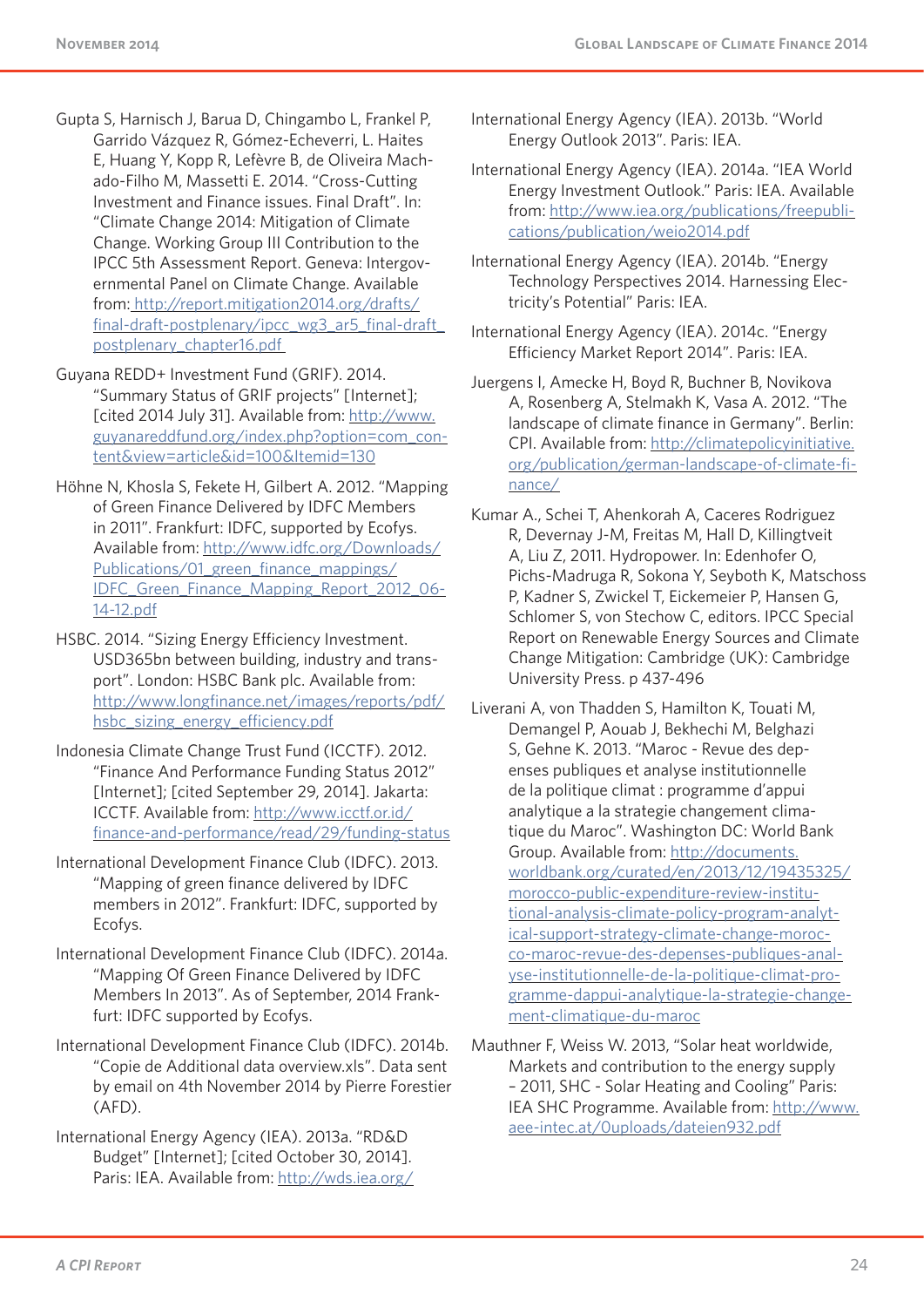- Mauthner F, Weiss W. 2014. "Solar heat worldwide, Markets and contribution to the energy supply – 2012, SHC - Solar Heating and Cooling" Paris: IEA SHC Programme. Available from: http://www. aee-intec.at/0uploads/dateien1016.pdf
- Micale V, Frisari G, Mazza F. 2013. "Mapping the World Bank Group Risk Mitigation Instruments for Climate Change". Venice: CPI. Available from: http://climatepolicyinitiative.org/publication/ mapping-the-world-bank-group-risk-mitigationinstruments-for-climate-change/
- Morel R, Cochran I, Hubert R, Dequesne J, Hervé-Mignucci M. 2014. "Panorama des financement climatiques en France en 2011". Paris: CDC Climate Recherche. Available from: http://www.cdcclimat. com/Panorama-des-financements.html
- Nelson D, Pierpoint B. 2013. "The Challenge of Institutional Investment in Renewable Energy". San Francisco: CPI. Available from: http://climatepolicyinitiative.org/wp-content/uploads/2013/03/ The-Challenge-of-Institutional-Investment-in-Renewable-Energy.pdf
- Nelson D, Hervé-Mignucci M, Goggins A, Szambelan SJ, Zuckerman J.. 2014. "Moving to a Low-Carbon Economy: The Financial Impact of the Low-Carbon Transition". San Francisco: CPI. Available from: http://climatepolicyinitiative.org/publication/ moving-to-a-low-carbon-economy/
- Opitz S, Morton J. 2014. "Climate Finance Delivered by Development Banks and DFIs from Industrialised Countries" Presentation at the Climate Finance Ministerial, New York, 21 September 2014 [unpublished]
- Organisation for Economic Co-operation and Development (OECD). 2007. "Reporting directive for the creditor reporting system - DCD/DAC(2007)39/ Final", Paris: OECD. Available from: http://www. oecd.org/dac/stats/1948102.pdf
- Organisation for Economic Co-operation and Development (OECD). 2011. Handbook on the OECD-DAC Climate Markers. Paris: OECD. Available from: http://www.oecd.org/dac/stats/48785310.pdf
- Organisation for Economic Co-operation and Development (OECD). 2014a. "OECD DAC Statistics. Climate-related Aid". Paris: OECD. Available from: http://www.oecd.org/dac/stats/documentupload/ Climate%20change-related%20Aid%20Flyer%20 -%20November%202013.pdf
- Organisation for Economic Co-operation and Development (OECD). 2014b. "Aid activities targeting Global Env Objectives. File, RioMarkers entire dataset.zip" [Internet]; [updated 2014 June 18; cited 2014 June 25]. Paris: OECD. Available from: http://stats.oecd.org/
- Organisation for Economic Co-operation and Development (OECD). 2014c. "DAC glossary of key terms and concepts" [Internet]; [cited 2014 October 4]. Paris: OECD. Available from: http://www.oecd.org/ dac/dac-glossary.htm
- Overseas Development Institute (ODI) and Heinrich Böll Foundation (HBF). 2014. "Climate funds update database" [Internet]; [cited 2014 July 14]. London; Washington DC: ODI/HBF. Available from: http://www.climatefundsupdate.org
- Parker C, Cranford M, Oakes N, Leggett M editors. 2012. The Little Biodiversity Finance Book. 3rd edition. Oxford: Global Canopy Programme.
- Renewable Energy Policy Network for the 21st Century (REN 21). 2014. "Global Status Report". Paris: REN21. Available from: http://www.ren21.net/ portals/0/documents/resources/gsr/2014/ gsr2014\_full%20report\_low%20res.pdf
- Sathaye, J, Lucon O, Rahman A, Christensen J, Denton F, Fujino J, Heath G, Kadner S, Mirza M, Rudnick H, Schlaepfer A, Shmakin A. 2011. Renewable Energy in the Context of Sustainable Energy. In: Edenhofer O, Pichs-Madruga R, Sokona Y, Seyboth K, Matschoss P, Kadner S, Zwickel T, Eickemeier P, Hansen G, Schlomer S, von Stechow C, editors. IPCC Special Report on Renewable Energy Sources and Climate Change Mitigation: Cambridge (UK): Cambridge University Press. p 707-790.
- United Nations Development Programme (UNDP). 2012. "Cambodia. Climate public expenditure and institutional review (draft)" [Internet]; [cited 2013 October 7]. Available from: http://www.climatefinance-developmenteffectiveness.org/images/pdf/ Cambodia%20CPEIR%20\_web.pdf
- United Nations Development Programme (UNDP). 2014. "Trust fund factsheet. MDG Achievement Fund"; [Internet]; [cited 2014 July 31]. New York: UNDP. Available from: http://mptf.undp.org/factsheet/fund/MDG00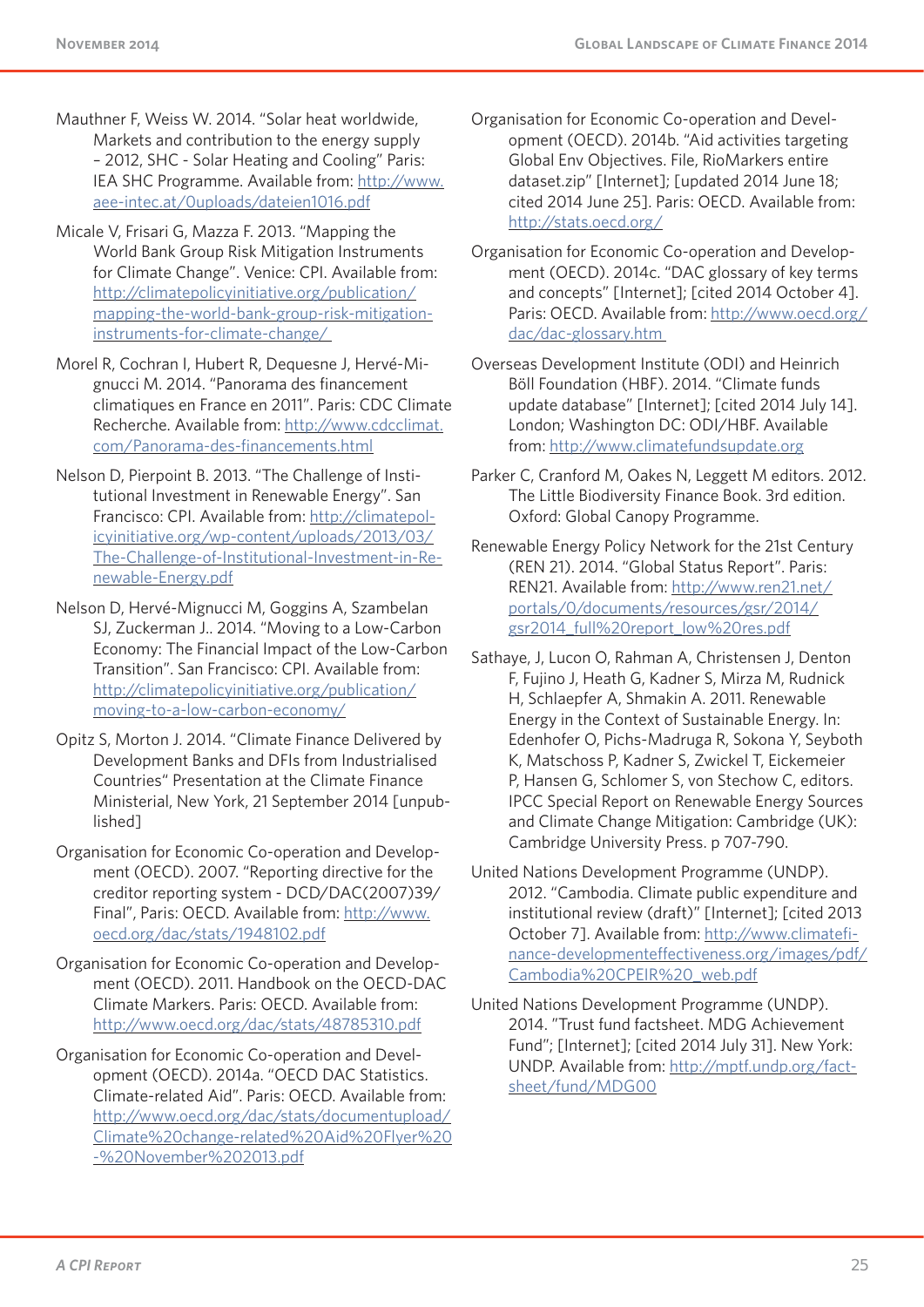- United Nations Environment Programme (UNEP). 2013a. "Report of the sixty-ninth meeting of the Executive Committee of the Multilateral Fund for the Implementation of the Montreal Protocol". Montreal: UNEP. Available from: http://www. multilateralfund.org/69/English%20Final%20 Report/1/6940.pdf
- United Nations Environment Programme (UNEP). 2013b. "Report of the seventieth meeting of the Executive Committee of the Multilateral Fund for the Implementation of the Montreal Protocol." Montreal: UNEP. Available from: http://www. multilateralfund.org/70/English/1/7059.pdf
- United Nations Environment Programme (UNEP). 2013c. "Report of the seventy-first meeting of the Executive Committee of the Multilateral Fund for the Implementation of the Montreal Protocol". Montreal: UNEP. Available from: http://www.multilateralfund.org/71/English/1/7164\_and\_c1.pdf
- United Nations Environment Programme (UNEP). 2013d. "Executive Committee of the Multilateral Fund for the Implementation of the Montreal Protocol. Status of Contributions and Disbursements". (Report from the Treasurer). As of October 18, 2013. Montreal: UNEP. Available from: http://www. multilateralfund.org/71/English/1/7103.pdf
- United Nations Framework Convention on Climate Change (UNFCCC). 2014. "Parties to the Convention and Observer States [Internet]"; [cited 2014 October 31]. Available from: http://unfccc.int/ parties\_and\_observers/parties/items/2352.php
- United Nations collaborative initiative on Reducing Emissions from Deforestation and forest Degradation (UN-REDD). 2014. "Fifth Consolidated Annual Progress Report of the UN-REDD Programme Fund". Lima: UN-REDD Policy Board. Available from: http://mptf.undp.org/document/download/13010.
- United States (US) Government. 2013. Fiscal year 2014 report to congress on federal climate change expenditures. Washington D.C.: US Government. Available from: http://www.whitehouse.gov/sites/ default/files/omb/assets/legislative\_reports/fccereport-to-congress.pdf
- United States (US) Government. 2014. U.S. Climate Finance Overview. August 22, 2014. Document sent by Sarah Conway, US State Department, on 2014 September 5. Washington D.C.: US Government.
- World Bank Group (WBG). 2014a. "Least Developed Countries Fund (LDCF) Financial Report". (Prepared by the Trustee). As of March 31, 2014. Washington D.C.: World Bank Group. Available from: http://www.thegef.org/gef/sites/thegef. org/files/documents/LDCF%20Trustee%20 Report%20-%20March%2031,%202014%20 -%20final.pdf
- World Bank Group (WBG). 2014b. "Special Climate Change Fund (SCCF) Financial Report". (Prepared by the Trustee). As of March 31, 2014. Washington D.C.: World Bank Group. Available from: http:// www.thegef.org/gef/sites/thegef.org/files/documents/SCCF%20Trustee%20Report%20-%20 March%2031,%202014%20-%20final.pdf
- World Bank Group (WBG). 2014c. "Guyana REDD-Plus Investment Fund (GRIF) Trust Fund Financial Report" (Prepared by the Trustee). As of June 30, 2013. Washington D.C.: World Bank Group. Available from: http://fiftrustee.worldbank.org/ webroot/data/GRIF\_TR\_03\_13.pdf
- World Bank Group (WBG). 2014d. "Typology of activities with climate co-benefits by WB sector". Washington D.C.: World Bank Group. Available from: http://www.worldbank.org/content/dam/ Worldbank/document/Typology.pdf
- 2013. Washington D.C.: World Bank Group. Available from: http://fiftrustee.worldbank.org/webroot/ data/GRIF\_TR\_03\_13.pdf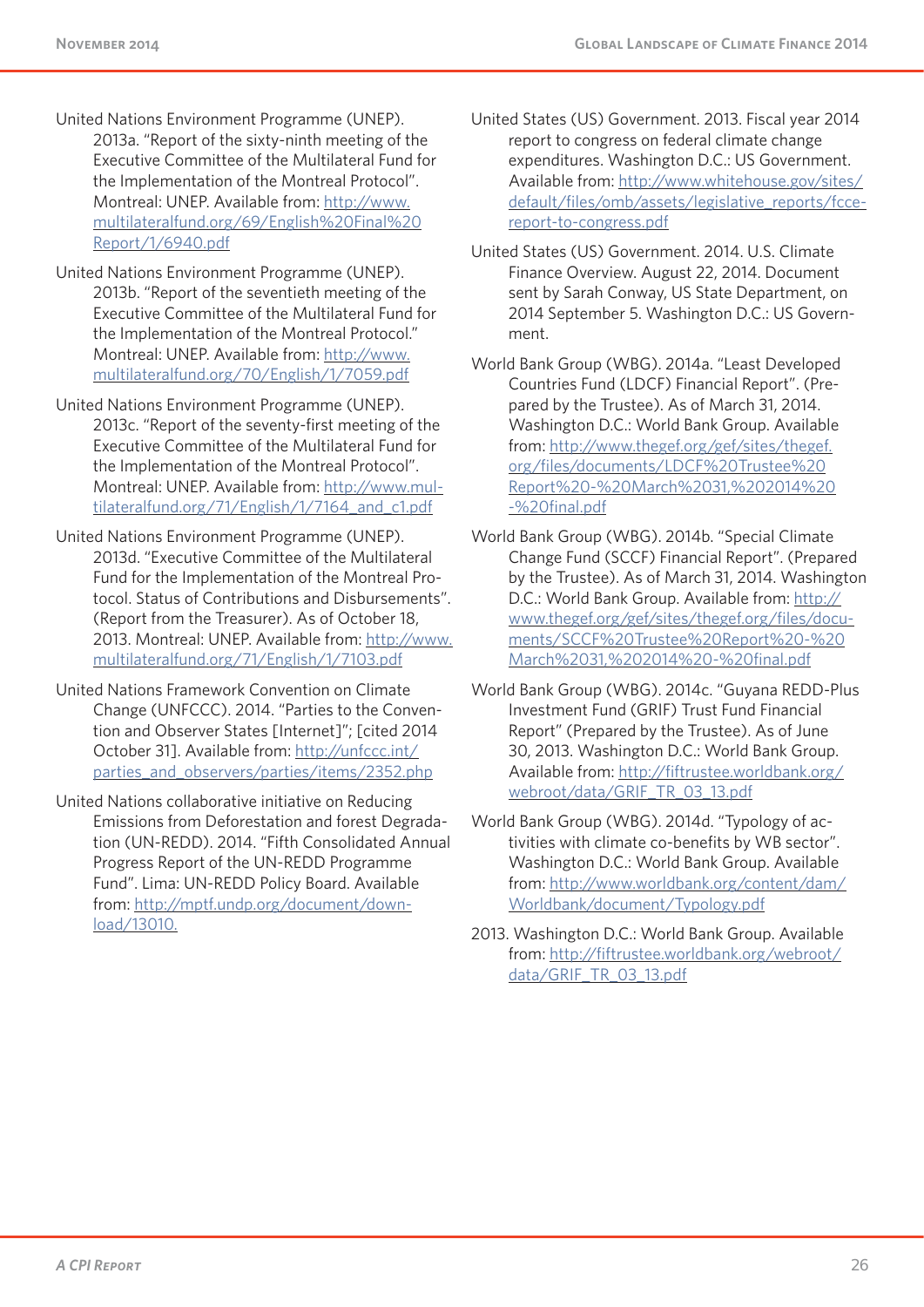# **Annex A - Detailed Methodology**

*Landscape 2014* aims to capture the most recent global, annual climate finance flows supporting emission reductions, climate resilience, and enabling environment projects based on empirical data from a wide range of sources.34 To do this, we build on past reports' definitions and methodologies and adopt the same two-dimensional framework. First, we categorize flows alongside their life cycle (sources and intermediaries, instruments, disbursement channels, and final sectoral uses / geographic destination of finance). Second, we categorize flows depending on whether they originate from public or private sources.

Finance is seen as public if governments or DFIs directly provide the resources. We are not assigning finance from partly or fully government-owned companies (apart from DFIs) to public finance (see also Jachnik et al. 2014, forthcoming). The resulting numbers for public and private finance should not be used to calculate public-private leverage ratios, as private finance is also flowing on its own and due to public policies.

As with previous reports, the figures identified in the *Landscape 2014* should not be confused with amounts that count towards the USD 100 billion developed countries committed to mobilize in the Copenhagen Accord, but instead should be compared with estimates of global financing needs that are consistent with the goal of keeping the global temperature rise to no more than 2° Celsius.

In the absence of an internationally-acknowledged definition of what qualifies as climate finance, we limit finance flows to **'climate-specific finance,' referring specifically to capital flows targeting low-carbon and climate-resilient development with direct or indirect greenhouse gas mitigation or adaptation objectives/ outcomes**. 35

- 34 The Landscape 2014 uses a mix of 2012 and 2013 data. Government budget's data from the OECD's Creditor Reporting System Aid Activities database and data for Solar Water Heaters (Mauthner and Weiss, 2014) refer to 2012. Other figures represent 2013data, or the fiscal year 2013 (e.g., July 2012-June 2013). For the sake of simplicity, we refer from now on to 2013.
- 35 Climate-specific finance excludes a broader set of capital from developed to developing countries that may influence, directly or indirectly, emissions and/or vulnerability to climate change in developing countries, and which is typically referred to as 'climate-relevant' finance (see Corfee-Morlot et al., 2009, Buchner et al., 2011, and Clapp et al. 2012). Our boundaries for mitigation and adaptation are based on those used by the OECD-DAC CRS (OECD, 2011), the Joint MDBs' tracking (IDB et al. 2012, AfDB et al. 2013, AfDB et al. 2014) as well as IDFC (Hoehne et al., 2012, IDFC, 2014The sectoral breakdown is an own classification (see Annex E), based on the

As further explained in Falconer and Stadelmann (2014), **we include total investment costs plus public framework expenditures** but exclude public revenue support. This means:

- We look at **total and not incremental investment costs** because we want to track the progress of current total climate mitigation and adaptation investment, not investment above a hypothetical higher carbon alternative. All finance in the landscape is captured on a gross rather than net basis.36
- We also track **public framework expenditures**  to account for the fact that many project-level interventions would not be possible without the public coverage of costs that are not seen at the project level (e.g. development of national climate strategies, and specific regulations). Tracking public framework expenditures is warranted as they constitute costs that go beyond investment costs (e.g. grants) and they do not pay back investment costs (e.g. as revenue support mechanisms do).
- We **do not track policy-induced revenues** such as those generated by feed-in tariffs and carbon credits. These revenue support mechanisms pay back investment costs, so including them would constitute double counting.

We also exclude potential guarantee payments that may be made over projects' lifetimes as such risk management instruments are only exercised in particular circumstances.

*Landscape 2014*, as *Landscape 2013*, concentrates on new money coming into the system that is targeting climate change. We therefore **focus on project-level primary financing data** and exclude secondary market transactions, which rather represent money changing hands.37 Building on the methodology in Landscape 2012 and 2013, we capture flows **among actors and to projects.**

<sup>-</sup>IDFC (2013); AfDB et al. (2013) " and WBG (2014d)

<sup>36</sup> Gross flows represent total face value of financial flows (including grants, low cost and market rate debt, equity and balance sheet finance). Net flows on the other hand deduct money that has to be repaid by recipient countries (e.g. repayments of loan principal, repatriation of capital).

<sup>37</sup> This approach includes e.g. low-cost project debt or project green bonds, and excludes e.g. refinancing.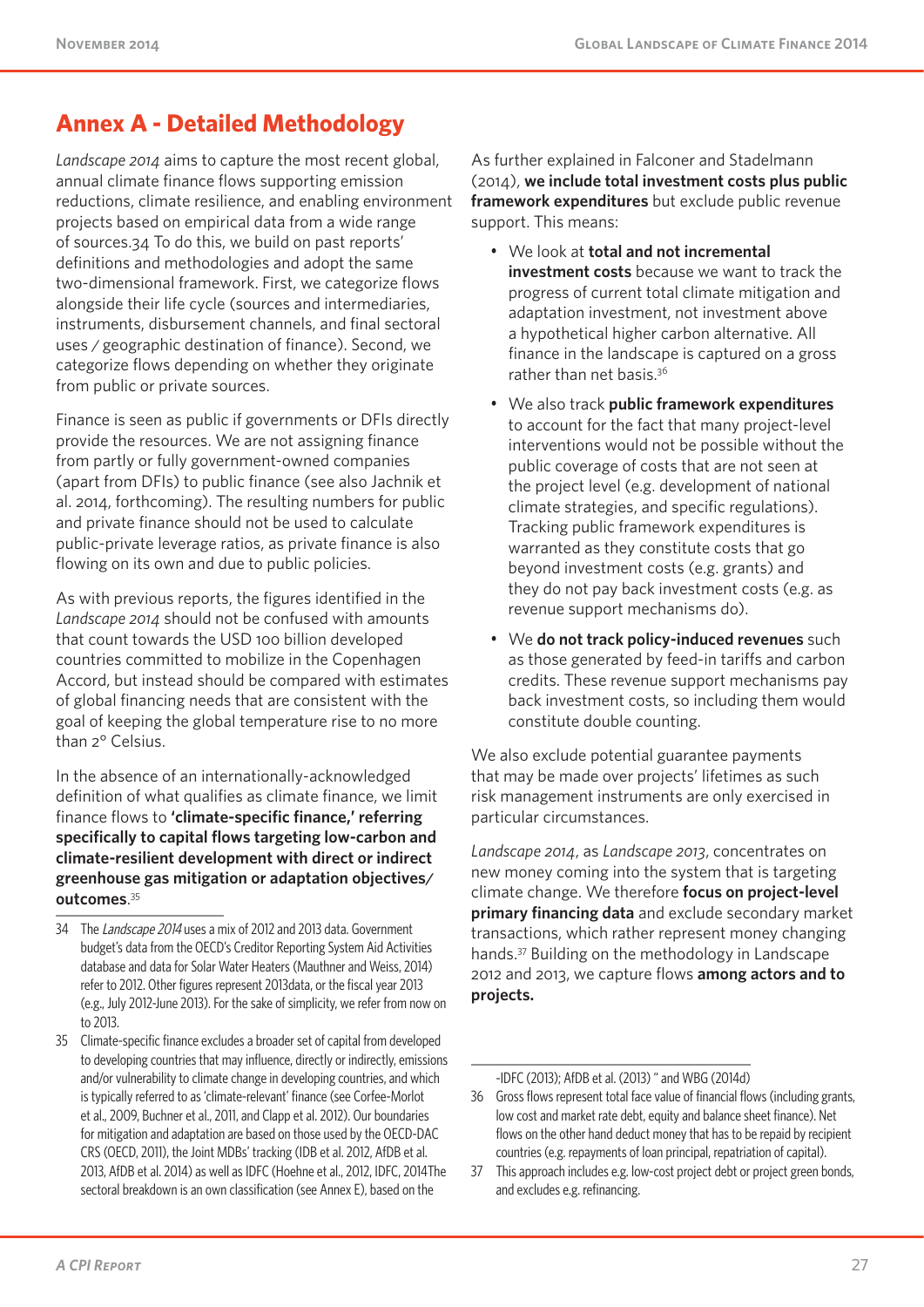#### Private Climate Finance Flows

Private finance is typically harder to track than public resources. To obtain a deep understanding of these flows, *Landscape 2014* has an even deeper granularity of the geographic scope and project coverage as *Landscape 2013*. This year, we individually analyze project-level data from 2800 large-scale renewable projects based in 79 countries (retrieved from the Bloomberg New Energy Finance database) for a cumulative installed capacity of 65GW. This is an increase from last year when we considered 2,016 projects in 19 countries. Additional private finance data for small-scale household and other corporate investment was gathered from Mauthner and Weiss (2014) and Frankfurt School-UNEP (FS-UNEP, 2014).38 Lastly, we have not captured private finance targeting adaptation investment due to lack of (project level) data.

#### Public Climate Finance Flows

With regard to public flows, *Landscape 2014* covers a smaller number of Development Finance Institutions (DFIs) than *Landscape 2013*, as we have not tracked the finance of 10 of the smallest DFIs that provided less than USD 0.9 billion in the previous report. However, we still tracked USD 0.1 billion in flows from these 10 DFIs through another data source. We tracked most DFI finance through a CPI-designed quantitative survey.39 We finally also relied on data collected through the International Development Finance Club's (IDFC) initiative on climate finance flows of national, regional and bilateral DFIs in 2013 (IDFC 2014a, IDFC 2014b).

*Landscape 2014* uses almost the same sources as *Landscape 2013* for tracking public flows beyond DFIs. That is:

• Data from the OECD's Creditor Reporting System (OECD 2014a; 2014b) to track Official Development Assistance (ODA) that is not provided by surveyed DFIs;

- US government (2014) document to fill the data gap on grant-based international climate finance that is not contained in the OECD CRS database
- The Climate Funds Update (ODI and HBF 2014) website and official documents for data on climate funds;
- The Bloomberg New Energy Finance (BNEF 2013) database to track direct government investments in renewable energy.

We avoid double-counting between these data sources by excluding for example:

- Financial resources that DFIs received from third parties from the reporting under the DFIs survey;
- Financial resources reported by those DFIs included in the DFIs survey from the datasets used from the OECD CRS, IDFC reporting or BNEF database;
- Financial contributions to funds reported by US government or DFIs from their related datasets

*Landscape 2014* tracks recipients using:

- Information provided by donors in the OECD CRS database, in DFIs surveys, in datasets on climate funds, or follow-up correspondence with CPI;
- Assumptions made by CPI for reporting under the BNEF database, namely that the recipient is private or public if the project is fully financed by the private sector or public sector respectively and that the recipient is publicprivate otherwise.

However, for some datasets gathered as mentioned above, information on recipients remained missing. The related share of climate finance was reported as "unknown recipient" in this year's Landscape.

*Landscape 2014* **classifies flows as mitigation finance, adaptation finance or as flows with both mitigation and adaptation objectives.** This is minor change to last year when we allocated all finance to either mitigation or adaptation. In the case of ODA commitments with both mitigation and adaptation as an objective, the finance was attributed to the use marked as 'principal' objective.40

<sup>38</sup> Due to data limitations, Foreign Direct Investment (FDI) data was not used since it is reported at the company, not project-level.

<sup>39</sup> The data retrieved via the surveys we conducted between June and August 2014, and the IDFC initiative, were adjusted to exclude climate finance commitments towards the set of activities out of the Landscape 2014's scope (e.g., "other environmental" activities or lower carbon energy generation project). When we lacked primary data, we allocated financing to the various breakdowns presented in the report according to weights computed on available data, and/or assumptions based on publicly available information or secondary data sources. In some cases, when the information at our disposal was not satisfactory, we refrained from making any assumptions.

<sup>40</sup> In cases where both mitigation and adaptation were marked as principal objective (or both were marked as 'significant', and not 'principal' objective), the reported commitment was allocated to "flows with both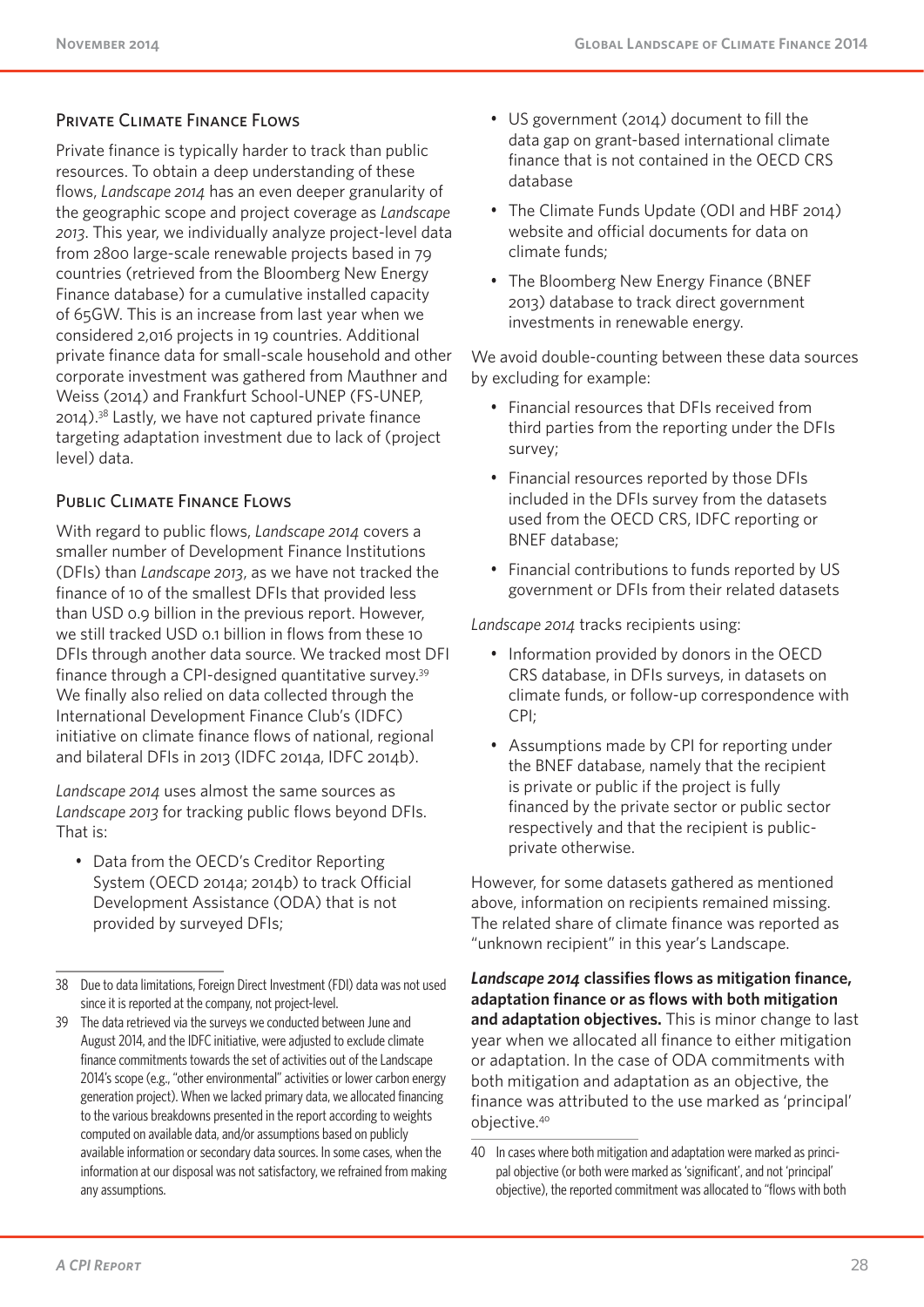In *Landscape 2014,* a review of reports and specific information provided by DFIs has also improved our understanding of energy efficiency finance, particularly in terms of the level of private investment in this sector. Nonetheless, data and information on these flows is not tracked consistently, which ultimately restricts a clear view of global energy efficiency-dedicated climate finance.

mitigation and adaptation objectives".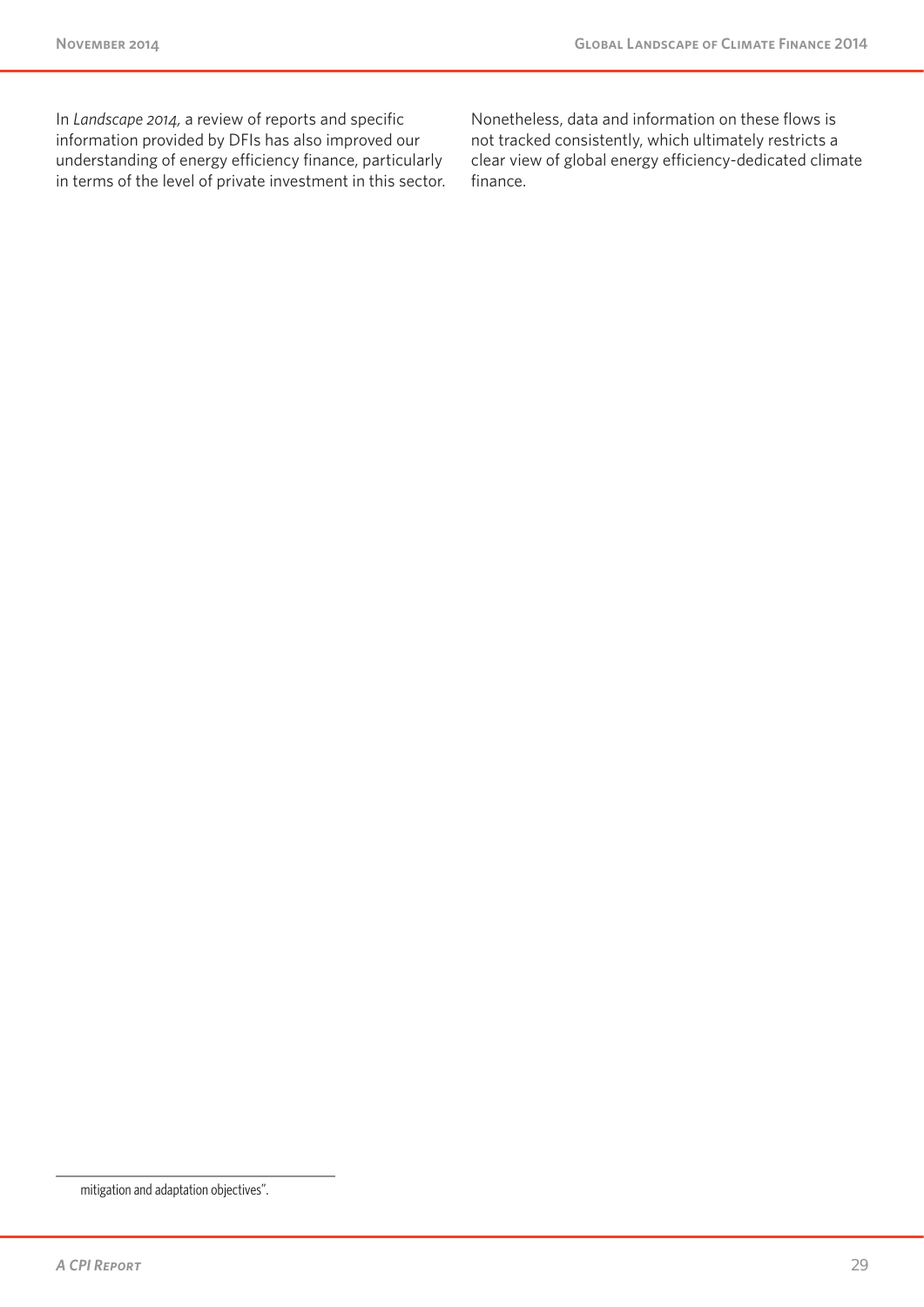# **Annex B - Details on Development Finance Institutions**

|                 | <b>BILATERAL DFIS</b>                                   | <b>SOURCE OF DATA</b>          |
|-----------------|---------------------------------------------------------|--------------------------------|
| AFD             | Agence Française de Développement - Proparco            | Self-reporting via CPI survey  |
| DEG             | KfW Deutsche Investitions- und Entwicklungsgesellschaft | Self-reporting via IDFC survey |
| <b>FINNFUND</b> | Finnish Fund for Industrial Cooperation Ltd             | <b>OECD CRS (2014c)</b>        |
| <b>FMO</b>      | Netherlands Development Finance Company                 | <b>BNEF (2014)</b>             |
| JICA            | Japan International Cooperation Agency                  | Self-reporting via CPI survey  |
| KFW             | KfW Entwicklungsbank                                    | Self-reporting via CPI survey  |
|                 | North American Development Bank                         | <b>BNEF (2014)</b>             |
| OPIC            | Overseas Private Investment Corporation                 | Self-reporting via CPI survey  |

|            | <b>MULTILATERAL DFIS</b>                                | <b>SOURCE OF DATA</b>                              |
|------------|---------------------------------------------------------|----------------------------------------------------|
| AFDB       | African Development Bank                                | Self-reporting via project-level data              |
| ADB        | Asian Development Bank                                  | Self-reporting via project-level data              |
| EBRD       | European Bank for Reconstruction and Development        | Self-reporting via CPI survey                      |
| EIB        | European Investment Bank                                | Self-reporting via project-level data              |
| <b>IDB</b> | Inter-American Development Bank                         | Self-reporting via project-level data              |
| <b>IFC</b> | International Finance Corporation                       | Self-reporting via project-level data <sup>1</sup> |
| WB         | World Bank (IDA and IBRD)                               | Self-reporting via CPI survey                      |
| CAF        | Development Bank of Latin America                       | Self-reporting via IDFC survey                     |
|            | Eastern and Southern African Trade and Development Bank | <b>BNEF (2014)</b>                                 |
|            | Eurasian Development Bank                               | <b>BNEF (2014)</b>                                 |
| <b>NIB</b> | Nordic Investment Bank                                  | <b>BNEF (2014)</b>                                 |
|            | North American Development Bank                         | <b>BNEF (2014)</b>                                 |

1 Figures in the report include IFC investments activities only, not technical assistance. Data is from FY2013; estimates for FY2014 can be found here: http://www. worldbank.org/en/news/feature/2014/09/09/world-bank-group-climate-lending-grows-11-billion-fy14 .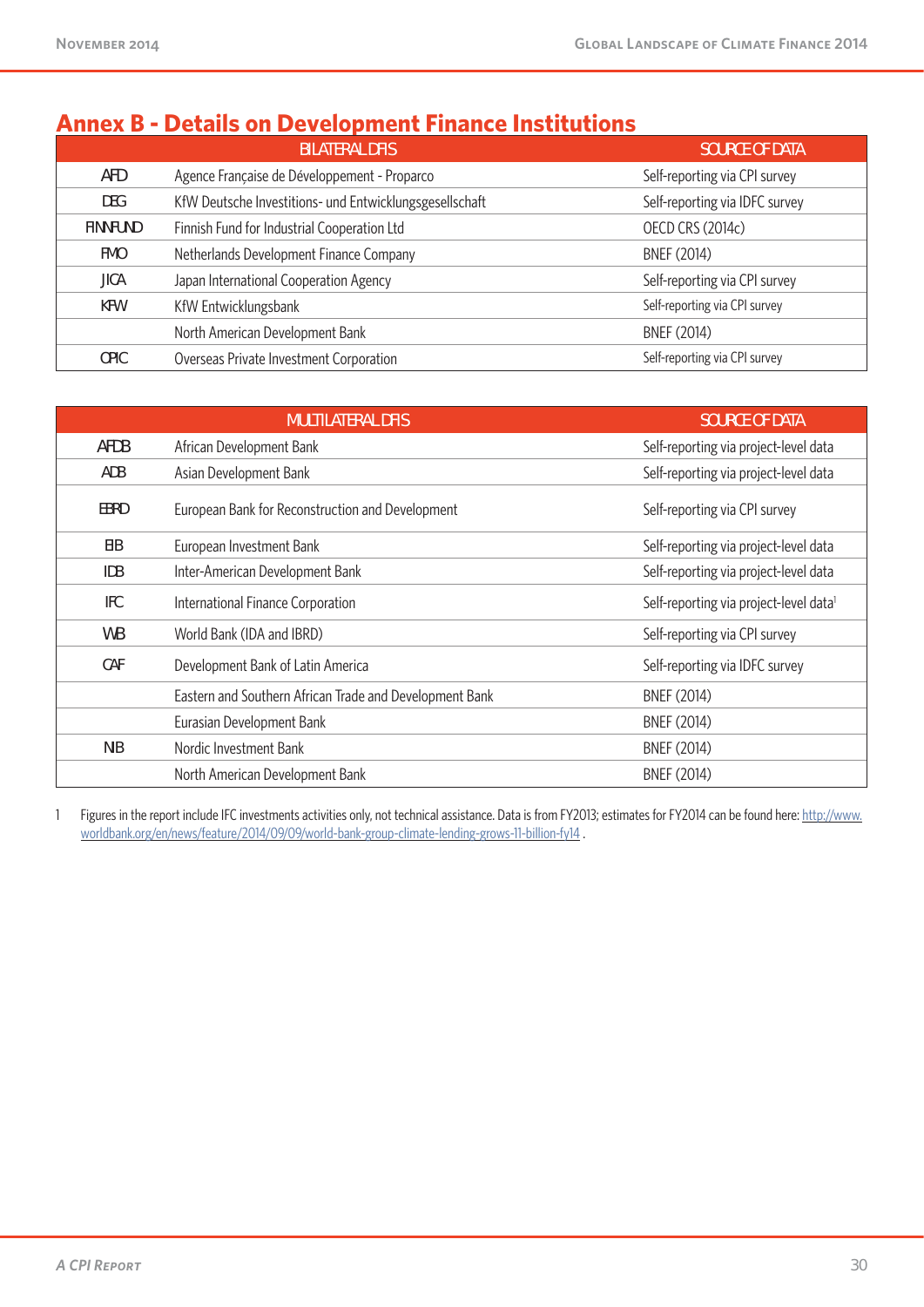|                   | <b>NATIONAL DFIS</b>                                                                                       | <b>SOURCE OF DATA</b>                                 |
|-------------------|------------------------------------------------------------------------------------------------------------|-------------------------------------------------------|
| <b>BNDES</b>      | Brazilian Development Bank                                                                                 | Self-reporting via CPI survey                         |
| <b>KFW</b>        | KfW Mittelstandsbank; KfW Privatkundenbank; KfW Kommunalbank; KfW Ipex-Bank Self-reporting via IDFC survey |                                                       |
| CDB               | China Development Bank                                                                                     |                                                       |
| <b>BANCOLDEX</b>  | Banco de Comercio Exterior de Colombia S.A.                                                                |                                                       |
| <b>BCIE/CABEI</b> | Central American Bank for Economic Integration                                                             |                                                       |
| <b>BE</b>         | Banco del Estado de Chile                                                                                  |                                                       |
| <b>BSTDB</b>      | Black Sea Trade and Development Bank of Greece                                                             |                                                       |
| CDG               | Caisse de Dépôt et de Gestion, Morocco                                                                     |                                                       |
| <b>EXIM</b>       | Indonesia Exim Bank                                                                                        | Data and elaborations based on IDFC<br>(2014a, 2014b) |
| <b>HBOR</b>       | Croatian Bank for Reconstruction and Development                                                           |                                                       |
| <b>KOFC</b>       | Korea Finance Corporation                                                                                  |                                                       |
| <b>NAFIN</b>      | Nacional Financiera                                                                                        |                                                       |
| <b>SIDBI</b>      | Small Industries Development Bank of India                                                                 |                                                       |
| <b>TSKB</b>       | Industrial Development Bank of Turkey                                                                      |                                                       |
| <b>VEB</b>        | Vnesheconombank, Russia                                                                                    |                                                       |
| <b>BANOBRAS</b>   | Banco Nacional de Obras y Servicios Públicos SNC                                                           |                                                       |
|                   | Banco de Desarrollo de El Salvador                                                                         |                                                       |
|                   | Banco de la Republica Oriental del Uruguay                                                                 |                                                       |
|                   | Bank for Investment and Development of Vietnam                                                             |                                                       |
|                   | Development Bank of Japan                                                                                  |                                                       |
|                   | Development Bank of Southern Africa                                                                        |                                                       |
|                   | Development Bank of the Philippines                                                                        | <b>BNEF (2014)</b>                                    |
|                   | Green Investment Bank Ltd                                                                                  |                                                       |
|                   | Indian Renewable Energy Development Agency                                                                 |                                                       |
|                   | Industrial Development Corp of South Africa                                                                |                                                       |
|                   | Korea Development Bank/The                                                                                 |                                                       |
|                   | Superintendencia do Desenvolvimento do Nordeste                                                            |                                                       |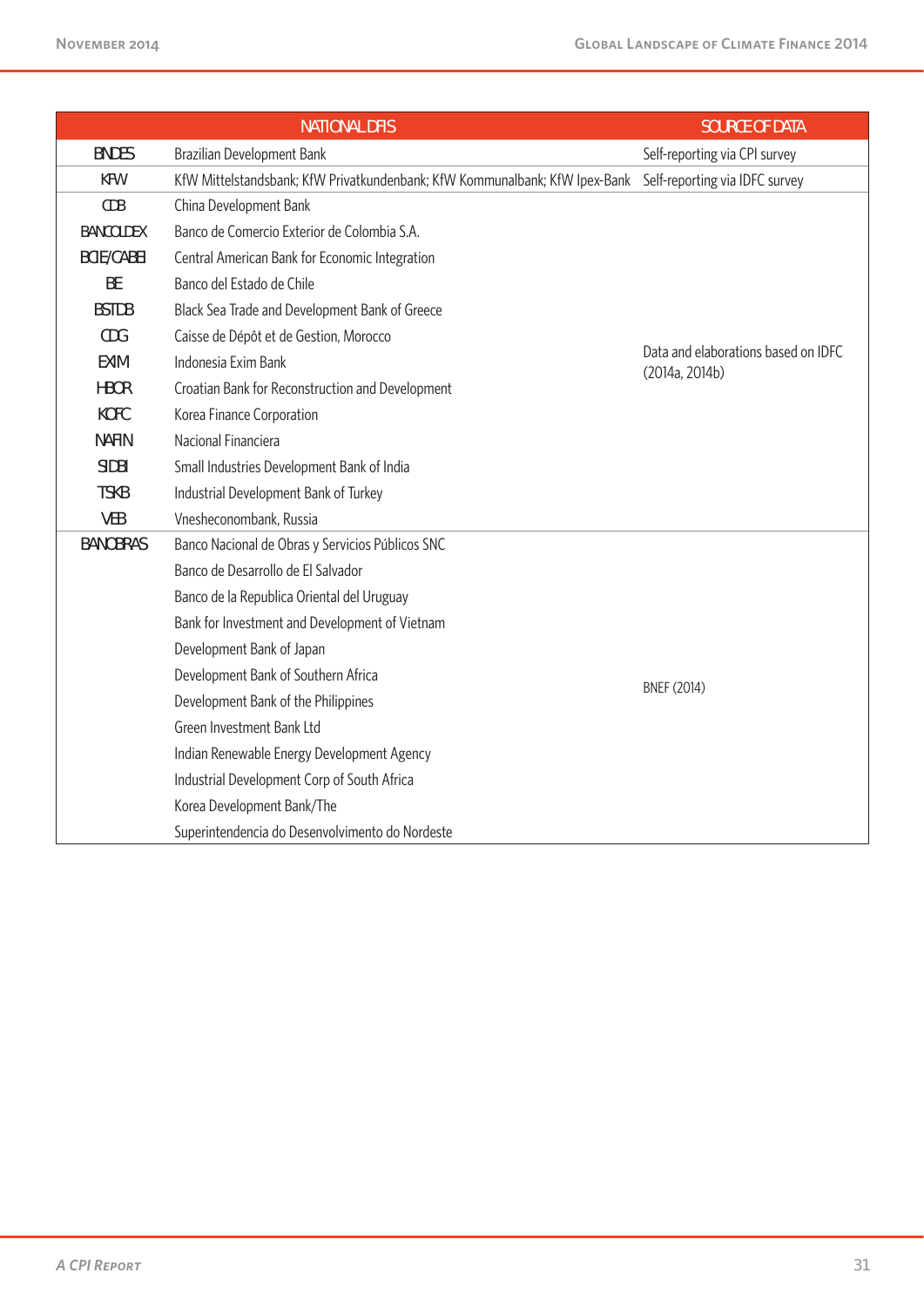# **Annex C - Climate finance: breakdown into final uses**

| <b>USDM</b>                                                                                                 | <b>PRIVATE</b> | <b>PUBLIC</b>  | <b>TOTAL</b> | %     |
|-------------------------------------------------------------------------------------------------------------|----------------|----------------|--------------|-------|
| <b>ADAPTATION</b>                                                                                           | <b>NE</b>      | 25             | 25           | 7%    |
| Agriculture, including livestock and fishing, forestry, land use management,<br>natural resource management | <b>NE</b>      | $\overline{2}$ | 2            | 0%    |
| Disaster risk management                                                                                    | <b>NE</b>      | $\overline{2}$ | 2            | $1\%$ |
| Resilient infrastructure incl. coastal areas protection                                                     | <b>NE</b>      | 3              | 3            | $1\%$ |
| Water supply and management                                                                                 | <b>NE</b>      | 14             | 14           | 4%    |
| Cross-sector activities and others                                                                          | <b>NE</b>      | 3              | 3            | $1\%$ |
| <b>MITIGATION</b>                                                                                           | 191            | 111            | 302          | 91%   |
| Agriculture, forestry, land use and livestock management                                                    | <b>NE</b>      | 6              | 6            | 2%    |
| Energy efficiency                                                                                           | <b>NE</b>      | 30             | 30           | 9%    |
| Process emissions in industry and fugitive emissions                                                        | <b>NE</b>      | 7              | 7            | 2%    |
| Renewable energy                                                                                            | 191            | 45             | 236          | 71%   |
| • Wind                                                                                                      | 66             | 5              | 71           | 22%   |
| • Solar                                                                                                     | 114            | 3              | 117          | 35%   |
| • Small hydro (<=50MW)                                                                                      | 2              | $\overline{0}$ | 2            | 1%    |
| • Large hydro (>50MW)                                                                                       | NE             | 4              | 4            | 1%    |
| • Biomass and biogas power                                                                                  | 8              | 3              | 10           | 3%    |
| • Other technologies/ unclassified                                                                          | 0.3            | 30             | 31           | 9%    |
| Transport modes resulting from modal shift                                                                  | <b>NE</b>      | 17             | 17           | 5%    |
| Cross-sector activities and others                                                                          | <b>NE</b>      | 6              | 6            | 2%    |
| <b>MULTIPLE OBJECTIVES</b>                                                                                  | $\overline{0}$ | 5              | 5            | 1%    |
| <b>GRAND TOTAL</b>                                                                                          | 191            | 141            | 331          | 100%  |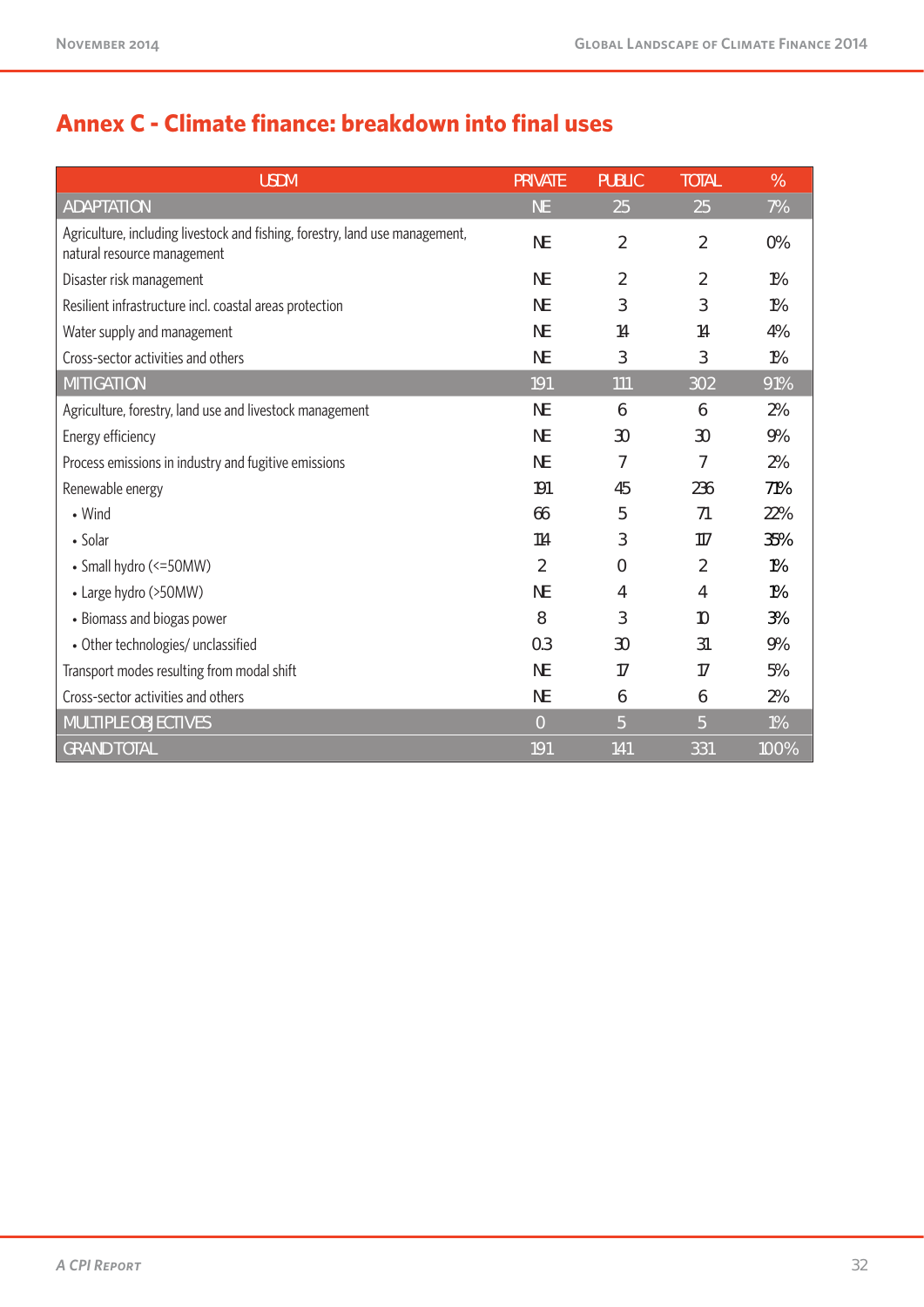# **Annex D - Overview of climate funds**

|                                                                | <b>APPROVALS (USD MILLION)</b> |       |       | $12 - 13%$    | <b>SOURCE FOR FUNDS'</b>    | <b>SOURCE FOR</b><br><b>COUNTRIES'</b>  |  |
|----------------------------------------------------------------|--------------------------------|-------|-------|---------------|-----------------------------|-----------------------------------------|--|
| <b>CLIMATE FUND</b>                                            | 2011                           | 2012  | 2013  | <b>CHANGE</b> | <b>APPROVALS</b>            | <b>CONTRIBUTIONS</b><br><b>TO FUNDS</b> |  |
| Adaptation Fund (AF)                                           | 86                             | 69    | 21    | $-70%$        | ODI/HBF, 2014               | ODI/HBF, 2014                           |  |
| Clean Technology Fund (CTF)                                    | 531                            | 413   | 878   | 113%          | ODI/HBF,2014                | CIF, 2014a                              |  |
| Congo Basin Forest Fund (CBFF)                                 | 57                             | 21    |       | $-100%$       | CBFF, 2014                  | Not tracked                             |  |
| Forest Carbon Partnership - Readiness<br>Fund (FCPF-RF)        | 21                             | 7     | 16    | 128%          | ODI/HBF, 2014               | Not tracked                             |  |
| Forest Investment Program (FIP)                                | 51                             | 18    | 91    | 408%          | ODI/HBF, 2014               | CIF, 2014b,                             |  |
| GEF Trust Fund (GEF 5)                                         | 170                            | 238   | 290   | 22%           | ODI/HBF, 2014               | GEF, 2013                               |  |
| Global Climate Change Alliance (GCCA)                          | 77                             | 48    | 69    | 44%           | ODI/HBF, 2014               | <b>GCCCA, 2014</b>                      |  |
| Global Energy Efficiency and Renewable<br>Energy Fund (GEEREF) | 17                             | 13    | 7     | $-46%$        | EIB project level data      | Not tracked                             |  |
| Least Developed Countries Fund (LDCF)                          | 32                             | 167   | 283   | 69%           | ODI/HBF, 2014               | WBG, 2014a,                             |  |
| MDG Achievement Fund                                           | 15                             | 4     | ÷,    | $-100%$       | <b>UNDP, 2014</b>           | Not tracked                             |  |
| Multilateral Fund of the Montreal<br>Protocol                  | NE                             | 118   | 143   | 21%           | UNEP 2013a, 2013b;<br>2013c | <b>UNEP 2013d</b>                       |  |
| Pilot Program for Climate Resilience<br>(PPCR)                 | 155                            | 192   | 209   | 9%            | ODI/HBF, 2014               | CIF, 2014b,                             |  |
| Scaling Up Renewable Energy Program<br>(SREP)                  | 193                            | 28    | 20    | $-29%$        | ODI/HBF, 2014               | CIF, 2014b,                             |  |
| Special Climate Change Fund (SCCF)                             | 18                             | 41    | 14    | $-66%$        | ODI/HBF, 2014               | WBG, 2014b                              |  |
| UN-REDD                                                        | 35                             | 12    | 4     | $-67%$        | ODI/HBF, 2014               | <b>UNREDD, 2014</b>                     |  |
| Amazon Fund                                                    | 27                             | 89    | 89    | 0%            | ODI/HBF, 2014               | Amazon Fund, 2014                       |  |
| Guyana REDD Investment Fund (GRIF)                             | ÷,                             | 12    | 21    | 73%           | <b>GRIF, 2014</b>           | WBG. 2014c                              |  |
| Bangladesh Climate Change Resilience<br>Fund (BCCRF)           | NE                             | 54    | 50    | $-8%$         | <b>BCCRF, 2014</b>          | <b>BCCRF, 2014</b>                      |  |
| Indonesia Climate Change Trust Fund<br>(ICCTF)                 |                                |       | 3     | 100%          | ODI/HBF, 2014               | <b>ICCTF, 2012</b>                      |  |
| Bangladesh Climate Change Trust Fund<br>(BCCT)                 | NE                             | 66    | 33    | $-51%$        | <b>BCCT, 2014</b>           | <b>BCCT, 2014</b>                       |  |
| <b>Grand Total</b>                                             | 1,485                          | 1,610 | 2,241 | 39%           |                             |                                         |  |

Sources: 2011, 2012 figures: Buchner et al. (2012). 2013 figures: as indicated above. Notes: Data for 'funding approval' was used as commitments of climate funds in Landscape 2014. The main aim of the Multilateral Fund of the Montreal Protocol is reducing the emissions of ozone depleting substances. The Bangladesh Climate Change Trust Fund estimate is based on 'block budgetary allocation' of 4 trillion Taka in FY 2012/2013, 66% of which is allocated to the implementation of projects/ programmes (BBCT, 2014); Exchange rate of 0.012 USD/taka from Oanda.com. Co-funding, often provided by multilateral organizations, is not included in the above estimates of climate fund money. NE = not estimated.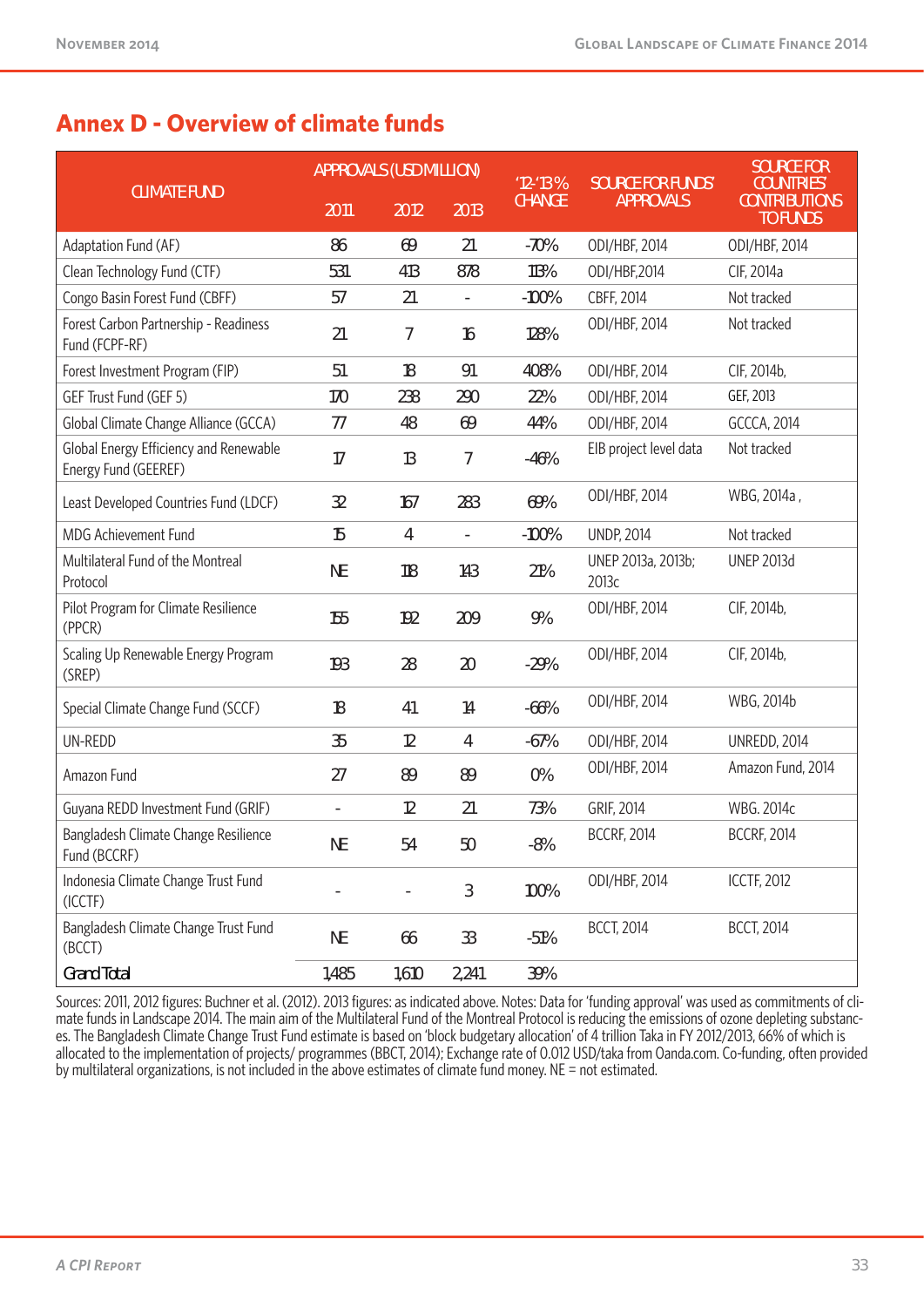# **Annex E - Coverage of sectors and activities in** *Landscape 2014*

Our boundaries for classifying mitigation and adaptation activities are based on those used by the OECD-DAC CRS (OECD, 2011), the Joint MDBs' tracking (IDB et al. 2012, AfDB et al. 2012, AfDB et al. 2014) as well as IDFC (Hoehne et al., 2012, IDFC, 2014). This also applies for the breakdown by sectors, which is still under discussion.

#### Definition of mitigation and adaptation

An activity classifies as climate change mitigation if it:

- Contributes to reducing or avoiding greenhouse gas (GHG) emissions, including gases regulated by the Montreal Protocol; or
- Enhances GHGs sequestration through the enhancement of sinks and reservoirs.

An activity classifies as climate change adaptation if it:

• Aims to reduce the vulnerability of human or natural systems to the impacts of climate change and climate-related risks, by maintaining or increasing adaptive capacity and resilience.

#### Sectoral breakdown for mitigation-relevant activities with examples

Noting that a sectoral breakdown is still under discussion internationally, we based the classification used for *Landscape 2014* on Ecofys-IDFC (2013); AfDB et al. (2014) and WBG (2014d). We tried to apply this classification consistently when compiling this report, but cannot guarantee that data pre-classified by other parties is fully in line with this classification.

As compared to last year we expanded the scope of activities: In terms of types of activities, we have for the first time captured public finance for large hydro power,<sup>41</sup> if net emission reductions can be demonstrated, and public investments in research and development.42

#### **RENEWABLE ENERGY GENERATION**

Electricity or heat production from:

- Biomass and biogas power (only if demonstrated GHG emission reductions compared with a technically and economically viable alternative);
- Solar including PV and CSP, solar water heater;
- Geothermal;
- Hydropower (only if demonstrated GHG emission reductions compared with a technically and economically viable alternative)\*
- Wind;
- Other technologies e.g., biofuels including bioethanol, ocean (wave, tidal, ocean currents, salt gradient, etc.).

The category excludes renewable energy Research & Development and manufacturing, i.e. the production of equipment for renewable energy generation. The former because it might not ultimately result in emission reductions, while the latter because of double counting issues and difficulties in attributing it to a specific source of funding.

<sup>41</sup> We did not include large hydro in previous years because of uncertainty in terms of net emission reductions but the IPCC's Special Report on Renewable Energy's review of lifecycle emissions of hydro power shows that the certainty for net emission reductions are high (Kumar et al. 2011, Sathaye et al. 2011)

<sup>42</sup> We exclude private investments in Research and Development (R&D), as counting private R&D would result in double counting as private actors try to recover their R&D investments when selling products.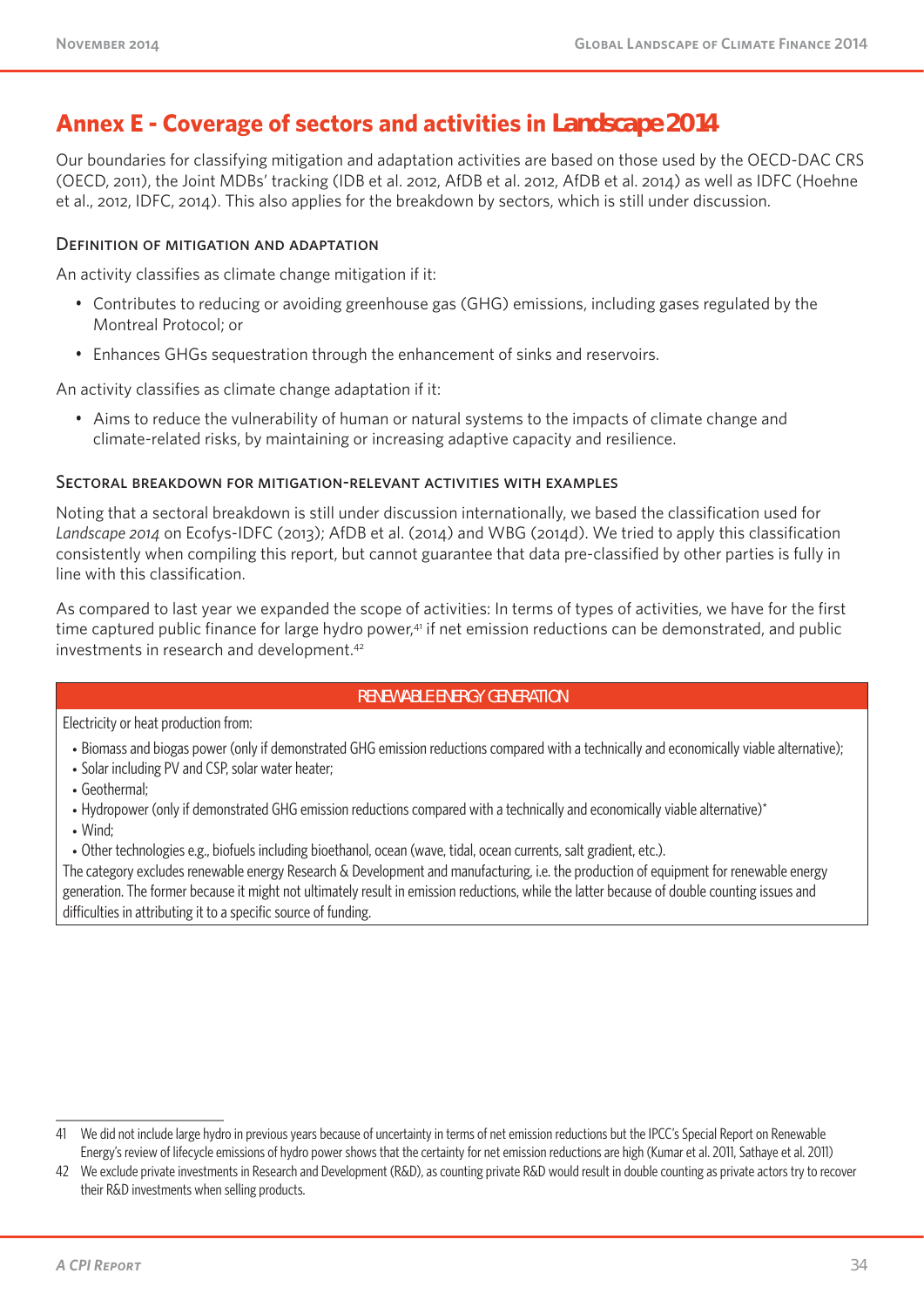#### **ENERGY EFFICIENCY**

Demand-side energy efficiency in buildings and industry, with demonstrated GHG emission reductions compared with a technically and economically viable alternative:

Industry:

• Industrial energy-efficiency improvements through the installation of more efficient equipment, changes in processes, reduction of heat/ hot water losses and/or increased waste heat recovery.

Buildings (residential and/or commercial):

- Energy-efficiency improvement in lighting, appliances and equipment, including more efficient use of hot water;
- Substitution of existing heating/cooling systems for buildings by cogeneration plants that generate electricity in addition to providing heating/ cooling;

• District heating systems;

- Waste heat recovery improvements;
- Retrofit of existing buildings: Architectural or building changes that enable reduced energy consumption. Greenfield:
- Use of highly efficient architectural designs or building techniques that enable reduced energy consumption for heating and air conditioning, exceeding available standards and complying with high energy efficiency certification or rating schemes.

This category excludes efficiency improvements to fossil fuel-fired power plants.

#### **TRANSMISSION AND DISTRIBUTION SYSTEMS**

- New transmission systems or new systems (e.g., new information and communication technology, storage facility, etc.) to facilitate the integration of renewable energy sources into the grid;
- Transmission energy efficiency i.e. retrofit of transmission lines, distribution systems or substations to reduce energy use or losses;
- Efficient water supply systems; with demonstrated GHG emission reductions compared with a technically and economically viable alternative

#### **PROCESS EMISSIONS IN INDUSTRY AND FUGITIVE EMISSIONS**

Industrial processes

• Reduction of GHGs emissions resulting from industrial process improvements and cleaner production (e.g. cement, chemical, etc.). Fugitive emissions:

• Reduction of gas flaring or methane fugitive emissions in the oil and gas industry; coal mine methane capture and storage; etc.

**SUSTAINABLE TRANSPORT MODES SUPPORTING MODAL SHIFT (MITIGATION-RELEVANT PROJECTS ONLY)** 

This category includes mitigation-relevant projects with demonstrated GHG emission reductions compared with a technically and economically viable alternative

Urban transport modal change:

- Non-motorized transport (bicycles and pedestrian mobility);
- Urban mass transit.

Urban development:

- Integration of transport and urban development planning (dense development, multiple land-use, walking communities, transit connectivity, etc.), leading to a reduction in the use of passenger cars;
- Transport demand management measures to reduce GHG emissions.

Inter-urban transport modal change (excluding projects for new or upgraded highway; or new airports even when net GHG emission reductions can be demonstrated)

• Railway transport ensuring a modal shift of freight and/or passenger;

• Waterways transport ensuring a modal shift of freight and/or passenger;

Vehicle energy efficiency fleet retrofit.

Existing vehicles, rail or boat fleet retrofit or replacement (including the use of lower-carbon fuels, electric or hydrogen technologies, etc.)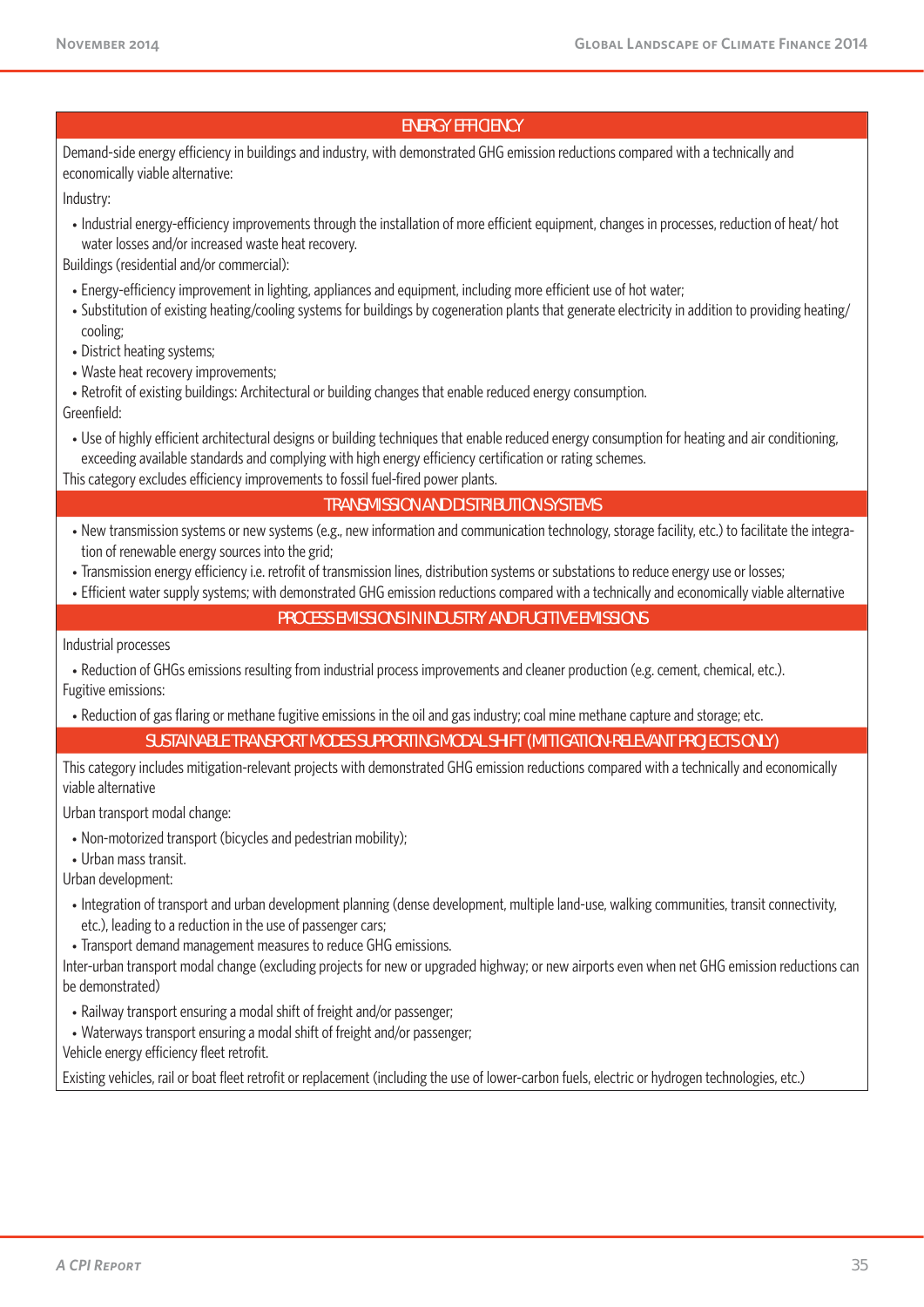#### **AGRICULTURE, FORESTRY, LAND USE AND LIVESTOCK MANAGEMENT (MITIGATION-RELEVANT PROJECTS ONLY)**

This category includes only projects with demonstrated GHG emission reductions compared with a technically and economically viable alternative. Afforestation & reforestation:

- Afforestation (plantations) on non-forested land;
- Reforestation on previously forested land;
- Sustainable forest management activities that increase carbon stocks and/or enhance soil carbon sequestration.
- Reducing emissions from deforestation and degradation

Agriculture:

- Agriculture projects that do not deplete and/or improve existing carbon pools (reduction in fertilizer use, rangeland management, collection and use of bagasse, rice husks, or other agricultural waste, low tillage techniques that increase carbon contents of soil, rehabilitation of degraded lands, etc.);
- Reduction in energy use in traction (e.g. efficient tillage), irrigation, and other agriculture processes.

Livestock:

• Livestock projects that reduce GHG emissions (manure management with biodigestors producing biogas for heating or cooking, etc.).

**WASTE AND WASTE WATER (MITIGATION-RELEVANT PROJECTS ONLY)** 

This category includes mitigation-relevant projects with demonstrated GHG emission reductions compared with a technically and economically viable alternative

- Waste management that reduce methane emissions by e.g., shifting from open dumps and lagoons to municipal / industrial waste (water) treatment, including switch to composting, waste incineration, landfill gas capture and flaring/power production, etc.
- Waste recycling measures with a net mitigation benefit.

#### **POLICY/ REGULATION AND CAPACITY-BUILDING**

Dedicated budget support to national or local authorities for implementation of climate change mitigation policies; and other awareness raising, capacity building, and technical assistance activities (if not included in the categories above).

#### **OTHERS**

This category can include other eligible activities that cannot be classified in the above categories e.g. cross-sector activities such as financial services like credit lines earmarked for mitigation activities (if not included in the categories above).

\* In the 2013 Landscape, we excluded large scale hydropower (>50 MW)

\*\* In the 2013 Landscape, we included transmission and distribution systems under energy efficiency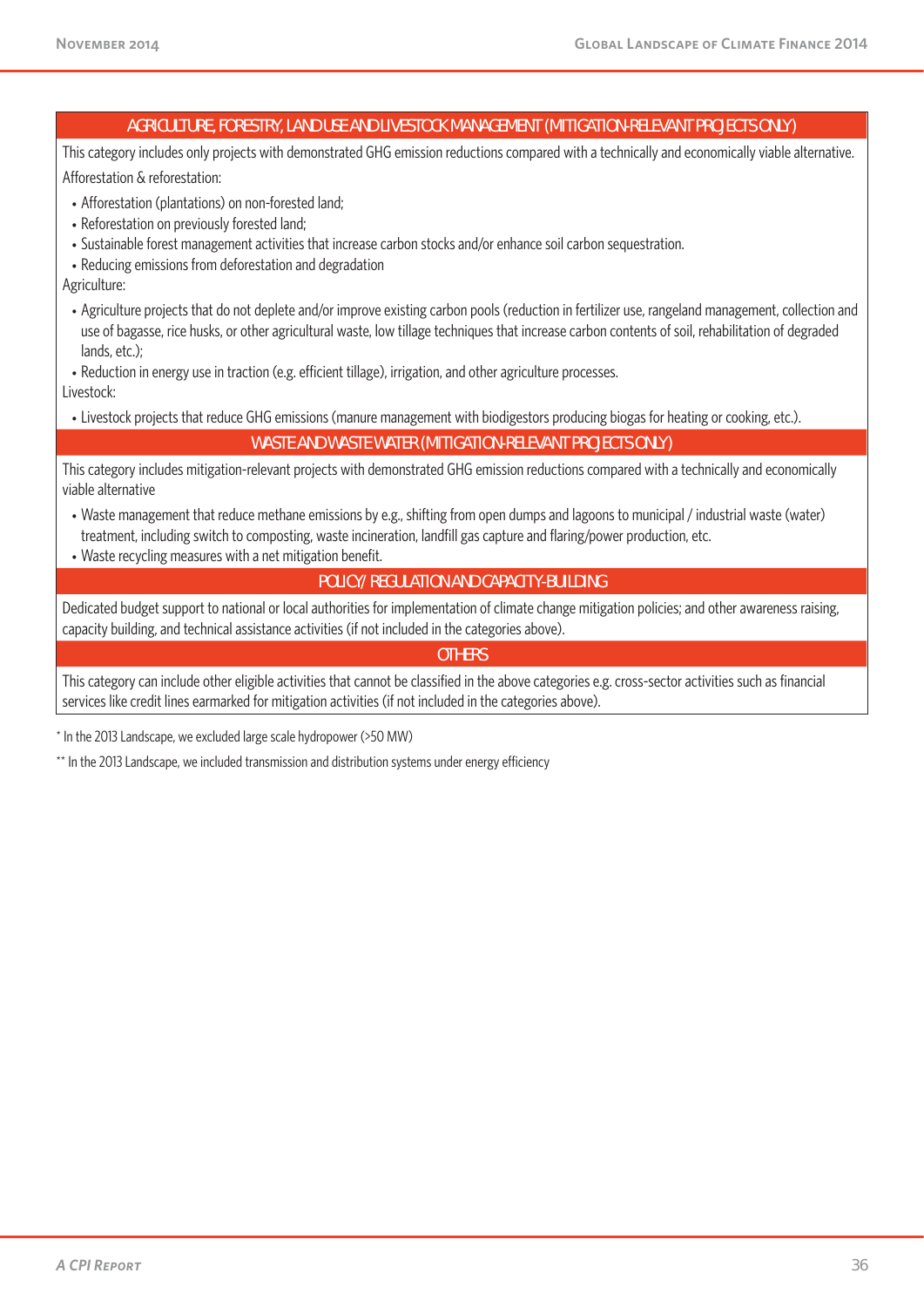#### Sectoral breakdown for adaptation-relevant activities with examples

#### **WATER SUPPLY AND MANAGEMENT**

Demand side management activities reducing water consumption or increasing water use efficiency.

Supply side management activities enabling e.g. the expansion of supplies, reducing water losses, or improving cooperation on shared water resources.

Examples include:

- Improvement in catchment management planning and regulation of abstraction;
- Installation of domestic rainwater harvesting equipment and water storage including the provision of microfinance for their purchase;
- Rehabilitation of water distribution networks and the building pipelines to improve water resources management; to address changes in water flows/quality caused by climate change, etc.
- Changes in design of sanitation systems in response to extreme weather events arising from climate change.

#### **AGRICULTURE, FORESTRY, LAND USE MANAGEMENT, AND NATURAL RESOURCE MANAGEMENT**

- Provision of information on crop diversification options so that to strengthen famers' resilience;
- Increased production of fodder crops to supplement rangeland diet;
- Improved management of slopes and basins to avoid/reduce the impacts caused by soil erosion;
- Engagement with local communities to limit degradation due to e.g. uncontrolled burning;
- Identification of protected areas and establishment of migration corridors;
- Adoption of sustainable aquaculture techniques to face changes in fish stocks and supplement local fish supplies; etc.

#### **RESILIENT INFRASTRUCTURE AND COASTAL PROTECTION**

Improving the resilience of existing infrastructure e.g., transport infrastructure, energy infrastructure, riverine infrastructure (including built flood protection) and human settlements (e.g. housing, if not part of a wider disaster risk management strategy).

Building resilient infrastructure such as protection system for dams to reduce vulnerability to extremes caused by climatic changes.

Coastal Protection

- Building of dykes to protect infrastructure or to enhance the resilience from storms and coastal flooding, and sea level rise;
- Mangrove planting to build a natural barriers to adapt to increased coastal erosion and to limit salt water intrusion into soils caused by sea level rise;
- Coastal infrastructures (including built flood protection infrastructure).

#### **(OTHER) DISASTER RISK MANAGEMENT**

- Early warning / emergency response systems to adapt to increase occurrence of extreme events by improving disaster prevention, preparedness and management and reduce potentially related loss and damage;
- Construction or improvement of drainage systems to adapt to increase in occurrence of floods;
- Monitoring of disease outbreaks and development of a national response plan (to adapt to changing patterns of diseases that are caused by changing climatic conditions);
- Emergency investments for preparedness to climate-related natural disaster response, including housing (if part of a wider disaster risk management strategy).

#### **POLICY/ REGULATION AND CAPACITY-BUILDING**

Dedicated budget support to national or local authorities for implementation of climate change mitigation policies; and other awareness raising, capacity building, and technical assistance activities (if not included in the categories above).

#### **OTHERS**

This category can include other eligible activities that cannot be classified in the above categories e.g. cross-sector activities such as financial services like incorporation of climate risk assessment in ministerial investment appraisal processes (if not included in the categories above).